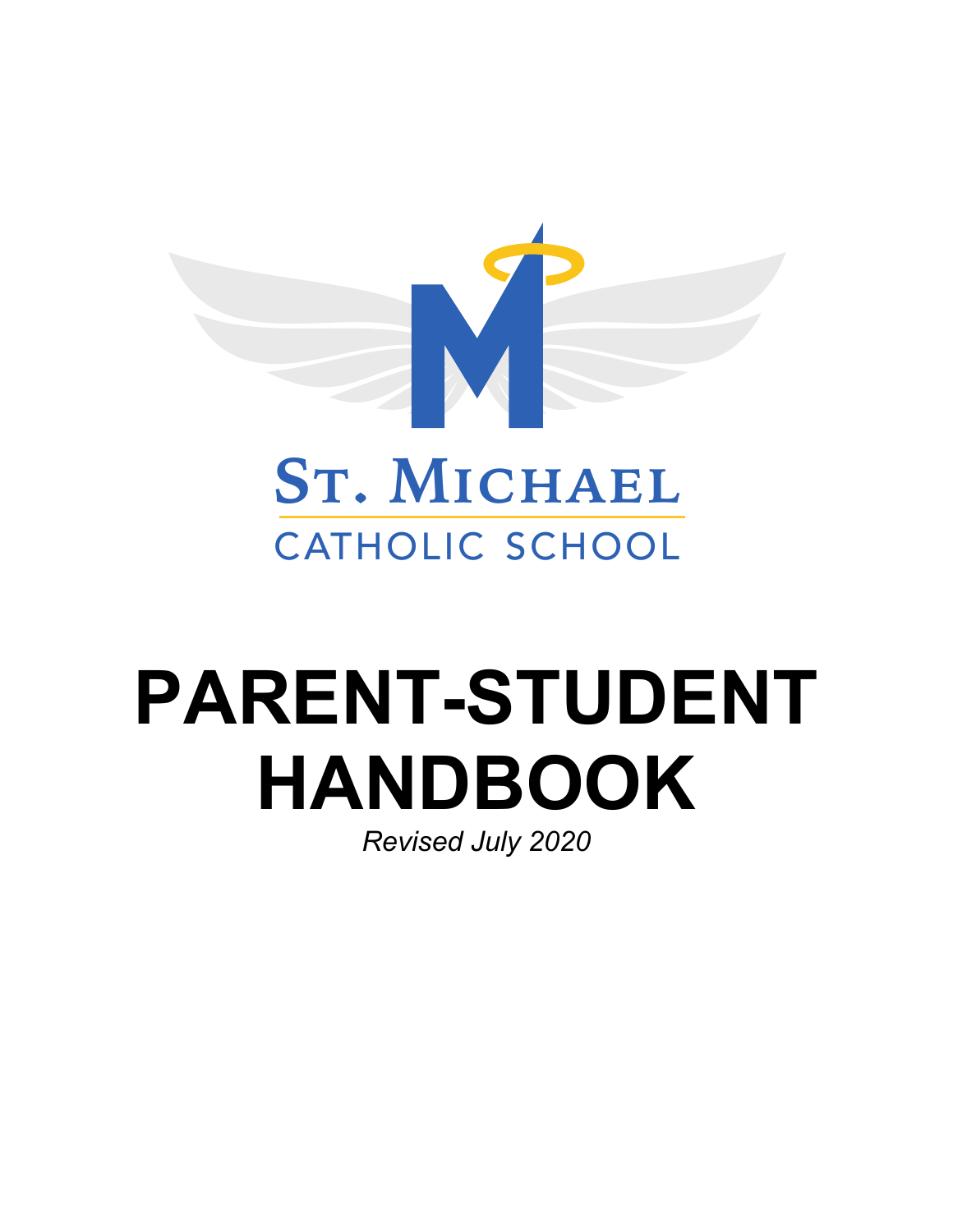#### **INTRODUCTION**

The administration, faculty, and staff of St. Michael School would like to welcome you to the new school year and thank you for choosing a Catholic education for your child. We look forward to a very successful year and your continued cooperation and support on behalf of our students.

This school handbook contains the policies and procedures that have been put in place to help create an atmosphere of success at St. Michael School. Parents and students are responsible for reading, understanding, and complying with the information contained in this handbook. Updates to the handbook will be sent home and posted on Gradelock. If you have any questions or concerns, please call the school office and we will be happy to help you.

#### **MISSION**

The goal of St. Michael School is to create a community that promotes the spiritual, intellectual, and emotional growth of our students. With Christ as its center, St. Michael provides a high-quality education that builds on each student's talents and strengths, while fostering Christian values. Our mission statement,

Guided by Gospel values, St. Michael School inspires today's learners to embrace tomorrow's challenges through a foundation of Catholic faith, academic excellence, and compassionate service. We are committed to the education of the whole child.

St. Michael School creates an atmosphere that becomes the framework for the instructional program, which continues to integrate Catholic truths and values. The curriculum is designed to meet the needs of the whole student and help each one discovers his/her unique potentials as a Catholic person, while attaining the skills and knowledge needed to be a responsible, productive citizen in society.

#### **SCHOOL GOALS AND OBJECTIVES OF A CATHOLIC EDUCATION**

To strengthen and develop a personal love for Christ through the example and influence of parents and teachers who are dedicated to living out the Gospel message.

By providing opportunities for community worship, personal prayer, and religious instruction through day-to-day living in a God-centered atmosphere.

To provide opportunities to serve

- By encouraging leadership on all grade levels
- By providing time for children to interact with peers and other grade levels
- By promoting awareness of needs in the Church and society
- To create a school atmosphere fostering a good self-image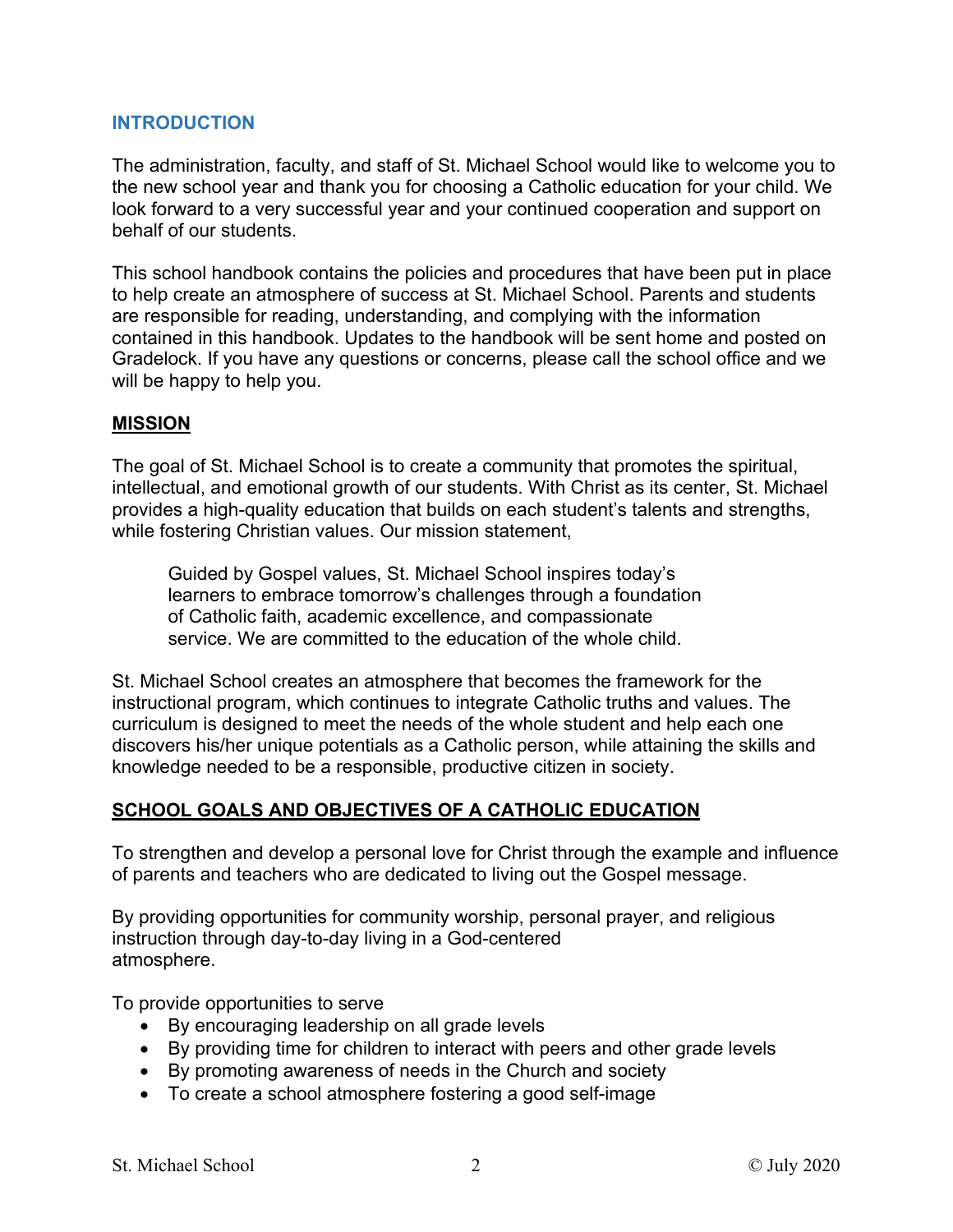- By promoting positive attitudes of helpfulness and concern for others
- By evolving an instructional program that is flexible and adaptable to the needs of individual students
- By encouraging self-direction and personal accountability for choices
- By motivating the children to utilize individual talents
- To stimulate a desire for knowledge:
- By offering a variety of learning activities and teaching styles
- By continuing exposure to the fine arts and sciences
- By encouraging initiative in assuming personal responsibility for the learning process

#### **PARENTS/GUARDIANS RESPONSIBILITIES**

Parents are the primary educators of their children. Schools share in this ministry, but the involvement of parents is paramount and fundamental. During the years of formal education, parents support the school in the following ways:

- Attending Sunday Mass each week, which is the source of our Catholic Faith, and supporting the parish financially and spiritually
- Promoting religious development in their children's lives
- Ensure your child attends school every day and is on time daily
- Showing cooperation by knowing, understanding, and supporting the rules your child is expected to observe at school and be aware of the consequences for violations
- Paying tuition
- Teaching your child to respect the law, school rules and regulations, and the rights and property of others by word and example
- Setting an atmosphere that promotes a desire to learn, good study habits, and respect for self and others
- Encouraging the children's development of interests and individual talents
- Communicating with your child's teacher; keep the lines of
- communication open between parent/teacher/child to enhance the educational process
- Conveying special/unique circumstances to your child's teacher which may impact learning experiences/performance

#### **STUDENT RESPONSIBILITIES**

Students come to school to develop their potential to the fullest and become, for their benefit and that of others, the best person that is possible for them to be. To achieve this, the student must:

- Respect every person as one created in the image of God
- Grow in commitment to serve God, one another, the Church, and the general community
- Communicate the Catholic message effectively
- Attend Sunday Mass weekly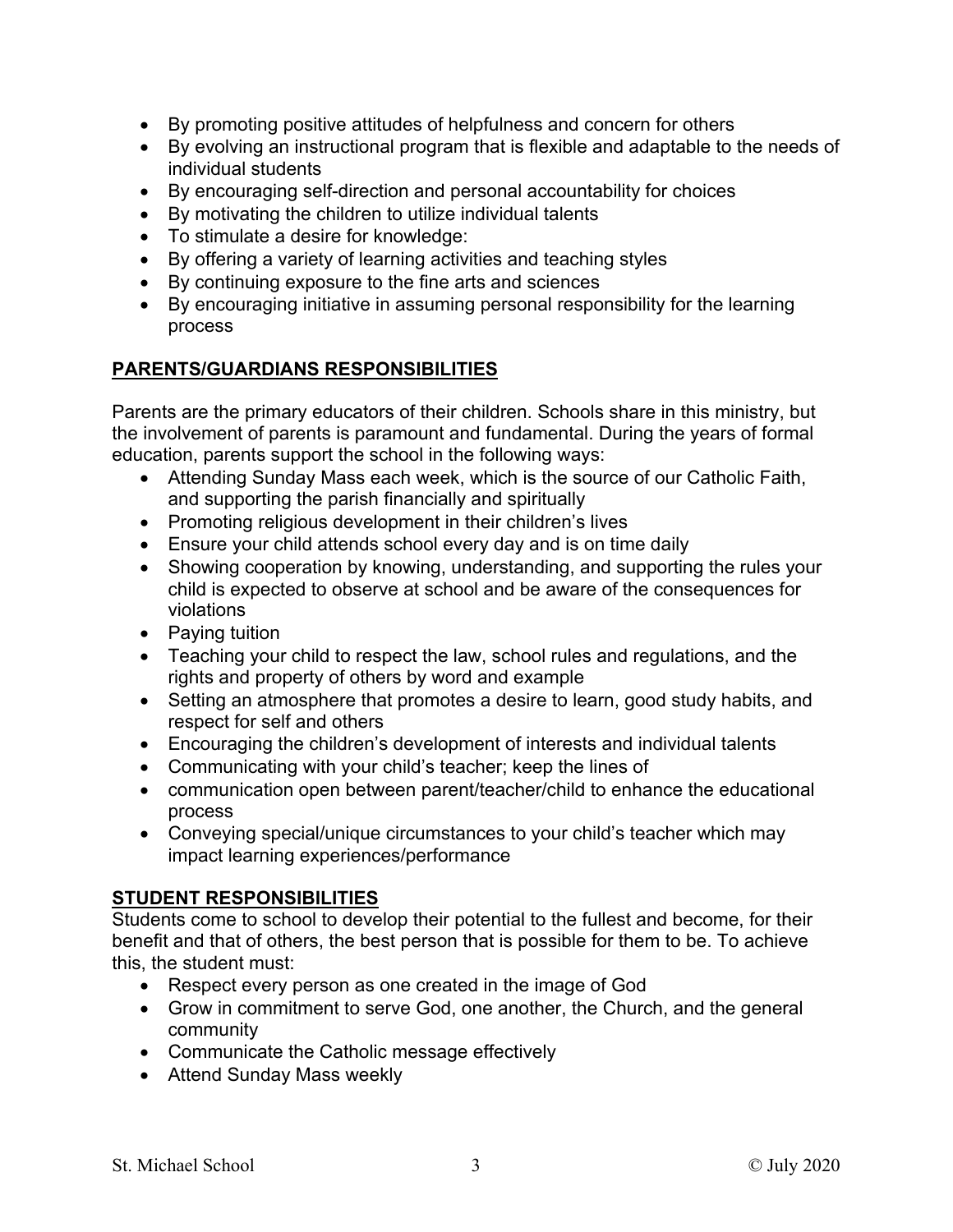- Read the school handbook, discuss it with your parents, and follow the rules and regulations
- Attend school daily, on time, and dressed in the proper school uniform for that day
- Respect for the rights and property of self and others
- Care for school property appropriately
- Be respectful of teachers, staff, and students
- Practice self-control; do not disrupt school activities or other students
- Share your daily school experiences with your parents

# **ADMINISTRATIVE PROCEDURES**

#### **Admission Policy and Enrollment Requirements**

- Admission and re-admission are on an annual school year basis.
- A child turning five on or before September  $30<sup>th</sup>$  may be enrolled in kindergarten. The following enrollment guidelines will be followed:
	- 1. Current students
	- 2. Siblings of students already enrolled in St. Michael School and
- Preschool
	- 1. Children of registered and active parishioners of St. Michael
	- 2. Church and St. Basil Church (An active parishioner is one who
	- 3. participates in weekly Sunday liturgy, contributes to the weekly
	- 4. collection, and participates in church as well as school functions.)
	- 5. Children of registered and active parishioners of other parishes
	- 6. (Full per pupil cost is paid either by the respective parish and/or
	- 7. by the parents of these children.)
- St. Michael School admits students of any race, color, creed, nationality, and/or ethnic origin, to all the rights, privileges, programs, and activities made available to all students.
	- 1. Parents agree to pay tuition and all fees.
	- 2. Students attend all religion classes and exercises.
	- 3. All kindergarten students participate in a readiness assessment process. (An assessment fee is due at the time of registration.)
	- 4. The principal will obtain and review a child's records prior to a conference with parents for any new admissions to the school.
- Once admission is granted, registration secures placement. The following is required:
	- 1. Child's birth certificate
	- 2. Child's baptismal certificate (if applicable)
	- 3. Child's immunization records
	- 4. Copy of child's latest report cards if registering in Grades 1-8
	- 5. A non-refundable registration fee is needed for formal acceptance (checks only)
	- 6. Tuition payment plan form with a VOID check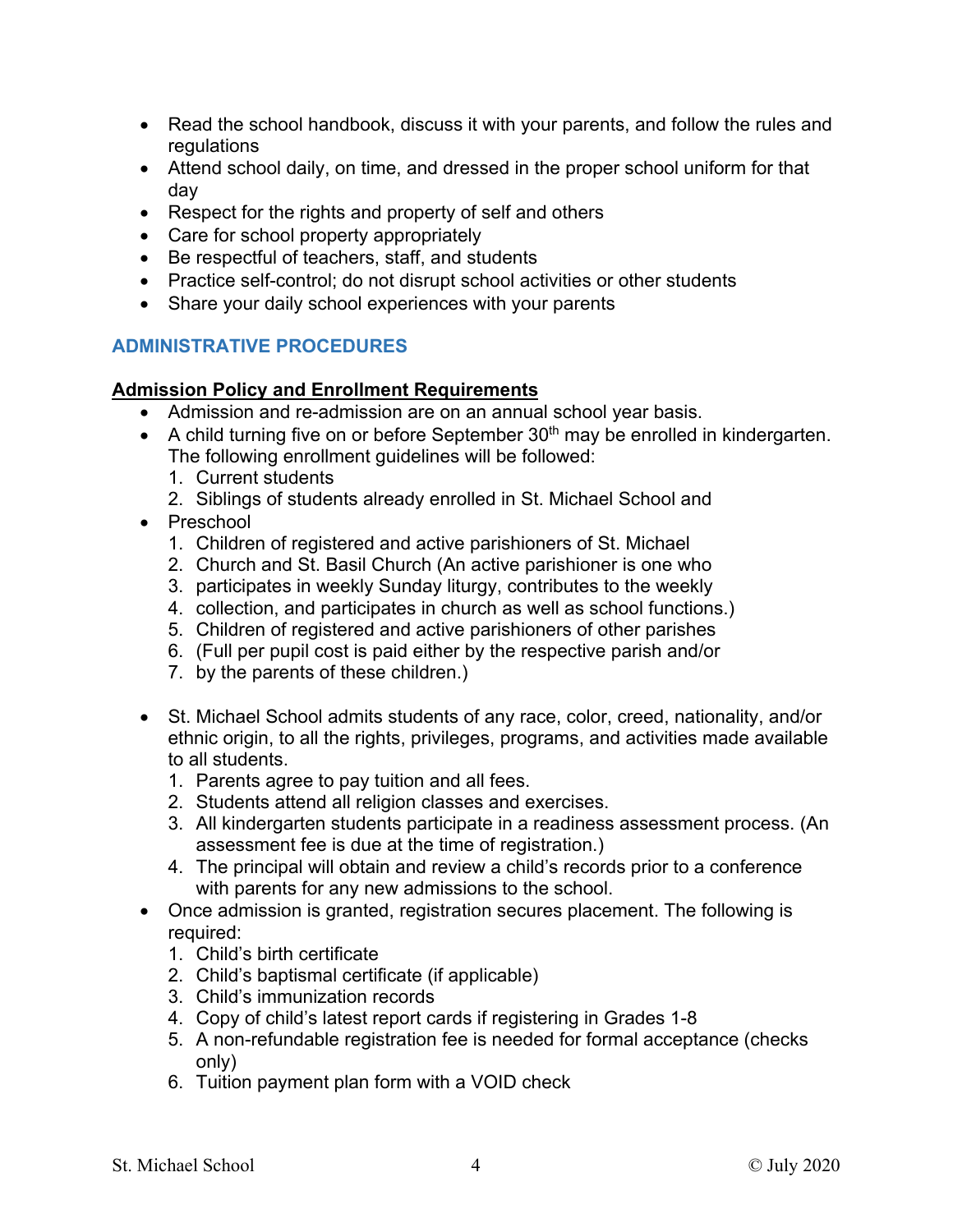7. Custodial papers: in cases of divorces or separations, a certified copy of the court order which states who has custody of the child(ren) and any other pages related to the involvement of the child(ren)

# **RE-REGISTRATION**

Enrollment in the school is renewed each year. Acceptance is contingent upon all financial requirements having been met, and evidence of the child fulfilling acceptable effort and conduct in accordance with school policies.

# **REGISTRATION OF NEW STUDENTS**

New students and their parents are required to meet with the principal and present the most recent report card from their previous school. Before acceptance is finalized, all test scores, grades, and discipline records must be provided to the principal.

Registration is confirmed when all the required forms, payments, and records (legal, academic, and health, etc.) have been received by the school office. All new students are on academic and behavioral probation for the first two quarters following their acceptance to St. Michael School.

#### **PRESCHOOL**

The admission policy/registration policy for the St. Michael Preschool may be found in the preschool handbook. This includes the three-year-old, four-year-old, and junior kindergarten programs.

#### **KINDERGARTEN**

Children must be five (5) years of age on or before September  $30<sup>th</sup>$  of the year entering school. All incoming students entering the kindergarten program will go through a readiness assessment process. An assessment fee is due at the time of registration.

# **TRANSFERS/WITHDRAWAL OF STUDENTS**

Parents wishing to transfer their child from the school should notify the principal, in writing, at least one week prior to the withdrawal date as required by State Law to sign a release form requesting St. Michael School to send your child's permanent record file to the school where he/she is being transferred. Student records sent to the new school will include academic performance, test results, psychological evaluations, and disciplinary actions. All records are sent directly to the school. All tuition and fees must be paid before the school will forward the student's academic records.

#### **DISMISSAL**

A student may be asked not to re-enroll for the next school year for reasons which include, but are not limited to, academic performance, failure to consistently complete assigned schoolwork, disciplinary infractions, and violations of school rules/policies.

#### **CLASSROOM ASSIGNMENTS**

The teachers in consultation with the school principal assign students to homerooms. Classroom lists are determined in order to provide for an even distribution of learning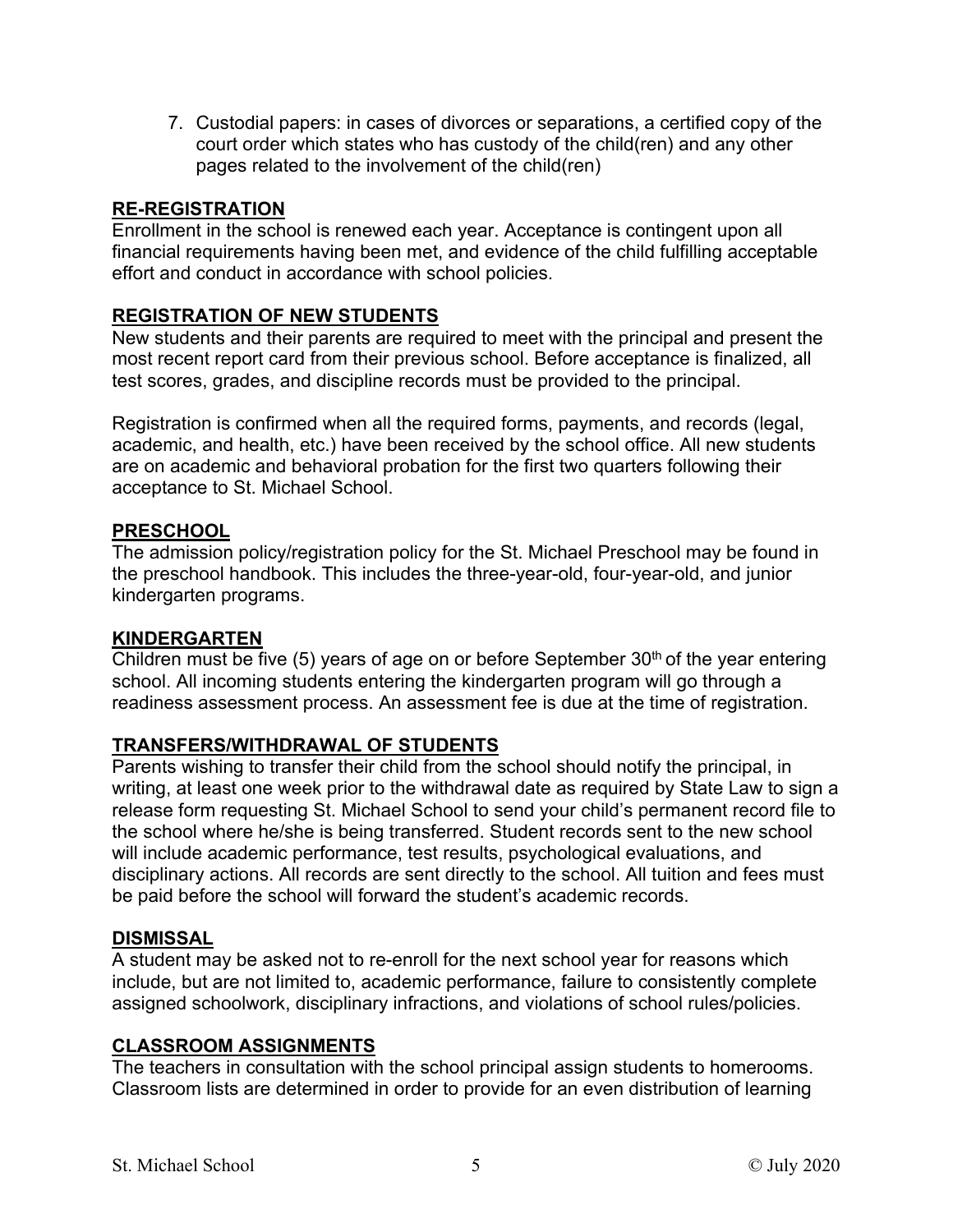styles, abilities, over-all social mix, academic needs, and other areas as significant. Requests for specific teachers are **highly discouraged.** If a request is made, there are NO guarantees that the request will be honored. Once class lists are completed, NO requests will be honored.

# **EMERGENCY CONTACT POLICY**

No student will be released to an adult that is not on the family emergency form. All changes to the emergency contact form, such as a change in address or home phone number, must be made in writing and sent to the school office immediately. It is the parent's responsibility to make sure the school is notified. This is for the protection of your child in case of an emergency.

#### **UPDATING STUDENT/PARENT INFORMATION**

If parents/guardians change their place of residence, telephone numbers at work, home, cell phone, or change their place of employment, this new information is to be sent in writing to the school office immediately.

#### **FAMILY ORIENTATION**

An orientation date is scheduled prior to the opening of the school year. Students and their families visit their classrooms, meet their teachers, and pick up their books and forms that need to be filled out and returned on the first day of school. The format for this orientation may vary from year to year. During these meetings, teachers explain the curriculum, class procedures and policies, expectations, and other items particular to the grade level. Attendance at this meeting is a priority.

# **FAMILY CUSTODIAL POLICY**

All court documents pertaining to custody must be on file in the school office. If one parent is restricted from records or contact, we must have a copy of the decree, including the judge's signature and court seal on file in the school office. Custodial parents should understand that unless the decree specifically states otherwise, the nonresidential parent has the right to educational information and records. We ask that parent-teacher conferences be scheduled together regardless of the custody arrangements. Please try to keep communication open with the school.

# **ADDRESSING SCHOOL CONCERNS**

If a concern arises with a teacher and/or a staff member and your child, the procedures for addressing the concern is:

- Contact the teacher or staff member to discuss the concern*. If the concern is NOT resolved…*
- Contact the principal to discuss the concern. *If the concern is NOT resolved…*
- Bring the concern to the pastor.

All concerns are looked into and addressed according to proper procedures and kept confidential.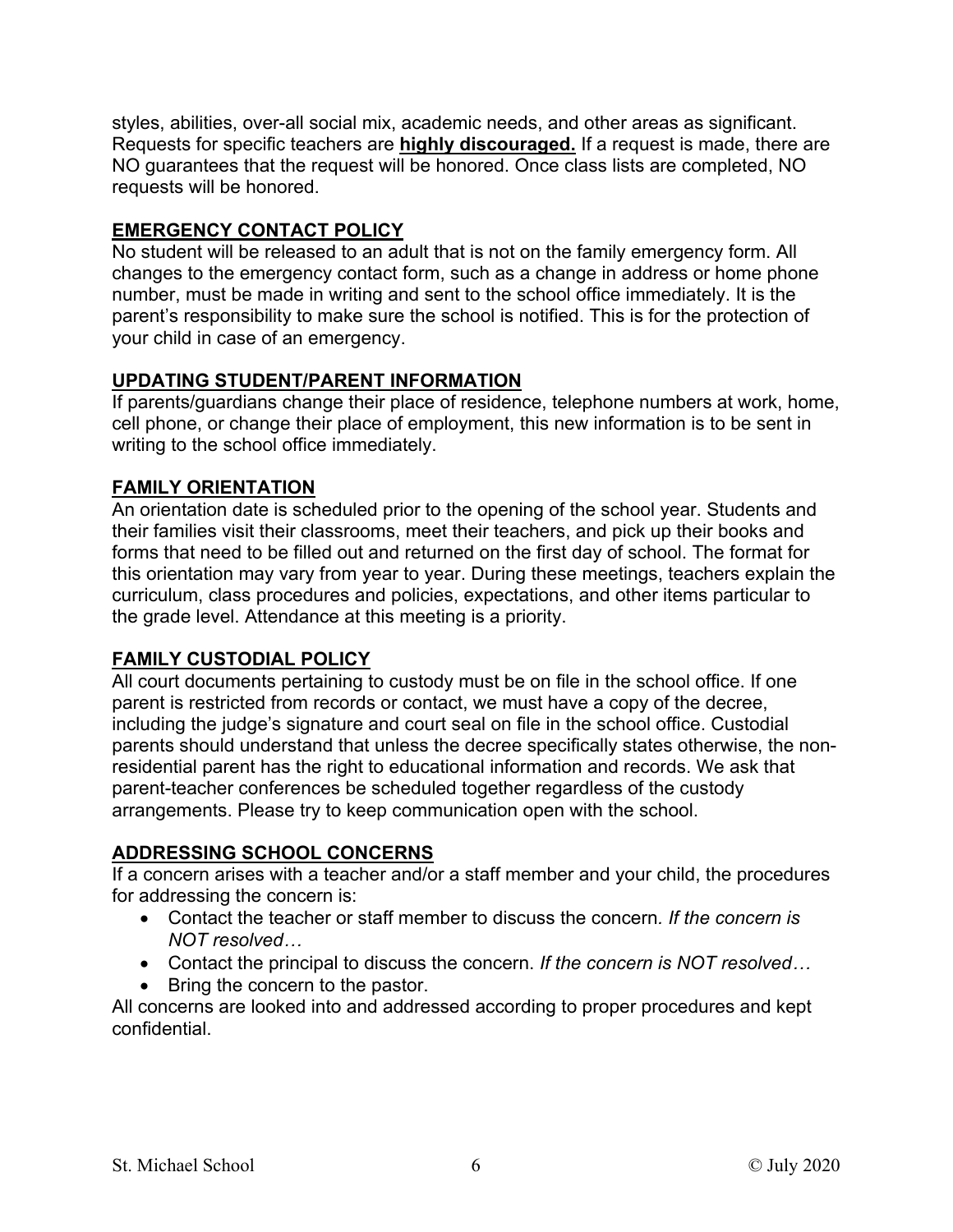# **ATTENDANCE/ABSENCE POLICY**

School attendance and punctuality are important elements in the formation of good lifelong habits. It is the legal responsibility of parents to assure elementary-age children are in school and on time each day.

If your child is absent from school, parents must call the main school office before 9:00 A.M. to report the absence. If the school office does not receive a call, you will be contacted at home or at work. The school has voicemail; messages regarding absences may be left for the school secretary. When calling, please leave the following information:

- Student Name
- Grade/Homeroom Number
- Reason for Absence
- Your Name (person reporting the absence)
- Phone Number Where You Can Be Reached

Following a student's absence, a written note **MUST** be sent to the homeroom teacher explaining the reason for the absence, signed by the parent/guardian, with the dates the student was absent.

If a student is absent for more than 5 days, he/she **MUST** come back to school with a doctor's note stating they were under doctor's care.

When students are absent from school, they should not attend extracurricular activities. This does not help the student recover from their illness.

Once a student has arrived on school grounds, he/she may not leave the school premises until dismissal. Exceptions will require written permission from parents and approval of the principal or school office.

Excessive absences will be referred to the principal.

#### **HOMEWORK**

When a student is absent, parents may call in the morning (when giving the absentee report) and request work to be picked up after school. If a sibling is taking another's homework, proper notification must be given before the start of the school day. If work is not picked up during the absence, the student must see the teacher(s) upon returning to school to make up missed assignments, tests, and homework. If a student is absent one day, they will have one day to make up the work; two days absent, two days to make up the work, etc. Homework is available on-line according to the teachers' policy and procedures.

# **ILLNESS/PROLONGED ILLNESS**

If a student needs to be sent home because of illness or an accident, the parents/guardians will be notified and must come to the clinic/school office to pick up and sign out the student. If the parents cannot be contacted, the person listed as the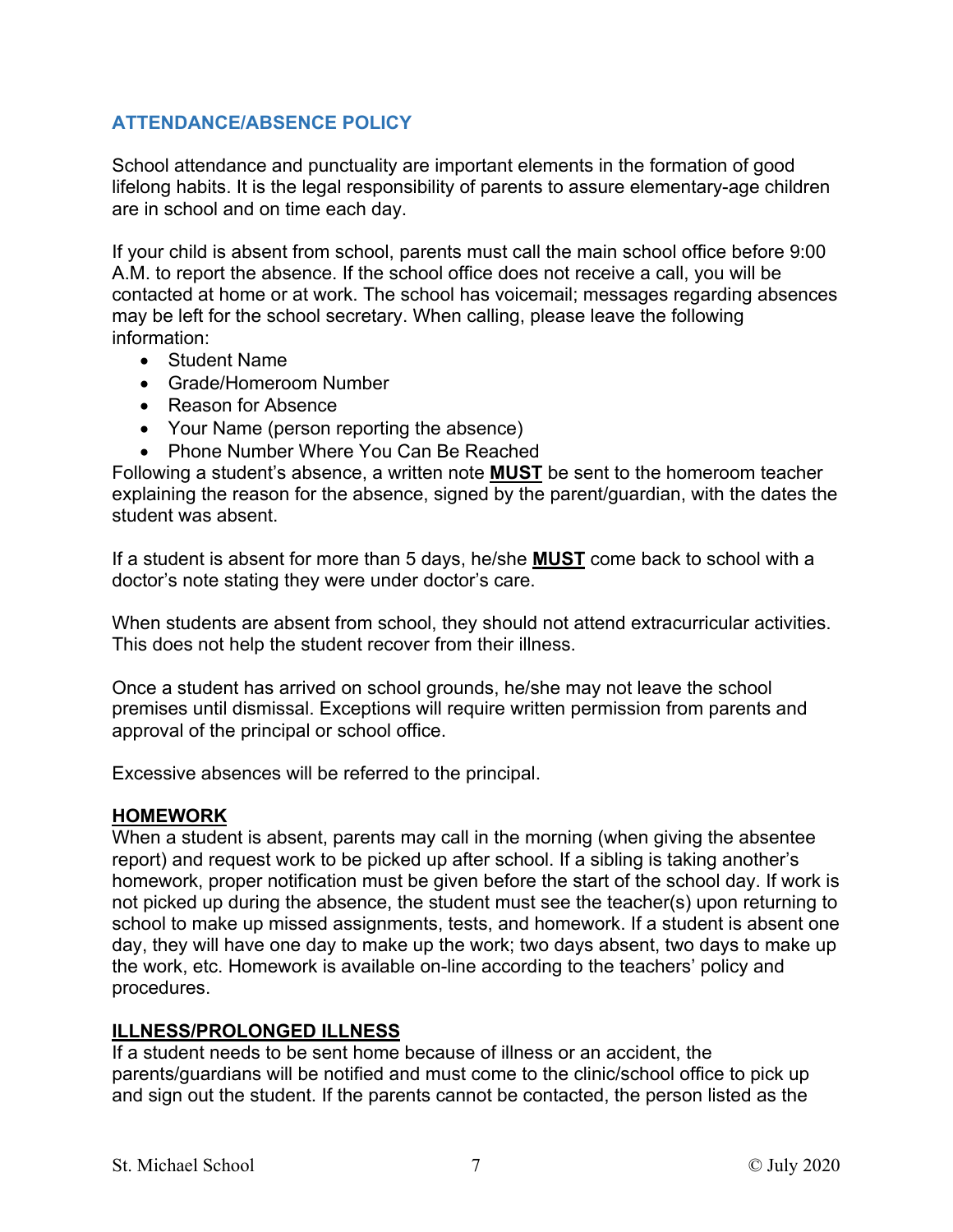authorized designee on the emergency form will be contacted to pick up and sign out the student. No student will be sent home unless it is certain that there is a responsible person at home to take care of him/her. Parents/Guardians/Authorized persons may be asked to present formal identification when picking up the student. This is for your child's protection.

The school shall be notified immediately in case of prolonged illness. Parents are to provide to the school/teacher a note from the doctor advising the amount of time the student will be absent and what type of activity the student is allowed to do upon returning to school.

# **TARDINESS**

Punctuality is essential for school progress and achievement. A student is tardy if he/she is not present in the classroom by the 8:00 A.M. bell at the main campus and the 8:00 A.M. bell at the St. Basil Campus. A student arriving after the opening school day bell must report to the school office to receive an admittance slip to enter the classroom. Tardiness is recorded on report cards. Late arrival of a bus, weather conditions, or traffic may be exceptions. For every three unexcused tardies that a student receives, the student will serve an after-school detention. Students who are late when switching classes will serve a detention after three tardies. Tardiness is disruptive to the classroom and to each student's education.

#### **MEDICAL AND DENTAL APPOINTMENTS**

Whenever possible, appointments should be made after school or on weekends. When a medical appointment is necessary, the student is to present an appointment notice or written notice from the parents. Students are to be picked up and signed out at the school office for all appointments by the parent/guardian. Parents are not permitted to go to the classroom to take their child. If the student is returning to school after their appointment, they must report to the office and be signed in by the parent/guardian.

Parents/guardians may be asked to present formal identification when picking up the student. This is for the safety and protection of your child.

#### **VACATIONS**

Vacations during the school year are strongly discouraged. Students may not be given work prior to family vacations. Class work and homework can be found on the teachers' homework page. It is the student's responsibility to request the assignments missed during vacation and they are responsible for all material presented during their absence.

# **EMERGENCY SCHOOL CLOSINGS**

Both campuses will be closed when you see or hear:

- Independence Local School District **OR**
- Brecksville-Broadview Heights Local School District **OR**
- St. Michael School Independence

The announcement will be made on local television, radio stations, Constant Contact, or E-Blast and School website. DO NOT call the rectory or the school on these matters.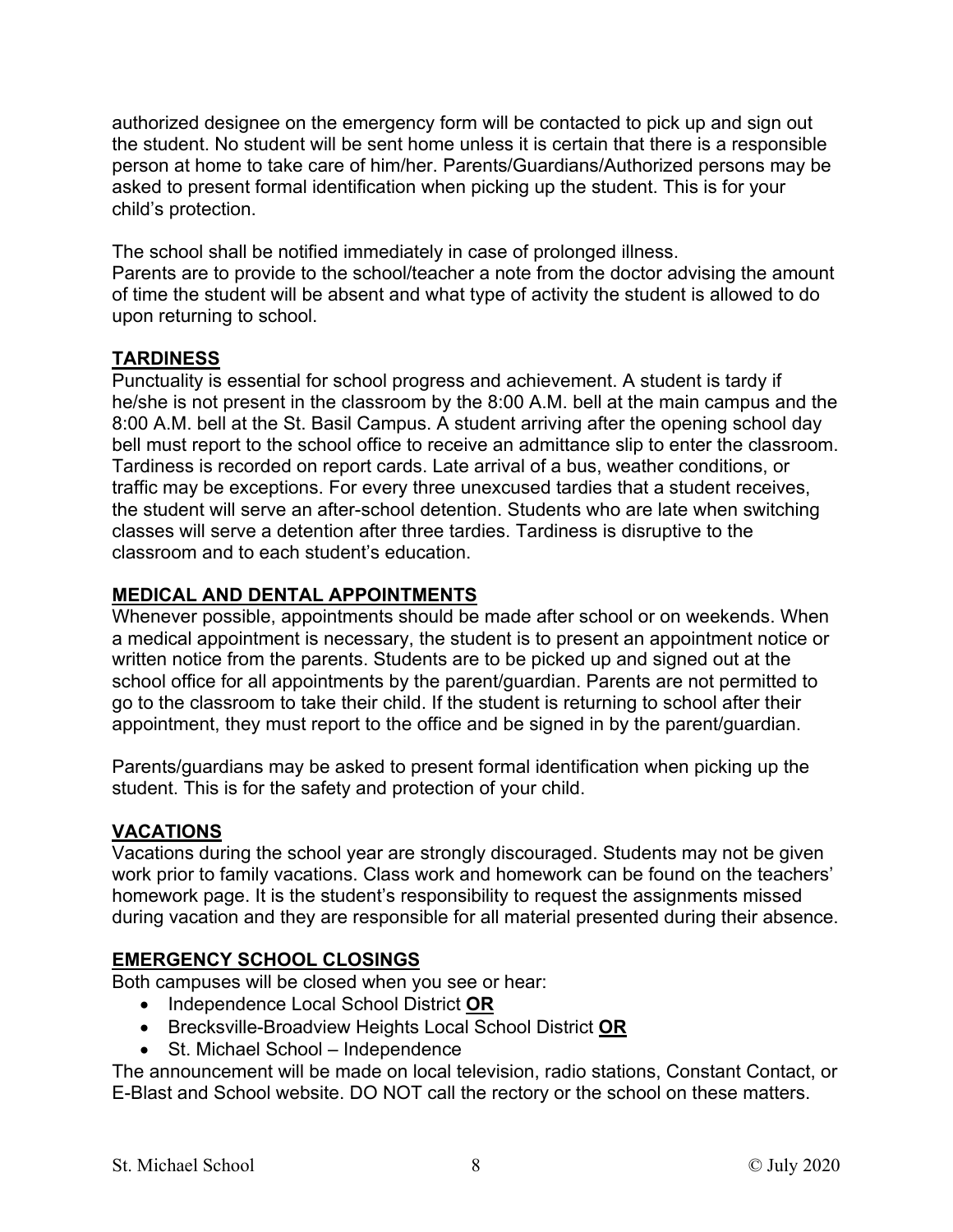**Other emergencies**, which are specific to St. Michael School, will be handled through our "Constant Contact and E-Blast" systems.

#### **HOME-SCHOOL COMMUNICATIONS**

Communication between school and parents is vital to a successful school year and for the success of our students. School communication will be received by parents through the forms of Constant Contact, e-blast, or Gradelock.

#### **SCHOOL HOURS**

St. Basil Campus doors open for car riders at 7:30 A.M. and students enter their classrooms. Classes begin at 8:00 A.M. and end at 2:15 P.M. Main Campus (grades K-8) doors open for car riders and walkers at 7:30 A.M. Upon arrival, students are to enter their classrooms. Classes begin at 8:00 A.M. and end at 2:15 P.M.

#### **OFFICE HOURS**

The Main Campus school office is open from 7:15 A.M. until 3:15 P.M. on regular school days. The office (216-524-6405) may be contacted at any time through the automated phone service.

The St. Basil Campus school office is open from 7:30 A.M. until 3:00 P.M. on regular school days. The office (440-717-0398) may be contacted at any time by leaving a message on voicemail.

Parents are encouraged to contact teachers through e-mail, understanding that a teacher may not respond until after school.

#### **EMERGENCY MESSAGES**

Only emergency messages will be delivered during the school day. Please make plans for dismissal and after school activities before coming to school.

# **FINANCIAL RESPONSIBILITIES/POLICIES**

In choosing to send your child(ren) to St. Michael School, you are also accepting responsibility to abide by all financial policies.

#### **TUITION/FEES**

The Parish and School Finance Committees determine the tuition/fees yearly. Parents will be notified of the tuition for the coming school year at the time of registration. The *St. Michael School Tuition Payment Information* form must be signed and returned to the school at the time of registration. Parents have two options for payment:

- Prepay by check, all or part of the tuition, by July 31
- Direct Debt Balance, a net of prepayment, due in 10 months beginning August 15<sup>th</sup> and ending on May 15<sup>th</sup>.

NOTE: If you do not prepay by July 31, you will automatically go on the monthly direct debit plan. Everyone, including prepaid families, must attach a voided check on their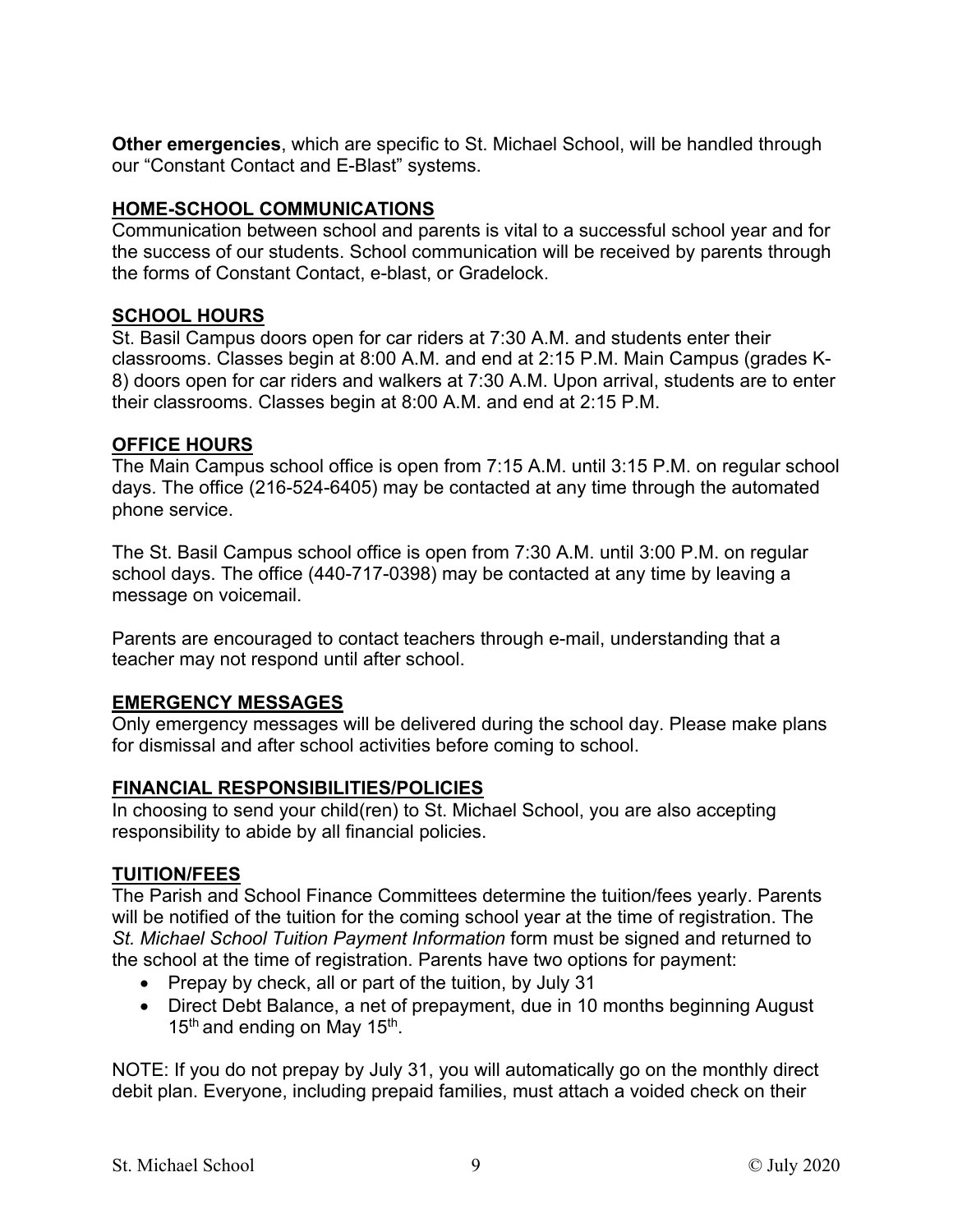Tuition Payment Information form. If you do not submit a voided check, the direct debit will be charged against the checking account used to pay registration and other fees. If you pay registration and/or other fees other than by check, then a voided check must be attached to the Tuition Payment form. NSF checks returned by the bank shall result in a fee of \$30.00 per check. St. Michael School will not resubmit NSF/Returned checks for deposit. All NSF returned checks are to be replaced with cash, a money order, or a cashier's check that includes the \$30.00 fee. Exceptions to this policy must be arranged with the pastor before the start of school. No child may start school without a payment plan approved by the pastor.

Parents are responsible to pay a registration fee that is non-refundable and nonapplicable toward any tuition payments or charges. This fee is due at the time of registration. Preschool has a supply fee that is due the first week of school.

Tuition for the school year is due as outlined in your *Tuition Payment Information Form*. Failure to make tuition payments on time as defined may result in immediate dismissal from St. Michael School. Report cards and records will not be released to any family or institution that is in arrears for tuition payments. Family situations that require both parents to pay their own portion of tuition MUST pay their tuition within the agreement of the *Tuition Payment Information Form*. It is up to the parents to settle between themselves how this will be handled. However, if payments are not made within the agreement of the Tuition Payment Information Form, NO REPORT CARD/RECORDS will be given to families, sent to other institutions, or guarantee that the student will be admitted to the following school year. It is up to the parents to make arrangements between themselves, but the school tuition and fines must be paid as agreed upon at registration. Please direct any questions to Christine Dockrill, Business Manager at St. Michael Church.

# **REFUND POLICY**

In the event of a child's withdrawal from St. Michael School, pro-rated tuition is subject to a refund. The registration fee/supply fee is non-refundable.

#### **FUNDRAISERS**

Fundraisers assist St. Michael School by helping to cover operating costs and special needs for the school (such as new computers, ACTIVboards, printers, etc.). During the school year, a variety of fundraisers take place and parent/guardian involvement is the key to their success. We encourage and appreciate all the help, support, and participation that we receive from our families.

#### **PARISHIONER FINANCIAL ASSISTANCE**

When a family is struggling with tuition, they are advised to discuss their situation with the pastor of St. Michael Parish.

# **ATHLETIC PROGRAM**

St. Michael students in grades 4-8 may participate in CYO Sports that include basketball, volleyball, softball, baseball. Interest and the number of parent volunteers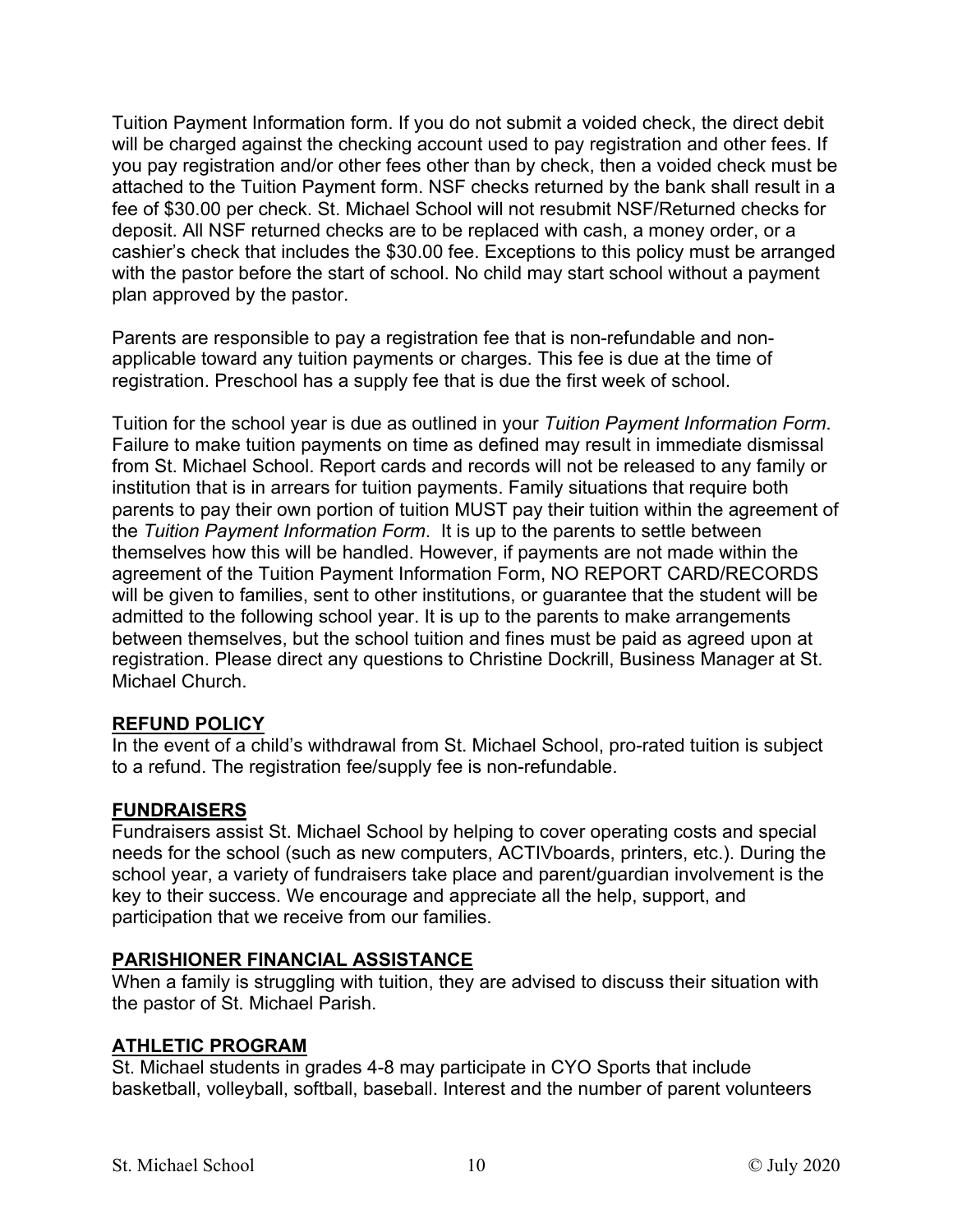determine the number of teams sponsored each year. Parents may contact the Athletic Director for additional information. Participants are expected to adhere to all CYO rules, the spirit of St. Michael School, and good sportsmanship. A participation fee is required. Parents must sign a consent form before a child is permitted to participate in these sports. Physicals are required for all athletes.

#### **CLUBS**

St. Michael School is proud of the following extra-curricular activities that are available to our students:

- Altar Servers (grades 5-8)
- Band (grades 4-8)
- Bowling (grades 5-8)
- Choir (grades 2-8)
- Announcements
- Drama Club (grades 6-8)
- Jump Rope Club
- Kiwanis Builders Club (grades 5-8)
- Power of the Pen (grades 7-8)
- Rosary Club
- Scouts (Brownies, Girl Scouts, Cub Scouts, Boy Scouts)
- Student Council: Junior Council (grades 2-5) and Senior Council (grades 6-8)
- Yearbook (grades 6-8)

St. Michael School sponsors clubs and activities based upon student interest and availability of moderators.

#### **BEFORE/AFTER CARE PROGRAMS**

St. Michael Parish Morning Care will be open to all St. Michael students. The hours will be from 7:00 A.M. until 8:00 7:30 A.M. Students will be dismissed to their classrooms at 7:30 A.M. There is a fee to participate in the program.

St. Michael Parish After Care Program will be available to St. Michael students. The hours will be from 2:30 P.M. until 6:00 P.M. There is a fee to participate and families must register their child(ren).

All St. Michael students in grades K-6 who reside in Independence are eligible to enroll in the Independence After Care program that is held at the Independence Field House. St. Michael students are bused there using Independence transportation.

All St. Michael students who reside in Brecksville are eligible to enroll in the Beekeepers After School Care program. St. Michael students are bused there using Brecksville transportation.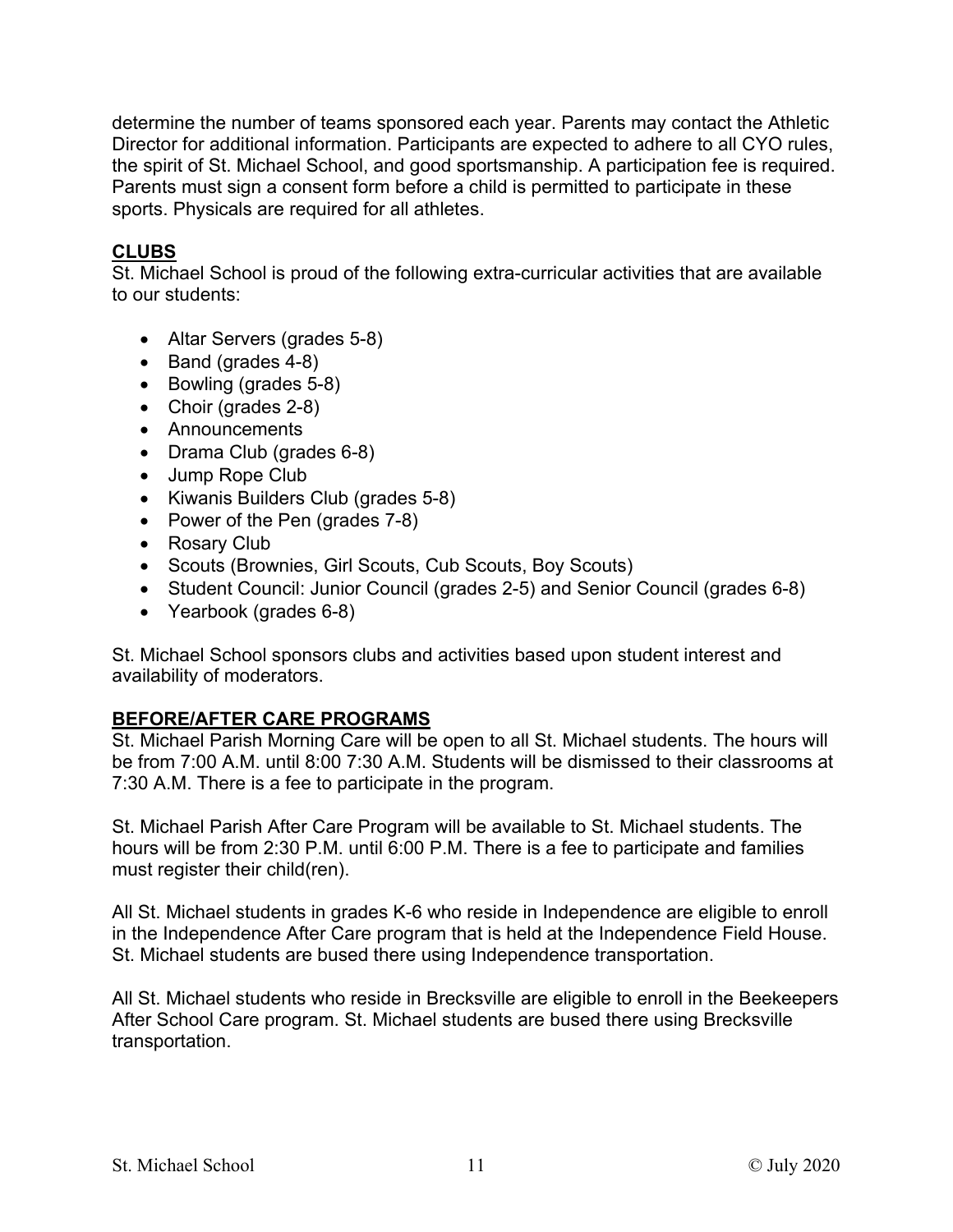#### **CURRICULUM**

Through our curriculum, we meet the challenge to build and maintain quality education. The State of Ohio has academic content standards, which define what your child should know and be able to do at every grade level. There are standards in Language Arts, Mathematics, Science, and Social Studies. These standards help educators identify and measure what students know and can do. St. Michael School uses these standards and goes above and beyond these minimums in providing a quality education.

#### **INSTRUCTIONAL PROGRAM (BASIC CURRICULUM)**

St. Michael School follows the Diocesan Graded Courses of Study. Courses of study have the approval of the Ohio State Department of Education. The State of Ohio and the Cleveland Catholic Diocese approve all textbooks. All textbooks, with the exception of our religion books, are property of the Independence School District. The following is a partial list of our basic curriculum:

- Religion
- English/Language Arts
- Reading
- Social Studies
- Math
- Science/Health
- Physical Education
- Music
- Art
- Spanish

# **RELIGIOUS EDUCATIONAL PROGRAM**

Students participate in daily prayer, school liturgies, religious devotions, and the Sacrament of Reconciliation. St. Michael School requires all students to participate in daily religion instruction by certified religion teachers on staff.

#### **LITURGICAL PARTICIPATION**

The student body participates weekly in the celebration of Liturgy. Students also observe and celebrate the liturgical seasons throughout the year. These celebrations provide additional opportunities for deepening the prayer life of the student and increasing the understanding of our wealth of religious traditions. The students in grades 2 through 8 have the opportunity to celebrate the Sacrament of Reconciliation during the seasons of Advent and Lent. Parents are invited to all liturgical celebrations.

#### **SACRAMENTAL PROGRAMS**

Parents are required to participate in parent meetings prior to their child's receiving the sacraments of Reconciliation (Grade 2), Eucharist (Grade 2), and Confirmation (Grade 8). Parents are encouraged to attend these liturgical celebrations. It is the parent's privilege and responsibility to assist their child in his/her preparation to receive these sacraments.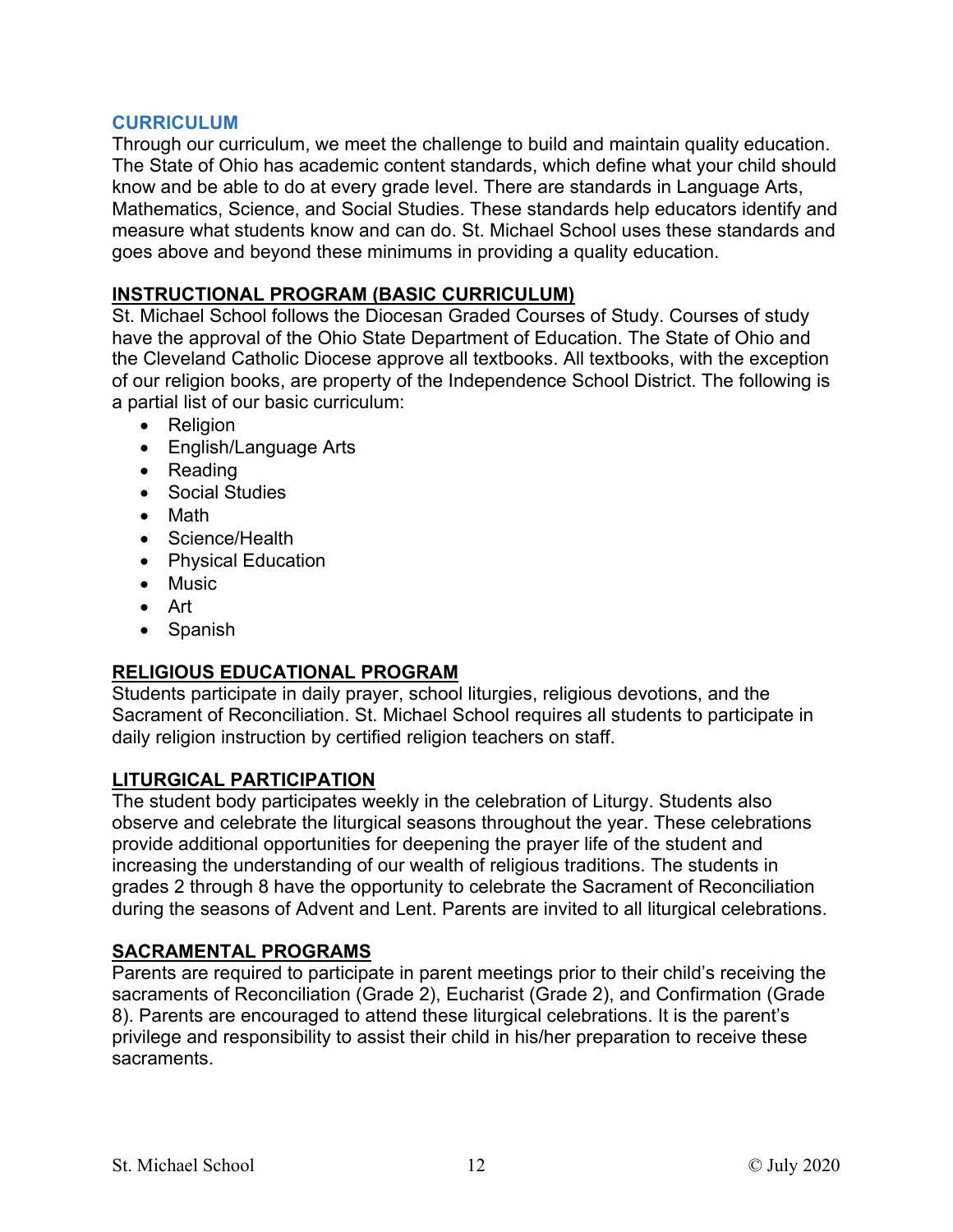#### **ALTAR SERVERS**

Altar Serving is open to both boys and girls in grades 4-8. They are invited to be trained and become altar servers for St. Michael Parish. Servers assist in the celebration at Sunday and weekday liturgies, holy days, weddings, and other liturgical services.

#### **HOMEWORK POLICY**

Homework is an extension of learning. Homework is designed to supplement, and support, classroom experiences and reinforces learning through practice, integration, and application. A reasonable amount of homework will be given daily. Research assignments may extend over a period of days or weeks. Homework also helps students to study independently. Study, reading, research, practice, or a completion of class work may be examples of homework.

#### **STUDENT ACHIEVEMENT**

Student achievement is monitored on the basis of objectives stated in the Graded Course of Study and incorporated into the teacher's plan for daily instruction. Areas considered in the evaluation of student's progress may include:

• Formative and Summative Assessments

#### **REPORT CARDS**

Report cards are distributed to inform parents of their child's progress. Grades K-8 are issued quarterly. Reports cards can be found on Gradelock.

#### **PROGRESS REPORTS**

Parents are encouraged to monitor their child's progress on a regular basis using Gradelock and contact teachers with any concerns. Parents are issued a password to access this on-line program.

#### **GRADING SYSTEM**

A = Superior (100-93%) Consistently does superior work in accomplishing goals, objectives, and requirements; thoroughness in daily work and related assignments; demonstrates ability to work independently and cooperatively; consistently high test scores

| A+ | 100-98 |
|----|--------|
| A  | 97-95  |
| А- | 94-93  |

B = Above Average (92-85%) Usually does above average work in accomplishing goals, objectives, and requirements; good knowledge and use of skills in subject matter; thoroughness in daily work and related assignments; demonstrates ability to work independently and cooperatively; above average test grades

- B+ 92-90
- B 89-87
- B- 86-85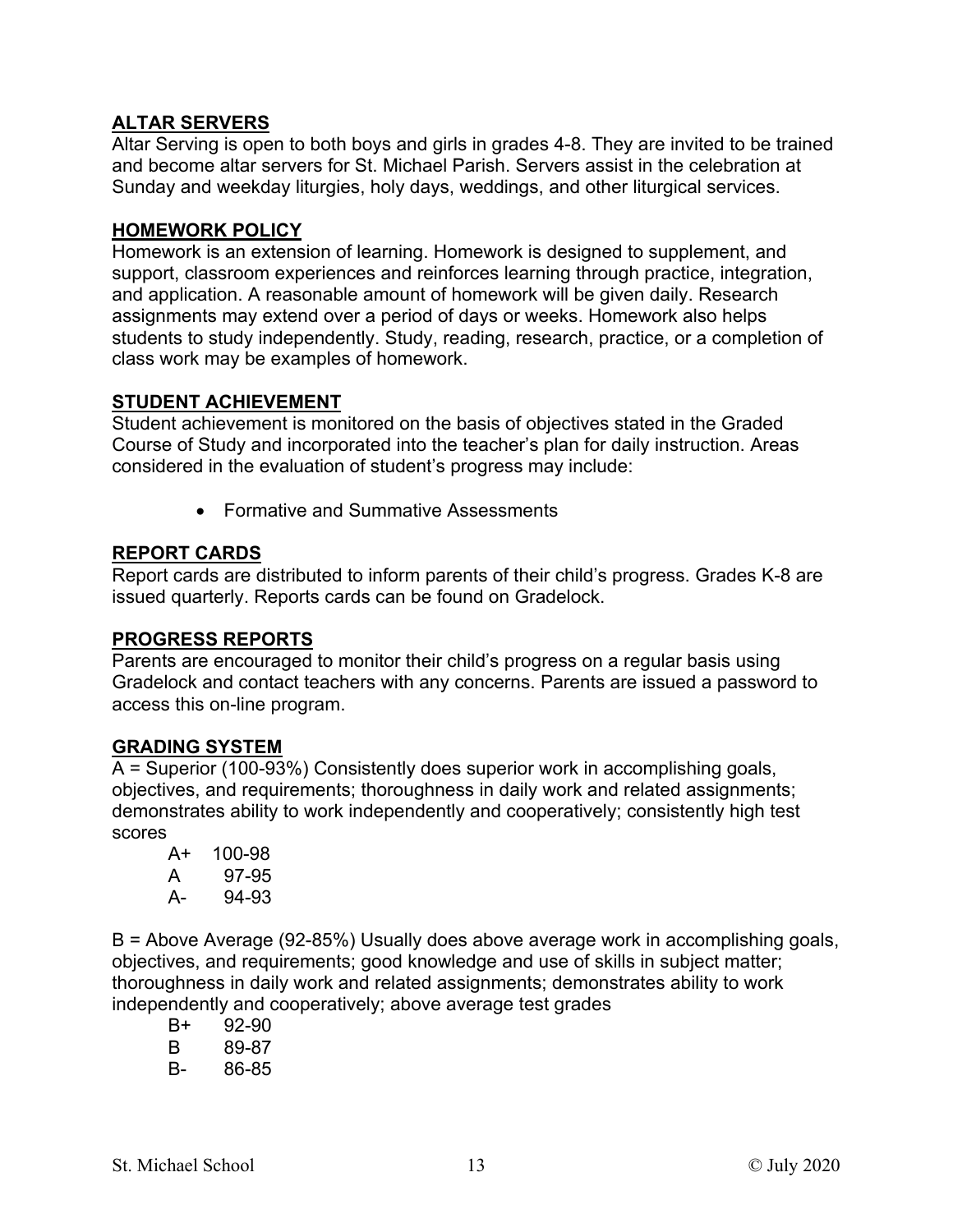C = Average (84-77%) Usually does average work in accomplishing goals, objectives, and requirements; adequate knowledge and use of skills in subject matter; completes daily work and related assignments; demonstrates ability to work independently and cooperatively; average test grades

- C+ 84-82 C 81-79
- C- 78-77

D = Below Average (76-70%) Usually does below average work in accomplishing goals, objectives, and requirements; insufficient knowledge and use of skills in subject matter; limited effort in daily work and related assignments; demonstrates limited ability to work independently and cooperatively; low average test grades

D+ 76-75 D 74-72 D- 71-70

F = Failing (69-0%) Usually does unsatisfactory work in accomplishing goals, objectives, and requirements; daily and related work below standard; limited ability to work independently and cooperatively; unsatisfactory test grades

O, S, N, U is used for effort and conduct. This scale may also be used for Music, Art, Physical Education, Foreign Languages, Penmanship, and Computers.

 $O =$  Outstanding  $N =$  Needs Improvement S = Satisfactory U = Unsatisfactory

# **STANDARDIZED TESTING PROGRAM**

The standardized testing program is MAP testing. Results are sent home to parents once they are received and the scores reviewed. Parents may wish to discuss these results with the teachers. This testing program is very important and provides vital information. Vacations, medical, and dental appointments should not be scheduled during these times.

Kindergarten Entrance Assessment provides information on a student's readiness to enter Kindergarten. Results are sent to parents in a timely fashion.

# **ACADEMIC HONORS**

Each quarter students in grades 5-8 will be recognized for academic achievements. The honor roll names will be displayed in the school.

- Principal Roll  $-4.0$
- First Roll  $-3.75 3.99$
- Merit Roll  $-3.5 3.74$

The point system used is as follows: A=4 points; B=3 points; C=2 points. D's and F's are not given point value. If you have a D or F on your report card you are not eligible for the Principal, Honor Roll, or Merit Roll.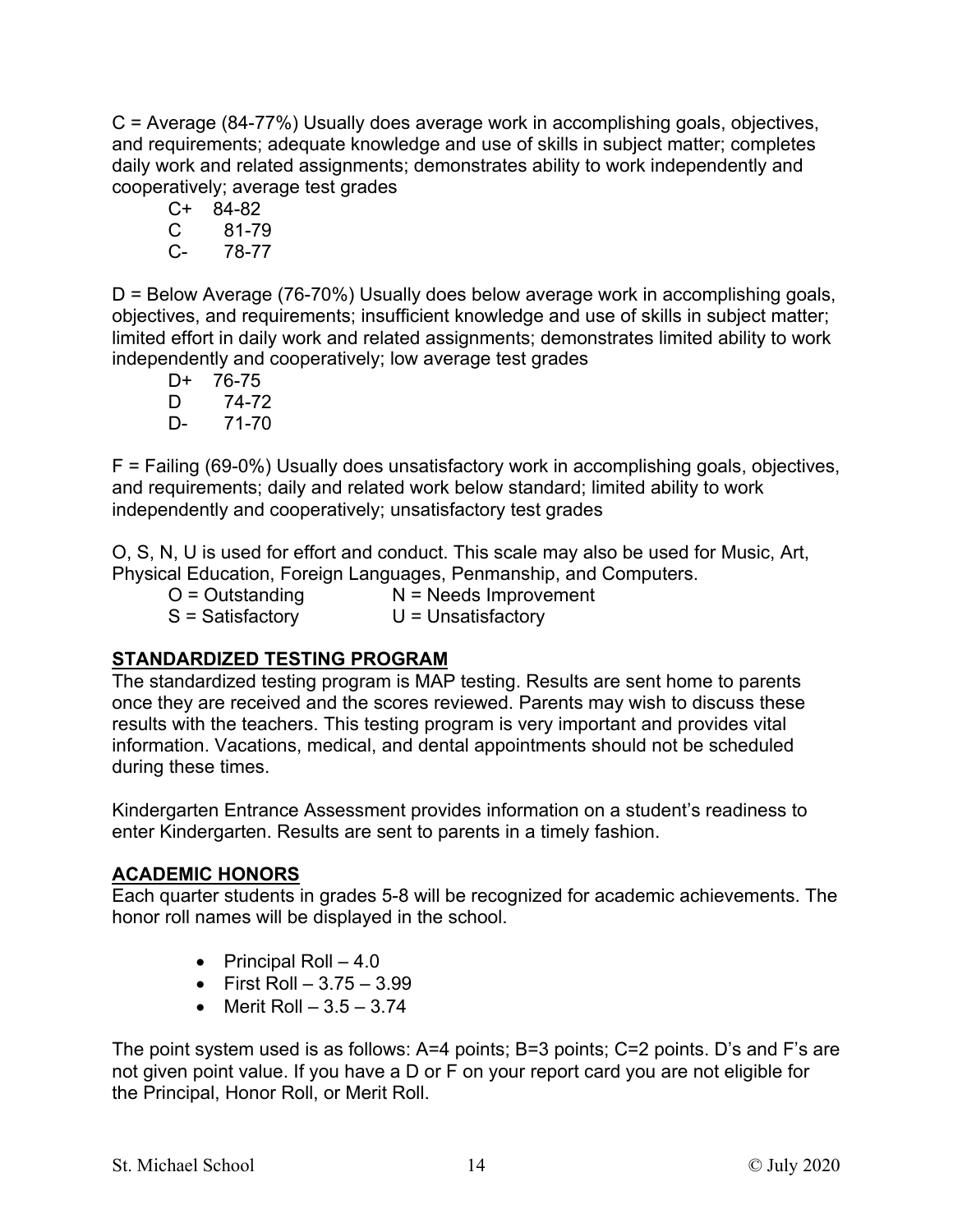# **PARENT-TEACHER CONFERENCES**

Parent-Teacher conferences for Grades through 8 are scheduled in October. It is very important to attend the conferences as it gives the teacher the opportunity to learn more about your child and keep the lines of communication open. If a conference is desired at any other time, parents are encouraged to contact the teacher. Teachers will schedule a mutually agreeable meeting time with the parents.

# **PROMOTION/RETENTION**

Promotion is based upon a student satisfactorily completing and mastering the skills and work for each grade level. Promotion also considers the development progress of each student. Retention is a very serious matter and must be considered for the following reasons:

- Failure in three or more major subjects for more than two quarters
- Failure to master fundamental skills of reading in the primary grades

# **GRADELOCK**

St. Michael School offers an on-line communication system through Gradelock. The St. Michael School site communicates newsletters, attachments, flyers, lunch menus, library information, PTU news, and other important information, as well as access to private/password secured reports on your child's grades and progress, and information on assignments and long-range projects for specific classes. At the beginning of the year parents are given a password/code. Parents may view grades and communicate with teachers using this resource. Grades are updated every week.

# **E-NEWSLETTER**

E-newsletter is another form of communication used to keep communication open between the school and parents. At the time of registration, families are asked for their current and most checked e-mail address so this process may be successful. Please check your e-mails regularly.

# **FAMILY FOLDERS VIA CONSTANT CONTACT**

We will have a family folder via Constant Contact going home every Friday.

# **STUDENT SUPPORT SERVICES**

Parents may request additional support services for their student which includes intervention specialist, remedial tutor and speech therapist.

# **FIELD TRIPS**

Field trips are organized by the individual teachers to enhance and enrich subject matter areas. All students are required to attend the field trip. Parent permission slips must be signed and returned to school before a student will be permitted to participate in a field trip. Students must remain with their adult supervisors throughout the field trip and follow the directions they are given. All school rules apply. Buses are chartered for these trips. Parents may be asked to help fund the field trip by paying fees for the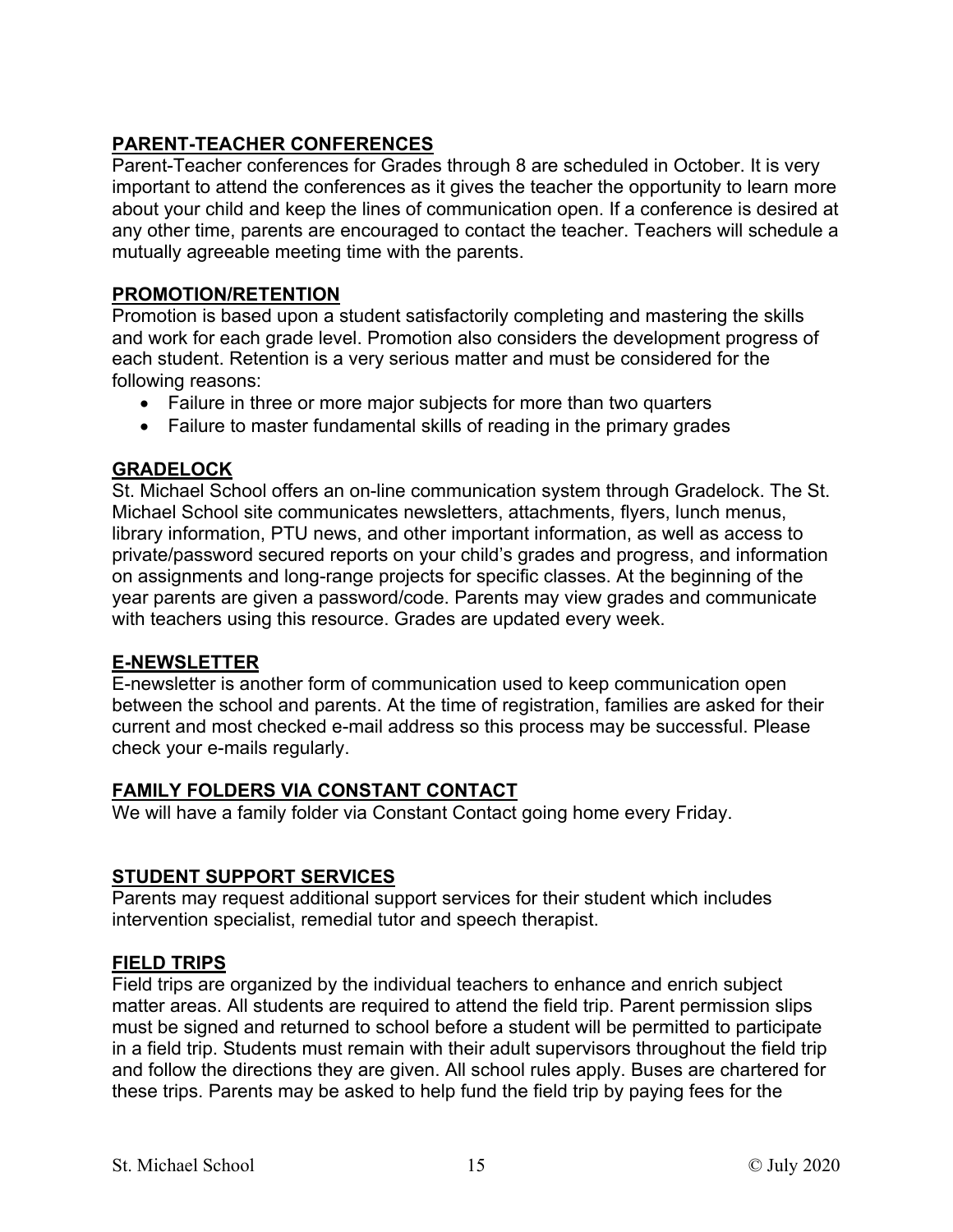admission ticket and bus transportation fee. Occasionally, parents are requested to act as drivers. Parent drivers assume all responsibility and liability for the welfare of the group in his/her car.

# **AFTER SCHOOL ACTIVITIES**

All after school activities are arranged through the teacher who supervises the activity.

# **BICYCLES**

Students in grades 2 through 8 who ride bicycles to school must stop and walk the bicycle through school property. Bicycles are to be parked only in the bike racks on school property. All bicycles must be chained and locked to the racks. The school assumes no responsibility for damaged or stolen bicycles. Bike riders are encouraged to wear helmets.

# **BIRTHDAY CELEBRATIONS/PARTIES/PARTY INVITATIONS**

Birthdays can be a special time for children, especially when they can celebrate their special day at school with classmates, teachers, and staff. Because these treats are often messy, may contain allergens (peanuts, tree nuts, gluten, dairy, etc.) and are not nutritious…we are requesting that only non-food items be shared for birthday treats with classmates. Children with summer birthdays may participate too. Contact the classroom teacher to arrange a date for the birthday celebration.

#### **CHAPERONES/VOLUNTEERS**

In the Policy for Safety of Children in Matters of Sexual Abuse Revised 2016, "Volunteer" is defined as anyone who works with children. An occasional volunteer is defined as a driver or chaperone on an individual activity and is not subject to the requirements below. However, if that volunteer works more frequently than four (4) hours per month, even if that time does not add up to four hours, the volunteer needs to comply with the requirements for **ALL** chaperones/volunteers as follows:

- Attend the *"Protecting God's Children"* Awareness Program (approximately three hours). After completion of the program, there is an on-line bulletin that needs to be complete monthly. If you do not have a computer, the diocese will send them to you.
- BCI/FBI Fingerprint check
- Read the 2016 *"Policy for the Safety of Children in Matters of Sexual Abuse",* sign, and return acknowledgement form to the school office. This can all be obtained through the school office.
- Read *"Standards of Conduct for Ministry".* sign, and return acknowledgement form. This can be obtained through the school office.

Do not wait until you are ready to volunteer or chaperone before you decide to get your requirements filled. **EXCEPTIONS** will not be made to accommodate last minute decisions.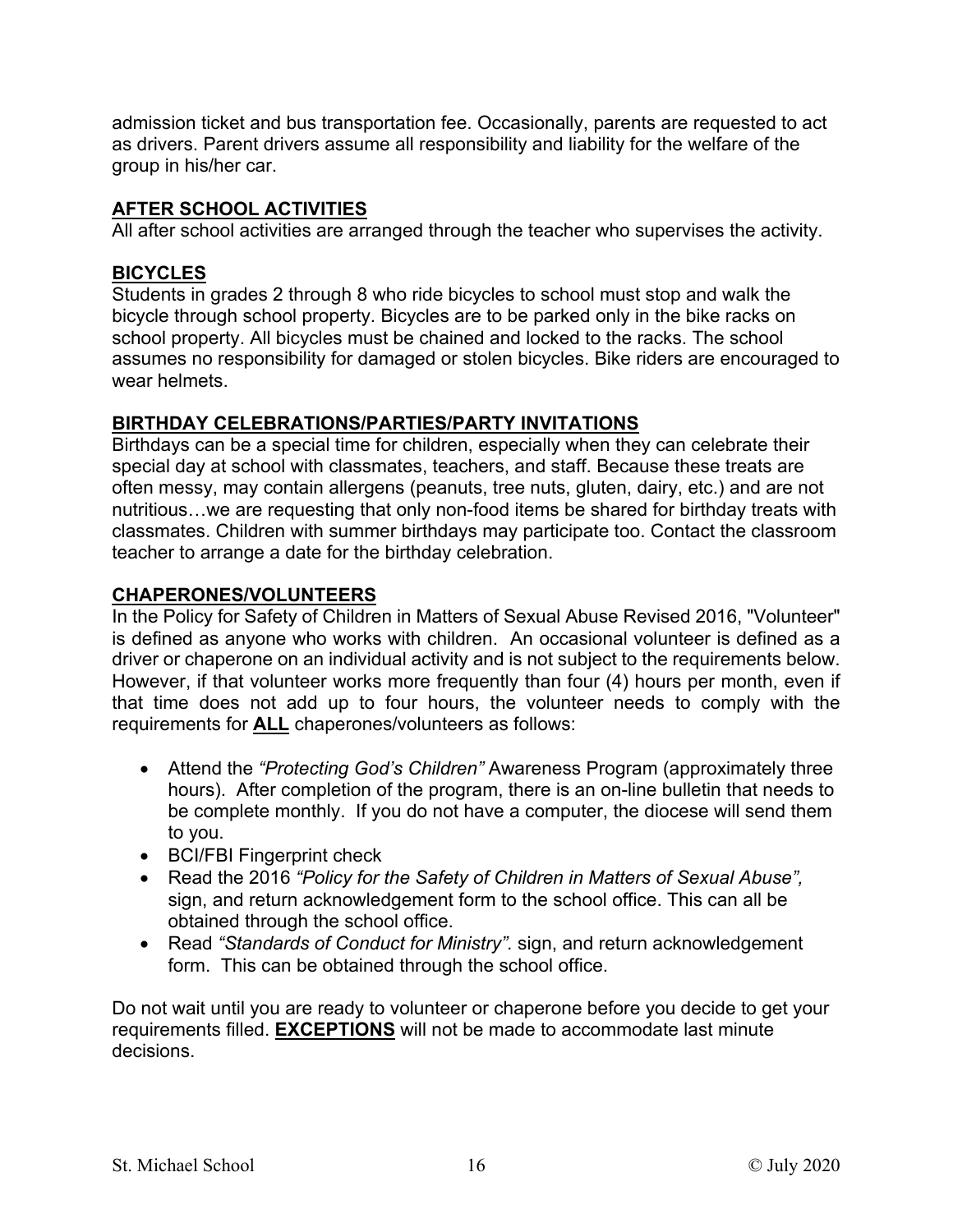#### **CELL PHONE POLICY**

Students may bring their cell phones to school, but they should not be used during the school day unless requested by a teacher for classroom use. Cell phones may be used before, during or after school in the main office to contact parents. Inappropriate use will result in the loss of this privilege.

#### **E-MAILS**

E-mails can be sent to the teachers/office staff because they are checked regularly throughout the day. Teachers may not respond to the end of the day because they are teaching and might only check e-mails on breaks if they have time. Otherwise, they check their e-mails at the end of the day. Office staff checks periodically, depending on the status of the day. If you are sending an important message needing immediate attention, a phone call to the office is best.

#### **PARKING LOT ACCESS**

**Main Campus:** In both the morning and afternoon, drivers with children must enter from Chestnut Road. Students must be picked up at Rappe Hall at dismissal. Cars are not to use the bus entrance on Second Street. Children are to be dropped off only at the main school entrance nearest the Rectory. Cars must avoid the playground parking lot area at all times during school hours. Parking is only permitted in the lot between the convent and the rectory. For your child's safety, please observe the Entrance, Exit, and No Parking Regulations. We suggest when leaving the school parking lot to exit out to Chestnut Road if you are going north on Brecksville Road. If you are going south on Brecksville Road, exit out of Blue-Ribbon Parkway Drive. For safety reasons, cars should not enter the playground area through Second Street either at drop-off in the A.M. or pick-up in the P.M.

**St. Basil Campus:** Parents are to follow the arrows at all times. Please drive slowly (5 mph) and be patient. It is strongly suggested that you use the car line for drop off and pick up. When in the car line, please do not pull out of the line to go around other cars. Parents are asked to keep the line moving. If you need to speak to someone, park your car in a designated parking spot. Remember that handicapped spots are for people with a handicapped car tag. Also, remember to be respectful of the security guard. He is there to help protect and keep your child safe.

#### **SCHOOL PROPERTY**

Students should take pride in their school building, classroom, equipment, and materials supplied by the school. Students will be required to make financial restitution for damage caused to school property. They will also be asked to repair or restore to good order what has been carelessly used or deliberately defaced. It will be the parent/guardian's responsibility to repair, replace, or make financial restitution.

# **TRANSPORTATION CHANGES**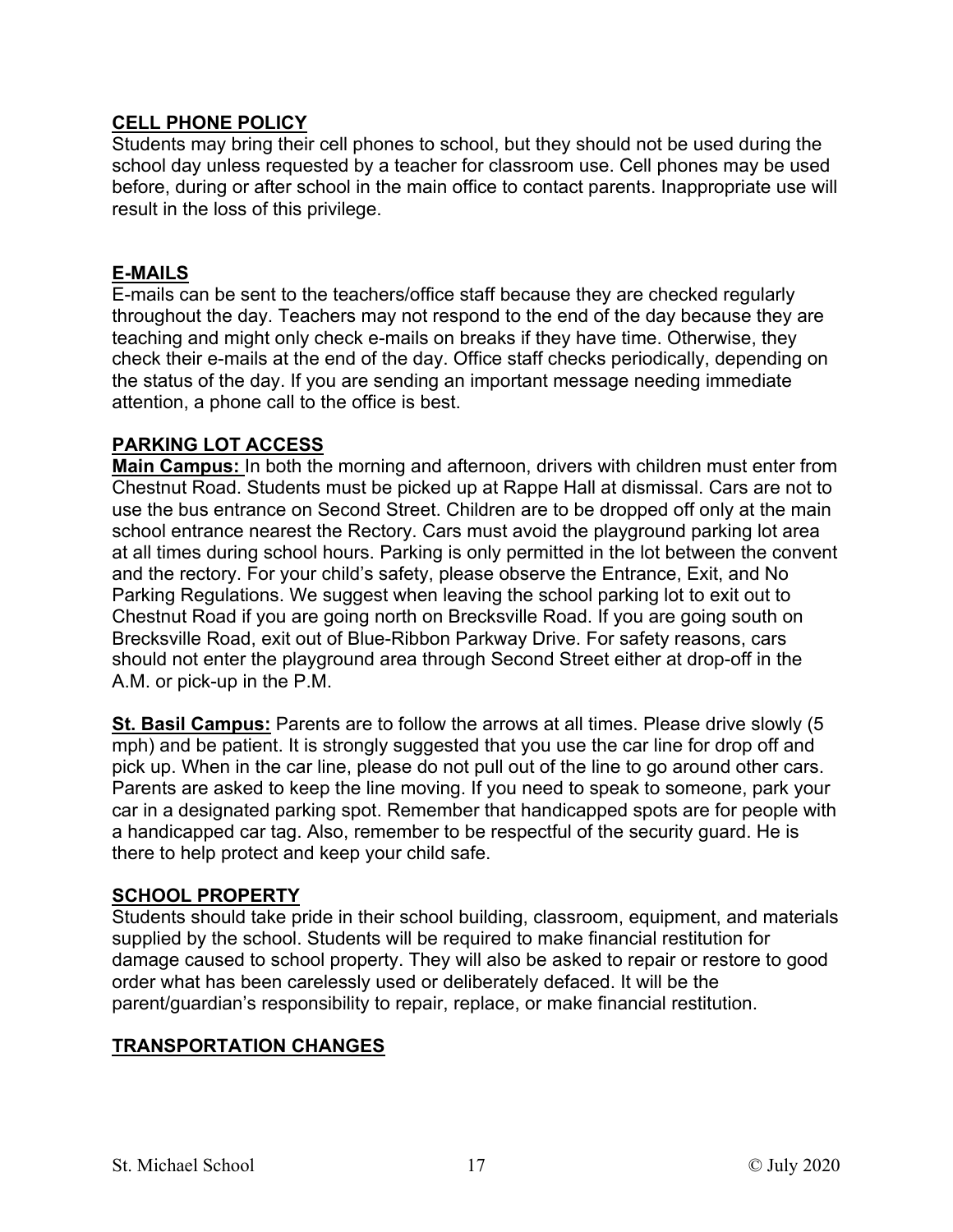If you plan a change in transportation at dismissal time, the school must be notified in writing. Children should be told their transportation plans before they come to school each day

#### **VISITORS**

Visitors, including parents, are required to report to the school office upon arrival, sign in, and obtain a visitor's badge. Alumni visitors are welcome.

# **STUDENT BEHAVIOR CODE**

Catholic values, along with discipline, are the recognition of human dignity and the rights of others. Self-motivation, along with self-discipline, is needed in order for learning to take place. School rules and procedures aim at safeguarding respect for self, others, and the right to learn.

Students come to school to develop their talents, maximize achievement, and become a person that lives and promotes the Catholic faith by example. To achieve this, the student MUST:

- 1. Follow the teaching of Christ through participation in liturgies, church services, sacraments, religion classes, and develop a basic attitude of thoughtfulness and consideration toward everyone.
- 2. Demonstrate respect for all by using proper manners, courtesy, and appropriate language at all times and in all situations.
- 3. Show appreciation for all property by taking good care of books, lockers, desks, classrooms, and all school property.
- 4. Learn by having a positive attitude, follow class rules, and come to class with all necessary supplies and assignments.
- 5. Accept responsibility for his/her actions.
- 6. Follow the dress code policy.
- 7. Be on time for school and classes each day.
- 8. Understand and know the rules and procedures of the school and classroom and willingly comply with them each day.
- 9. Show respect for all people in authority, volunteers, and students.

#### **CLASSROOM**

Each teacher's syllabus explains the policy and procedures for his/her classroom. Students are to learn, understand, and comply with them. Parents need to help their child understand the importance of these policies and procedures. As teachers and parents work together, they will create a learning environment for students that will be productive and safe.

#### **DISCIPLINARY ACTIONS**

Disciplinary measures serve as a means to and method of maintaining a Christian atmosphere and a positive learning environment. These actions may include, but are not limited to, written or verbal warning(s), personal interview/intervention, loss of privilege (lunch recess, participation in field trips, special school events, and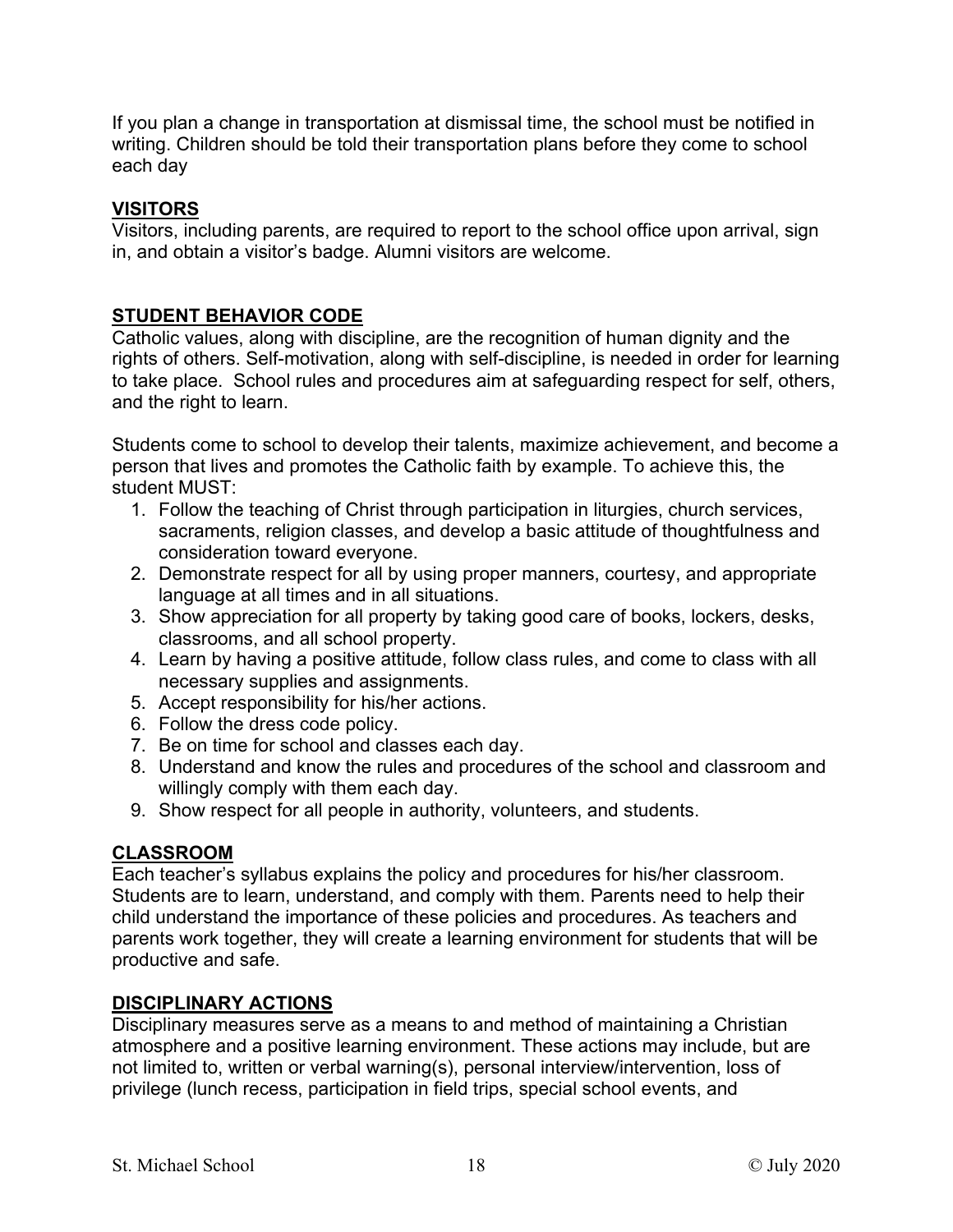extracurricular activities), restitution, parent conference, detention, probation, suspension, and or expulsion.

# **DETENTIONS**

Detentions are issued for a more serious infraction of the rules and procedures. Detention period will be conducted on a designated day of the week. The period begins promptly at 2:35 P.M. and ends at 3:15 P.M. A student who has received a detention is to serve it at the scheduled detention period. No one is to presume a postponement. Failure to report for a detention automatically receives an additional detention. Reasons for receiving a detention are, however, not limited to:

- 1. Disobeying playground/cafeteria rules
- 2. Failure to follow classroom rules and/or any disruptive behavior
- 3. Repeated failure to come prepared to class
- 4. Fighting
- 5. Stealing
- 6. Rude, discourteous behavior to students and adults
- 7. Defiant behavior insubordination to teachers, any personnel, or parent
- 8. Use of profane, vulgar, obscene language (verbal or written)
- 9. Forging signatures
- 10.Failure to return a signed detention form
- 11.Defacing school property
- 12.Leaving a classroom without permission
- 13.Lying to school personnel or other adults in authority
- 14. Continual disregard for any school policies, lunchroom, or safety procedures
- 15. Three written bus violations
- 16.Use of cell phones during school,
- 17.Throwing items in the classroom
- 18.Three tardies equal an after-school detention
- 19.Late to switching of classes three tardies equal an after-school detention

All detentions must be emailed to the parent. The detention process is as follows:

- The first detention is served after school, and a parent must sign the detention form.
- The second detention is served after school, a parent must sign the detention form. Teachers must call home to discuss the detention with parents.
- The third detention is served after school, a parent must sign the detention form, and a parent-student-teacher conference with principal will occur. The consequences of accumulating three detentions may equal a one-day suspension. However, the final decision will be left to the discretion of the teacher and will be discussed at the parent-student-teacher conference with the principal.

# **ACADEMIC DISHONESTY**

Academic dishonesty in any form will not be tolerated. Cheating or copying includes homework, special projects, tests, and quizzes. A student who cheats or willingly gives answers to another student will receive an "F" grade as well as a detention. Subsequent incidents may result in more serious sanctions including suspension.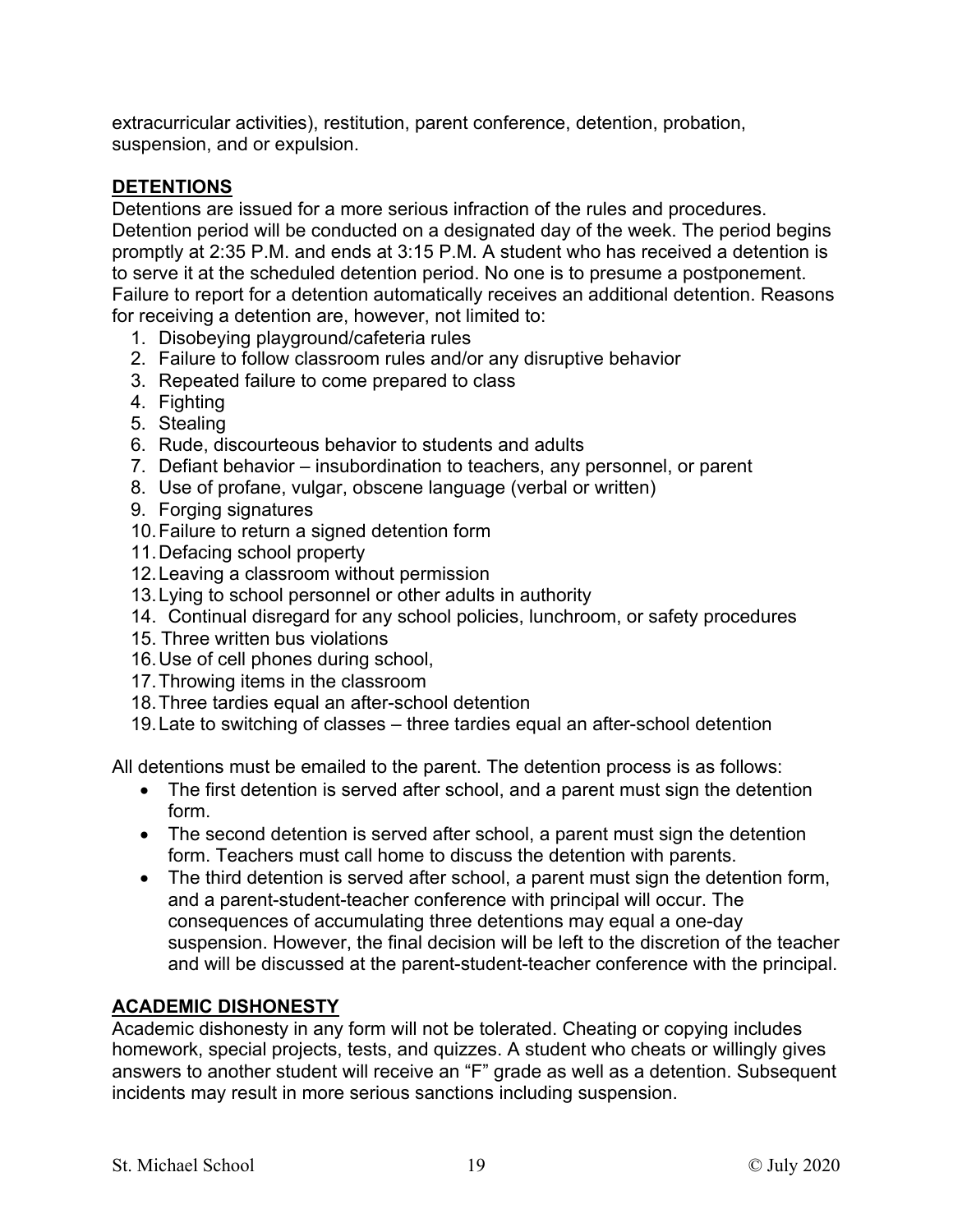# **SUSPENSION**

Suspensions are very serious and generally follow repeated infractions of the rules. Suspension is the exclusion of a student from classes or school at the discretion of the principal/pastor. A parent conference is needed for suspensions. Suspensions will be served in or out of school length of time will depend on seriousness of the case and severity of the infraction. The student on suspension is responsible for completing all missed work. However, no credit will be given. No credit is given for any missed tests or quizzes given during time of suspension.

Students may be suspended for the following:

- 1. Leaving school grounds before school or during school hours without permission
- 2. Tampering with fire alarms/AED/fire extinguishers
- 3. Malicious vandalism of school property, teacher property, or student's property (including laptops and computers)
- 4. Accumulation of 3 detentions consequences will be left to the discretion of the teacher and administration
- 5. Possession of and/or distribution of weapons, drugs, smoking materials, and pornographic materials
- 6. Verbal, written, or text, physical threats to injure or harm anyone
- 7. Any action which reflects unfavorably on the reputation of the school
- 8. Inappropriate conduct at extracurricular and/or school sponsored functions such as field trips and sports events
- 9. Inappropriate use of computers or any other electronic devices
- 10.Not following the "Computer and Internet Acceptable Use Policy"
- 11.Stealing or theft of any kind
- 12.Physical fighting pushing, kicking, hitting, or contact with the intent to harm
- 13.Bullying
- 14.Any action that may be considered dangerous

**Note:** Some of the above-mentioned offenses might also warrant contacting the police, referral to Children's Services and/or the Juvenile Courts. Intervention by trained professionals may also be required for the student to remain at St. Michael School. Lack of cooperation on the part of either the student or parents may result in the student's removal from St. Michael School.

#### **EMERGENCY REMOVAL**

A student may be sent home immediately if the situation warrants danger to him/herself, others, teachers, or adults in the building. Parents will be called to pick up the student. A mandatory conference with the principal is needed for the student to be re-admitted.

# **EXPULSION**

Expulsion is a very severe measure and usually the last resort in the discipline process. The principal and/or pastor may deem the action by a student so severe that it would result in immediate withdrawal from school. Expulsions become part of a student's permanent record. A parent conference will be held with the student and administration. The following are some, but not all, reasons for possible expulsion: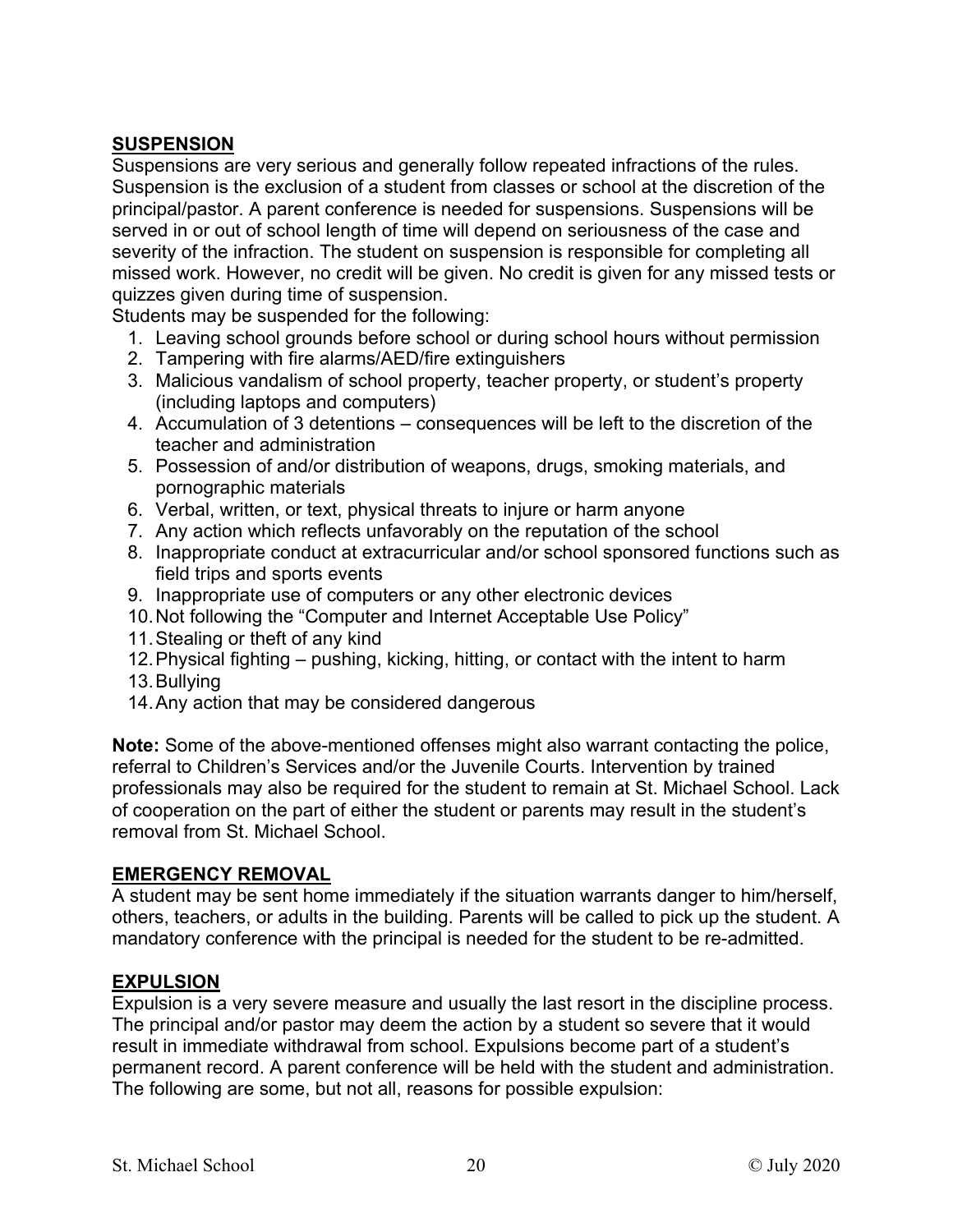- 1. Possession, distribution, or use of illegal drugs or alcohol in the school or on the grounds
- 2. Possession and/or distribution of pornographic materials
- 3. Involvement in gangs or gang activity
- 4. Threatening to inflict serious harm
- 5. Possession of knives, inhalants, explosive devices, fireworks, or any other dangerous materials
- 6. Extensive vandalism to Church or School property
- 7. Not following the school's "Computer and Internet acceptable Use Policy"
- 8. Intentionally assaulting another
- 9. Any other serious action deemed so by the school administration

**Our Code of Conduct is a general standard of regulations and procedures to be followed by all students, parents, teachers, and adults. Not all acts of misconduct can be listed in these procedures. The administration reserves the right to interpret and act upon all situations based on individual circumstances.**

#### **BUS TRANSPORTATION POLICY**

Students may only ride the school bus from the public-school district in which they live in. No permission may be given to ride a bus to a friend's house outside of their own school district. Students must follow all rules of proper bus conduct. The administration strongly supports the policies and safety measures recommended by all school districts. The bus driver is responsible for the management and safety of pupils and for enforcing bus rules. Violations are written by the bus drivers and sent to the school office. The principal or grade level coordinators determine follow-up consequences.

The Transportation Department of the local public-school districts that serve our school community maintains the buses and establishes the code of conduct for the riders. Each bus violation issued is an automatic conference with the principal. Parent notification is the "Written Warning" that parents are to sign and return to the school office the next day.

The following procedures will be used for disruptive behavior while riding the bus:

- A written warning is issued. Consequences will follow.
- A second written bus violation will result in a phone call from the principal.
- A third written bus violation is an after-school detention. The student will also be suspended of riding privileges for five school days.
- Consequences for further disruption will be the loss of bus privileges for an indefinite period of time.

# **DIOCESAN POLICIES FOR STUDENTS**

# **HARASSMENT POLICY - SEXUAL HARASSMENT**

For the purpose of this policy, sexual harassment includes, but is not limited to, the following specific instances: verbal sexual abuse; disseminating obscene or sexually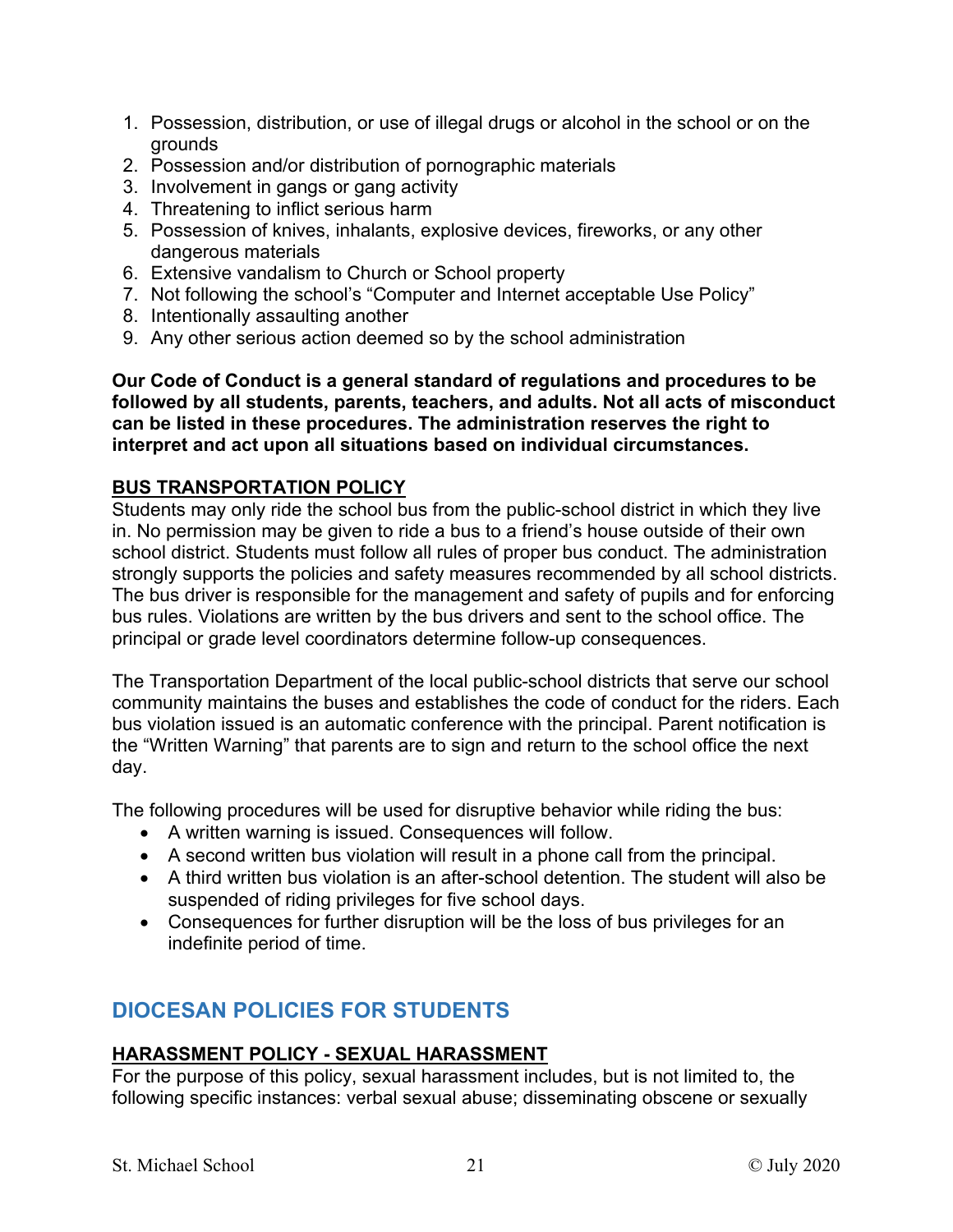explicit material, whether in the form of music written lyrics, pornographic pictures or other literature, or having such materials in one's possession in the school, on school grounds, or at school sponsored activities; obscene or sexually explicit graffiti anywhere in the school or on the school/parish grounds, continuing the unwanted or oral communication directed to another of a sexual nature; spreading sexual rumors/innuendoes; obscene T-shirts, hats, or buttons; touching oneself sexually in front of others; obscene and/or sexually explicit gestures; and any other inappropriate behavior of a sexually explicit or obscene nature that demeans or offends the recipient. The above list is not meant to be all-inclusive but is intended to provide guidance as to what may constitute sexual harassment.

Allegations of sexual harassment are to be reported to the teacher and the principal. Parents of both the offender and the victim will be informed of the allegations. The matter is to be kept confidential by all parties involved, and every effort will be made to protect the alleged victim from retaliation. The parents of both the offender and the victim are obligated to cooperate in remedying the situation.

If the allegations are substantiated, disciplinary actions will be taken. These will depend on the nature, frequency, and severity of the action, the ages of the offender and the victim, the history of similar actions by this individual, and the circumstances in which the harassment occurred. Possible disciplinary actions may include, but are not limited to, any or all the following:

- Verbal warning/reprimand and apology to the victim
- A parent/student/principal conference
- Written warning/reprimand and parent notification entered in the student's file
- Detention or removal from selected school activities and/or extracurricular activities
- Probation contracts, possibly requiring professional intervention
- Suspension
- Expulsion

# **SEXUAL VIOLENCE**

Some acts of sexual harassment may also be criminal in nature. If an incident of sexual violence occurs, the principal, pastor, and other school authority are required under state law to report the incident (O.R.C. 2151.421). The Department of Human Services and the police will be contacted immediately if there is any "reason to believe" (O.R.C. 2151.421) that sexual abuse or violence has occurred involving a child less than eighteen years of age. The Diocesan Legal Office will be contacted immediately in these situations.

Generally sexual harassment should be construed as sexual violence when: the recipient is physically touched without his/her consent in a sexual manner; is expressly threatened or perceived a threat of physical harm for purpose of the offender's sexual gratification; or is the victim of sexual offenses under Ohio law, including Gross Sexual Imposition (O.R.C. 2907.07), Sexual battery (O.R.C. 2907.03), Rape (O.R.C. 2907.02), Importuning (O.R.C. 2907.07), Voyeurism (O.R.C. 2907.08), Public Indecency (O.R.C.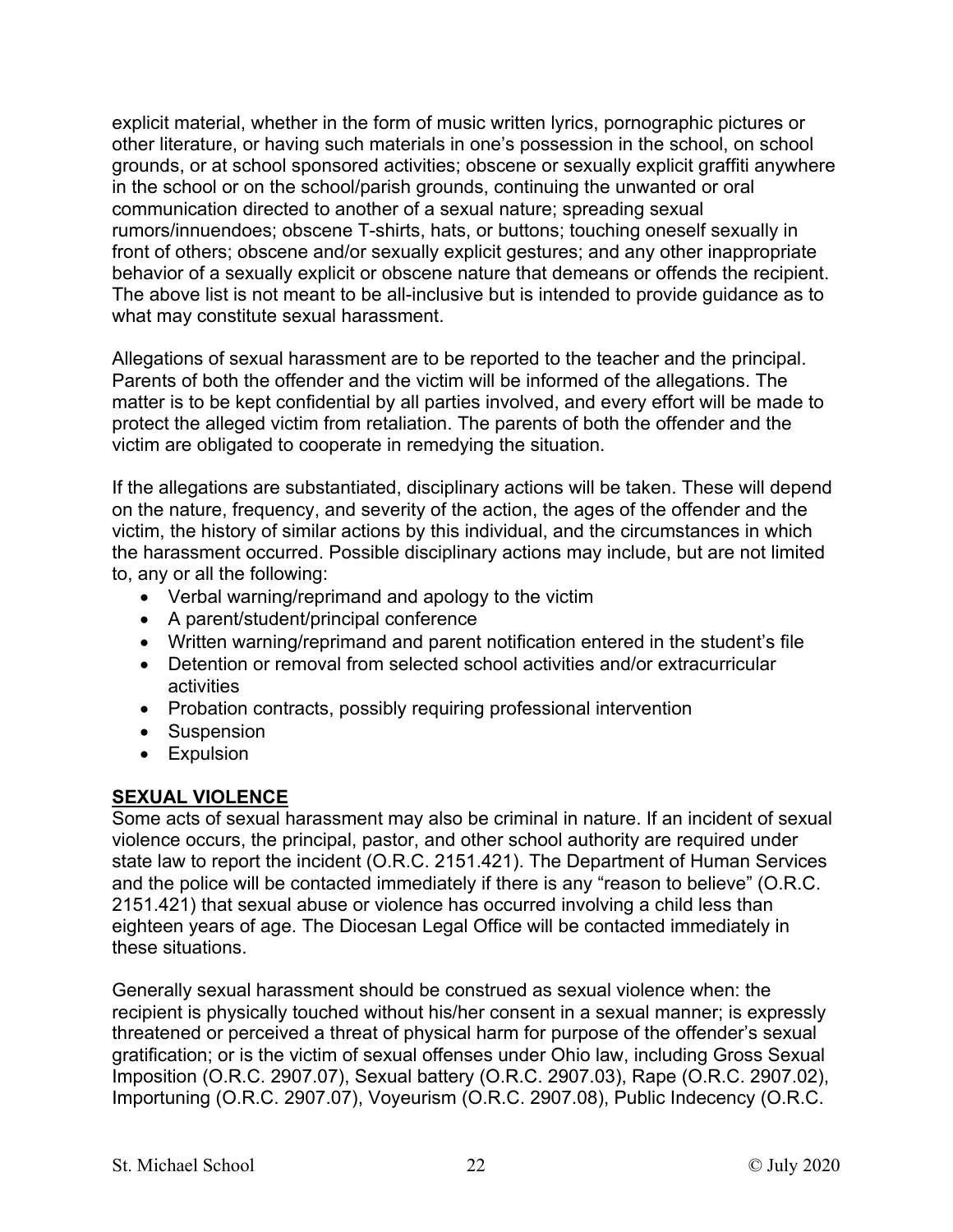2907.09), or Felonious Sexual Penetration (O.R.C. 2907.12), as examples. In each one of the above examples, the Department of Human Services and the police will be contacted immediately.

# **GUIDELINES REGARDING HARASSMENT**

The pastor, administration, and staff of St. Michael School believe that all employees and students are entitled to work and study in school-related environments that are Christ-centered and free of harassment. St. Michael School will not tolerate harassment of any type. If harassment occurs, the appropriate disciplinary action will be taken. Disciplinary action may include suspension or expulsion.

Examples of harassment include, but are not limited to, verbal or written taunting; bullying; other offensive, intimidating, hostile, or offensive conduct; jokes, stories, pictures, cartoon, drawings or objects which are offensive, tend to alarm, annoy, abuse, or demean an individual or group.

# **SEXUAL HARASSMENT INVESTIGATION PROCEDURE**

Upon receiving a complaint from either a student or a school employee, the principal shall discuss the allegations with the complaint (victim) to obtain a statement of the facts (e.g., what occurred, when, where, by whom, names of witnesses). All complainants are to be taken seriously. It is the responsibility of the principal to investigate promptly and impartially all claims of harassment and to take appropriate and equitable action. Parties shall be given an opportunity to present witnesses or other evidence during the investigation.

Information regarding an investigation of harassment shall be confidential to every extent possible, and those individuals who are involved in the investigation shall not discuss information regarding the complaint outside the investigation process.

No one shall retaliate against any employee or student because he/she filed a sexual harassment complaint, assisted or participated in a sexual harassment charge or because they have opposed language or conduct that violates this policy. Retaliation will result in disciplinary action.

When a crime has been committed, the local police department shall immediately be notified by the Principal. After the investigation is complete, notice of the outcome shall be given to the complainant(s) and alleged harasser(s) consistent with the mandates of the Family Educational Rights and Privacy Act.

Appropriate disciplinary actions shall be taken when harassment has occurred, and appropriate efforts shall be taken to prevent reoccurrence of the harassment.

# **PROCEDURES TO FILE A SEXUAL HARASSMENT COMPLAINT**

Students or employees who believe they have experience sexual harassment shall report such matter to the principal, who shall be the investigator for harassment complaints.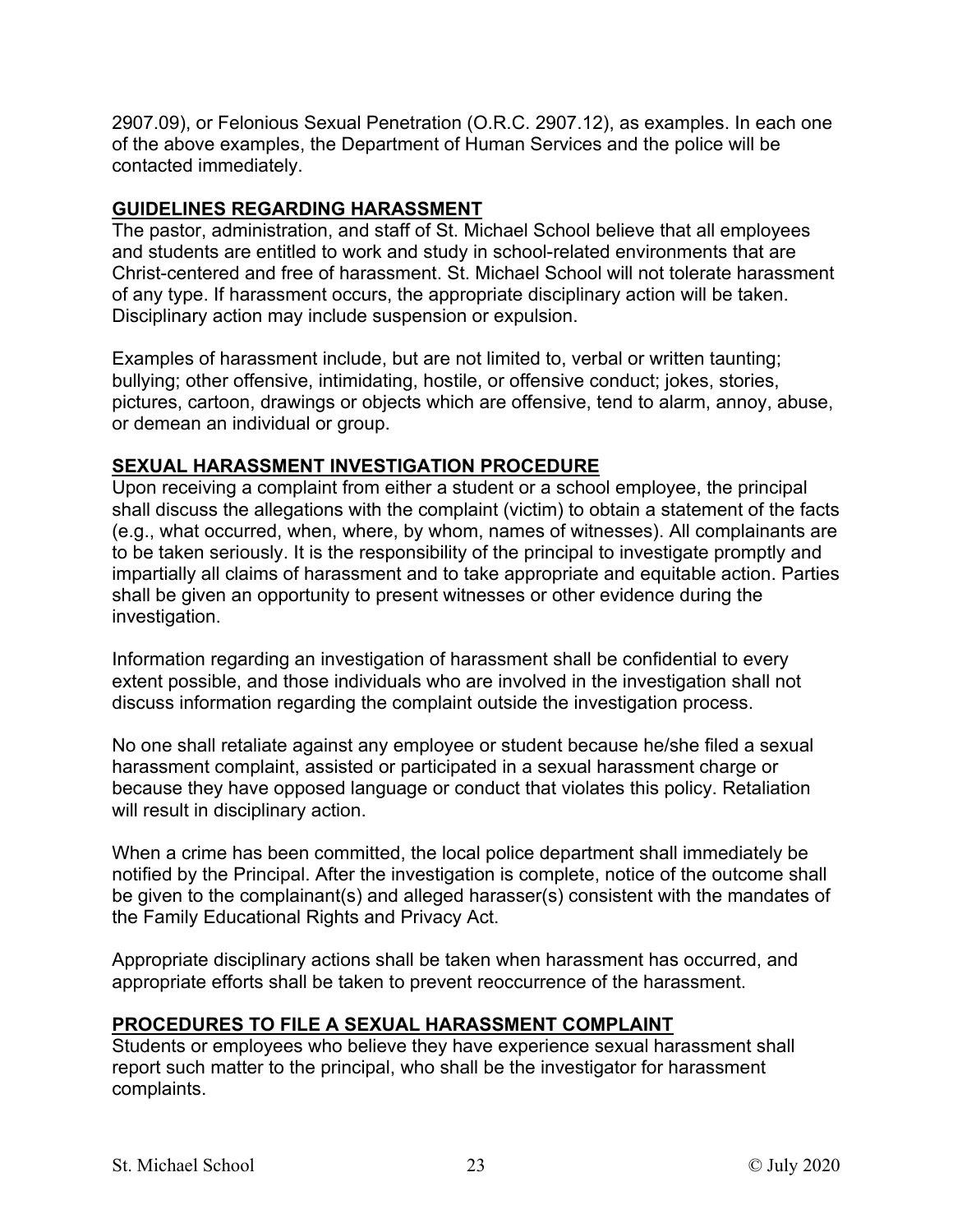- 1. A complaint of harassment is to be made to the principal, pastor, or other designated impartial administrator. The complaint shall be as specific as possible regarding details. If a complaint is made by an employee, it shall be in writing.
- 2. The principal, pastor, or other impartial designated shall immediately investigate the complaint and shall make written notations of the specific allegations.
- 3. Information to be acquired during the investigation of the complaint shall include names of witnesses, dates, times, and the specific charge of harassment.
- 4. The need for confidentiality shall be stressed.
- 5. No reprisals will be tolerated against complainants, witnesses, or of individuals involved in the investigation.
- 6. The principal shall make a prompt determination regarding any disciplinary action. Notice shall be made to the parties regarding the disposition of the investigation consistent with the confidentiality of student records.

# **ANTI-HARASSMENT, INTIMIDATION, AND BULLYING POLICY**

St. Michael School teaches belief in the sanctity of human life and the inherent dignity of the human person. We believe that all students, school employees, and volunteers have a right to a safe and healthy school environment. All members of the school community, in turn, have an obligation to promote mutual respect, tolerance, and acceptance.

Harassment, intimidation, or bullying behavior by any student/school personnel in St. Michael School is strictly prohibited, and such conduct may result in disciplinary action, including suspension and/or expulsion from school. "Harassment, intimidation, or bullying," in accordance with House Bill 276, means any intentional written, verbal, graphic or physical acts including electronically transmitted acts i.e., Internet, cell phone, personal digital assistant (PDA), or wireless hand-held device, either overt or covert, by a student or group of students toward other students/school personnel with the intent to harass, intimidate, injure, threaten, ridicule or humiliate. Such behaviors are prohibited on or immediately adjacent o school grounds, at any school sponsored activity, on school-provided transportation, or at any official school bus stop that a reasonable person under the circumstances should know with the effect of:

- 1. Causing mental or physical harm to the other student/school personnel including placing an individual in reasonable fear of physical harm and/or damaging of students'/personal property; and
- 2. Is sufficiently severe, persistent, or pervasive that it creates an intimidating, threatening, or abusive educational environment for the other student/school personnel.

St. Michael School will not tolerate behavior that infringes on the safety of any student, school employee, or volunteer. A student, school employee or volunteer shall not intimidate or harass another student, school employee or volunteer through words or actions whether in the classroom, on school property, to an from school or at schoolsponsored events, or from any computer not on school property.

# *Definition:*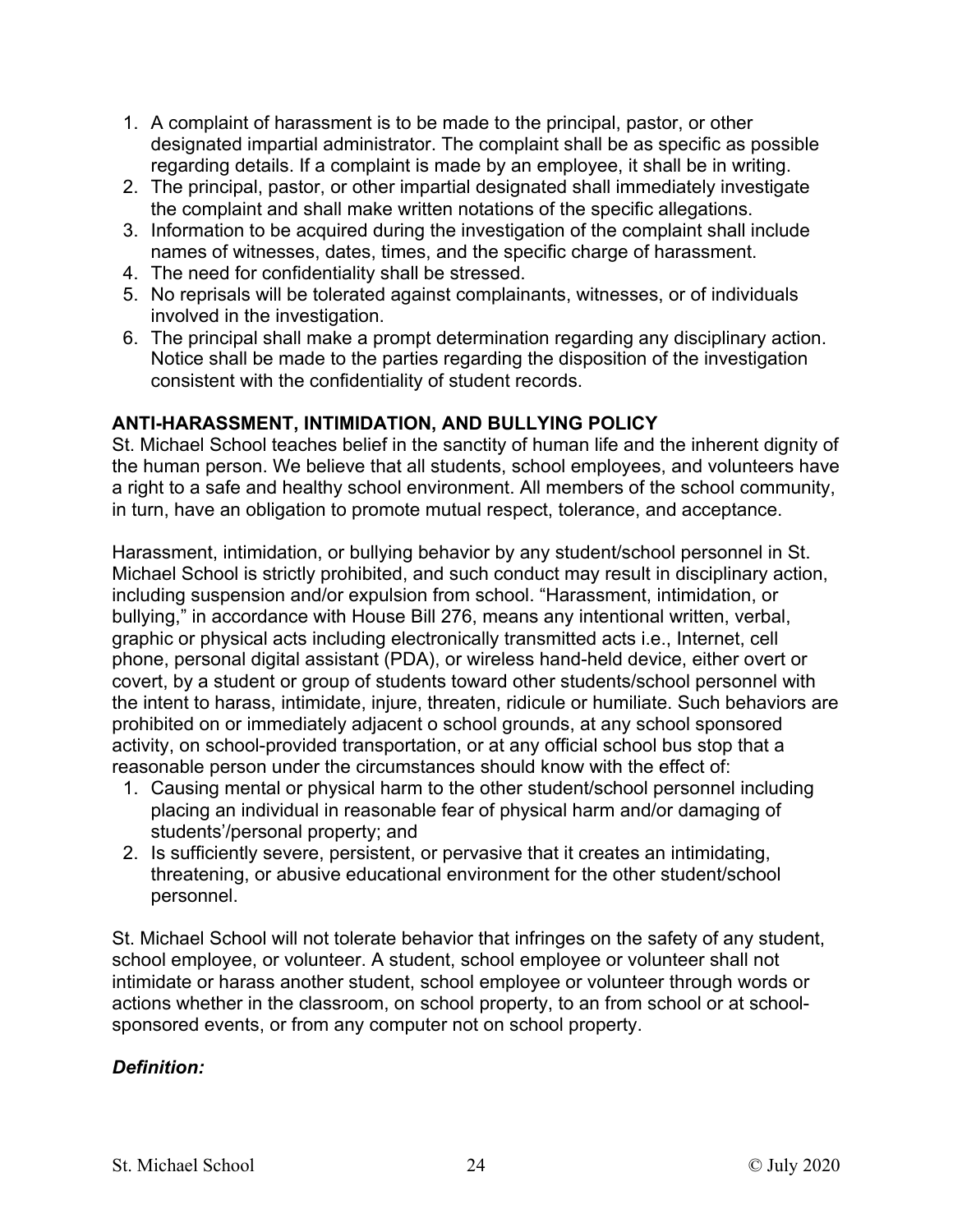"Harassment, intimidation or bullying" means any intentional written, verbal, graphic, or physical act that a student or group of students, school employee, or volunteer exhibited toward another particular student, school employee, or volunteer more than once and the behavior both:

- 1. Causes mental or physical harm to the other; and
- 2. Is sufficiently severe, persistent or pervasive that it creates an intimidating, threatening or abusive educational environment for the other.

Such behavior includes overt intent to ridicule, humiliate, or intimidate another student, school employee or volunteer. Examples of conduct that could constitute prohibited behaviors include:

- 1. Physical violence and/or attacks
- 2. Threats, taunts, and intimidation through words and/or gestures
- 3. Extortion, damage, or stealing of money and/or possessions
- 4. Exclusion from the peer group or spreading rumors
- 5. Repetitive and hostile behavior with the intent to harm others through the use of information and communication technologies and other Web-based/online sites (also known as "cyberbullying"), such as the following:
	- Posting slurs on Web sites where students congregate or on Web blogs (personal online journals or diaries);
	- Sending abusive or threatening instant messages;
	- Using camera phones to take embarrassing photographs of students and posting them online;
	- Using Web sites to circulate gossip and rumors to other students;
	- Excluding others from an online group by falsely reporting them for inappropriate language to Internet service providers.

# *Procedure for the Alleged Victim:*

- 1. Communicate to the harasser that the individual expects the behavior to stop, if the individual is comfortable doing so. If the individual wants assistance communicating with the harasser, the individual should ask a teacher, counselor, or principal to help.
- 2. If the harassment does not stop, or the individual does not feel comfortable confronting the harasser, the individual should:
	- Tell a teacher, counselor or principal
	- Write down exactly what happened, keep a copy and give another copy to the teacher, counselor or principal including:
		- o What, when and where it happened
		- o Who was involved?
		- o Exactly what was said or what the harasser did
		- o Witnesses to the harassment
		- o What the student said or did, either at the time or later
		- o How the student felt
		- o How the harasser responded

#### *Complaint Procedure:*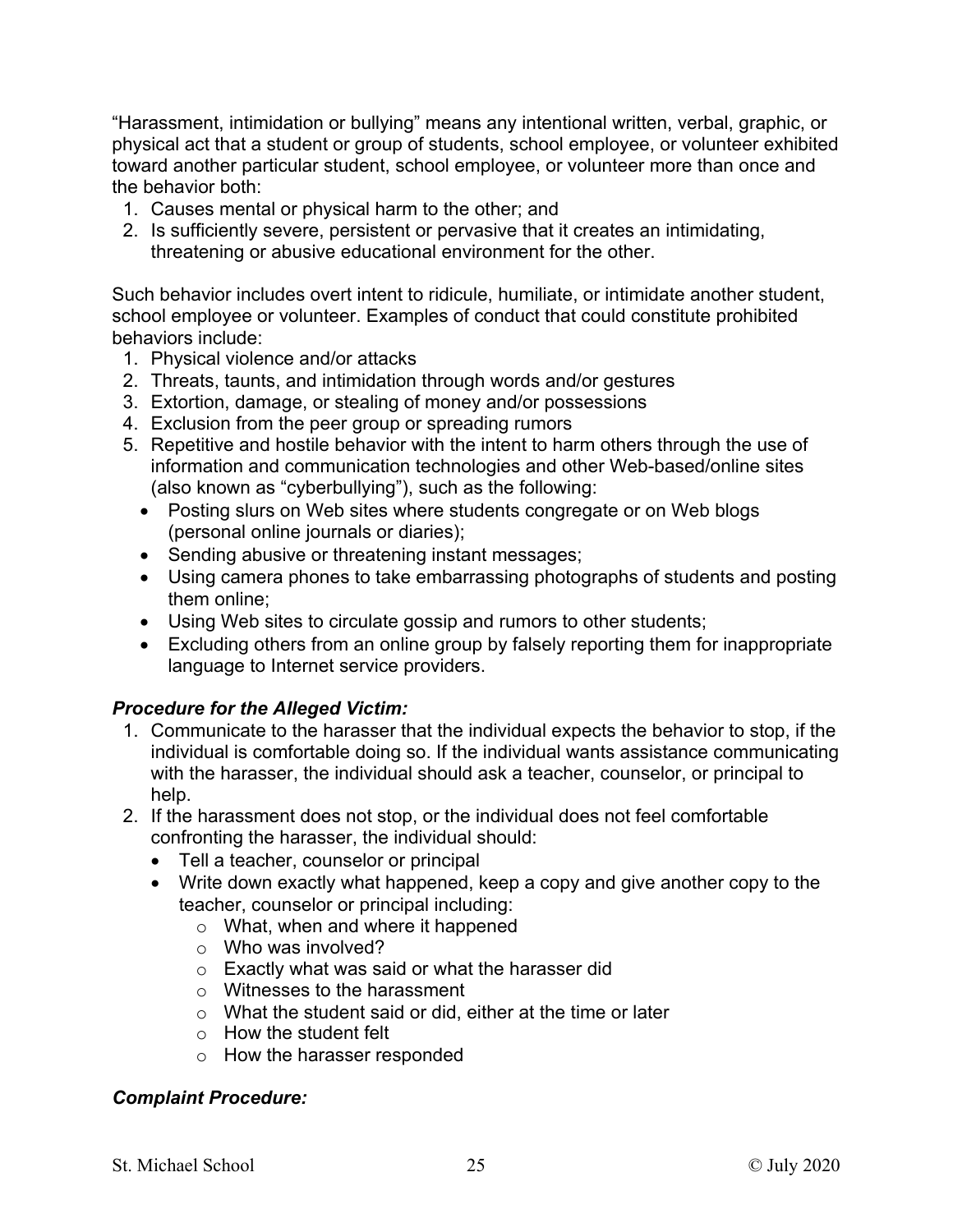St. Michael School expects students and/or staff to immediately report incidents of bullying to the principal or his/her designee. Staff members are expected to immediately intervene when they see a bullying incident occur. "A school employee, student, or volunteer shall be individually immune from liability in a civil action for damages arising from reporting an incident in accordance with a policy if that person reports an incident of harassment, intimidation or bullying promptly in good faith and in compliance with the procedures specified in the policy." (ODE Model Policy, Rev. 03, 05/14/07 #2.2.11.)

The principal, upon receiving a complaint, must notify parents or guardians of any student involved in a prohibited incident and must provide access to any written reports pertaining to the prohibited incident within the spirit of the Ohio Revised Code 3319.321 and the Family Educational Rights and Privacy Act of 974 as amended. (See attachments.)

The principal may appoint an investigator. The complainant completes an *Anti-Harassment/Bullying Complaint Form*. Any evidence of the harassment, including, but not limited to, letters, tapes and pictures should be turned over to the investigator. Each complaint of bullying should be promptly investigated. The investigator, with the approval of the principal, or the principal has the authority to initiate an investigation in the absence of a written complaint.

Any witness to the event is encouraged to complete an *Anti-Harassment/Bullying Witness Disclosure Form.* Information received during the investigation is kept confidential to the extent possible.

St. Michael School prohibits retaliatory behavior against any complainant, witness or any participant in the complaint process. Any person who engages in bullying may be subject to disciplinary action up to and including expulsion.

#### *Investigation Procedure:*

It is imperative that harassment, intimidation, or bullying be identified only when the specific elements of the definition are met because the designation of such prohibited incidents carry special statutory obligations. However, misconduct by one student against another student, whether appropriately defined or not, will result in appropriate disciplinary consequences for the perpetrator.

In evaluating whether conduct constitutes harassment, intimidation or bullying, special attention should be paid to the words chosen or the actions taken, whether such conduct occurred in front of others or was communicated to others, how the perpetrator interacted with the victim, and the motivation, either admitted or appropriately inferred.

The investigator will reasonably and promptly commence the investigation upon receipt of the complaint. The investigator will interview the complainant and the alleged harasser. The alleged harasser may file a written statement in response to the complaint. The investigator may also interview witnesses as deemed appropriate.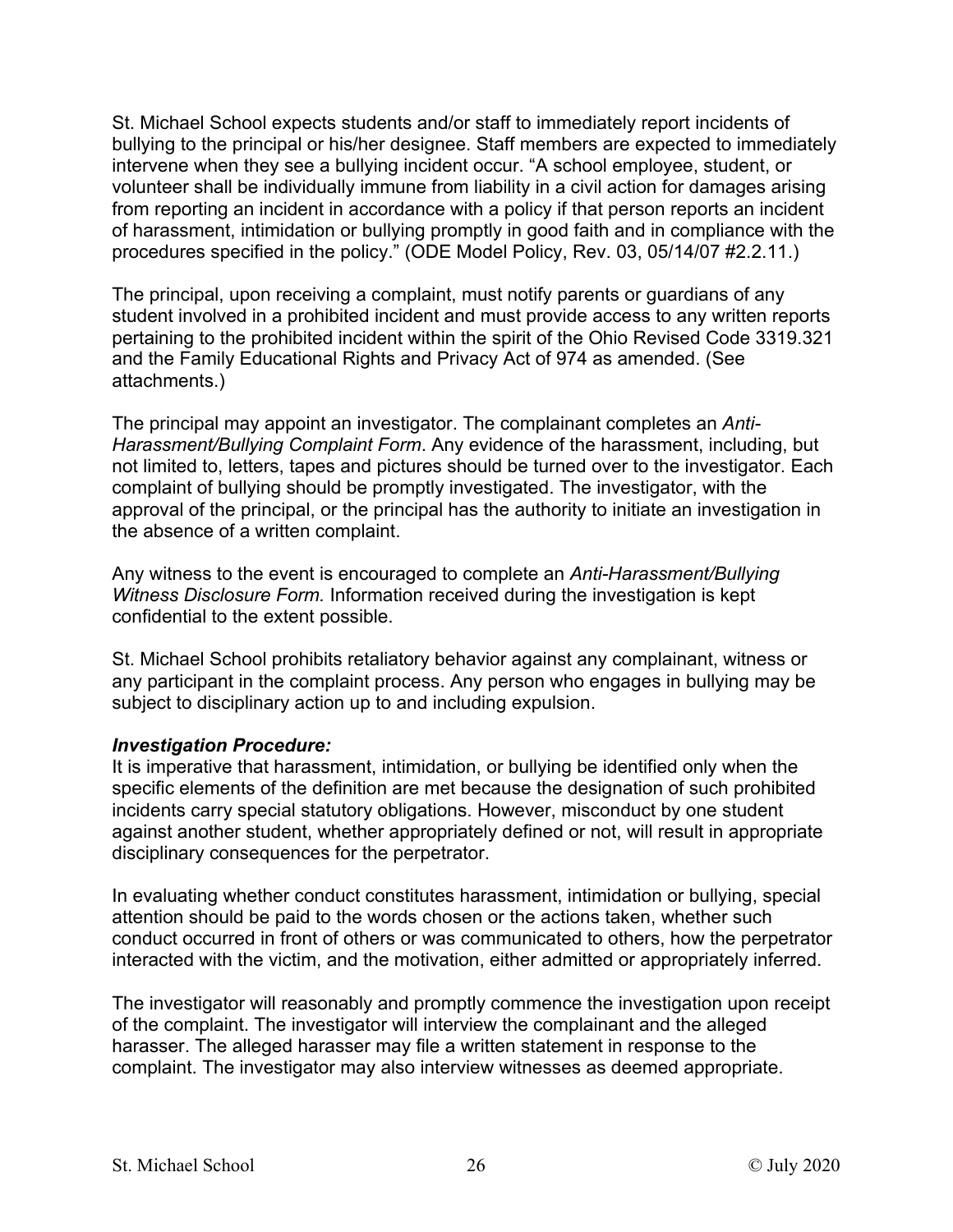Upon completion of the investigation, the investigator will make written findings and conclusions as to each allegation of harassment and report the findings and conclusions to the principal. The investigator will provide a copy of the findings of the investigation to the principal.

# *Resolution of the Complaint:*

Following receipt of the investigator's report, the principal may investigate further, if deemed necessary, and make a determination of any appropriate additional steps that may include discipline. Prior to the determination of the appropriate remedial action, the principal may, at the principal's discretion, interview the complainant and the alleged harasser. The principal will file a written report closing the case and documenting any disciplinary action taken or any other action taken in response to the complaint. The complainant, the alleged harasser and the investigator will receive notice as to the conclusion of the investigation. The principal will maintain a log of information necessary to comply with Ohio Department of Education reporting procedures.

#### *Points to Remember in the Investigation:*

- Evidence uncovered in the investigation is confidential.
- Complaints must be taken seriously and investigated.
- No retaliation will be taken against individuals involved in the investigation process.
- Retaliators will be disciplined up to and including suspension and expulsion.

#### *Conflicts:*

If the investigator is a witness to the incident, an alternate investigator shall be appointed to investigate.

# **STUDENT THREAT/BULLYING POLICY AND PROCEDURES**

- 1. Any and all student threats to inflict any harm to self or others must be taken seriously immediately.
- 2. Whoever hears the threat should report it immediately to the principal.
- 3. In appropriate cases, the police should be notified immediately.
- 4. If the police are notified, the student should be kept in the principal's office under supervision.
- 5. The parent/guardian of the student who has made the threat shall be notified immediately.
- 6. Any adult or the parent/guardian of any students who have been verbally mentioned as potential victims or listed in writing as potential victims shall be notified immediately.
- 7. The student should be suspended and not be considered for readmission to school until a comprehensive mental health evaluation/risk assessment has been conducted by a psychiatrist/psychologist (Ph.D.) If a psychiatrist performs the primary evaluation, he shall determine the necessity to utilize a psychologist (Ph.D.) for psychological consultation and/or testing. If a psychologist (Ph.D.) performs the primary evaluation, he shall determine the need for psychiatric consultation. The evaluation shall comply with the provisions of ORC 205.51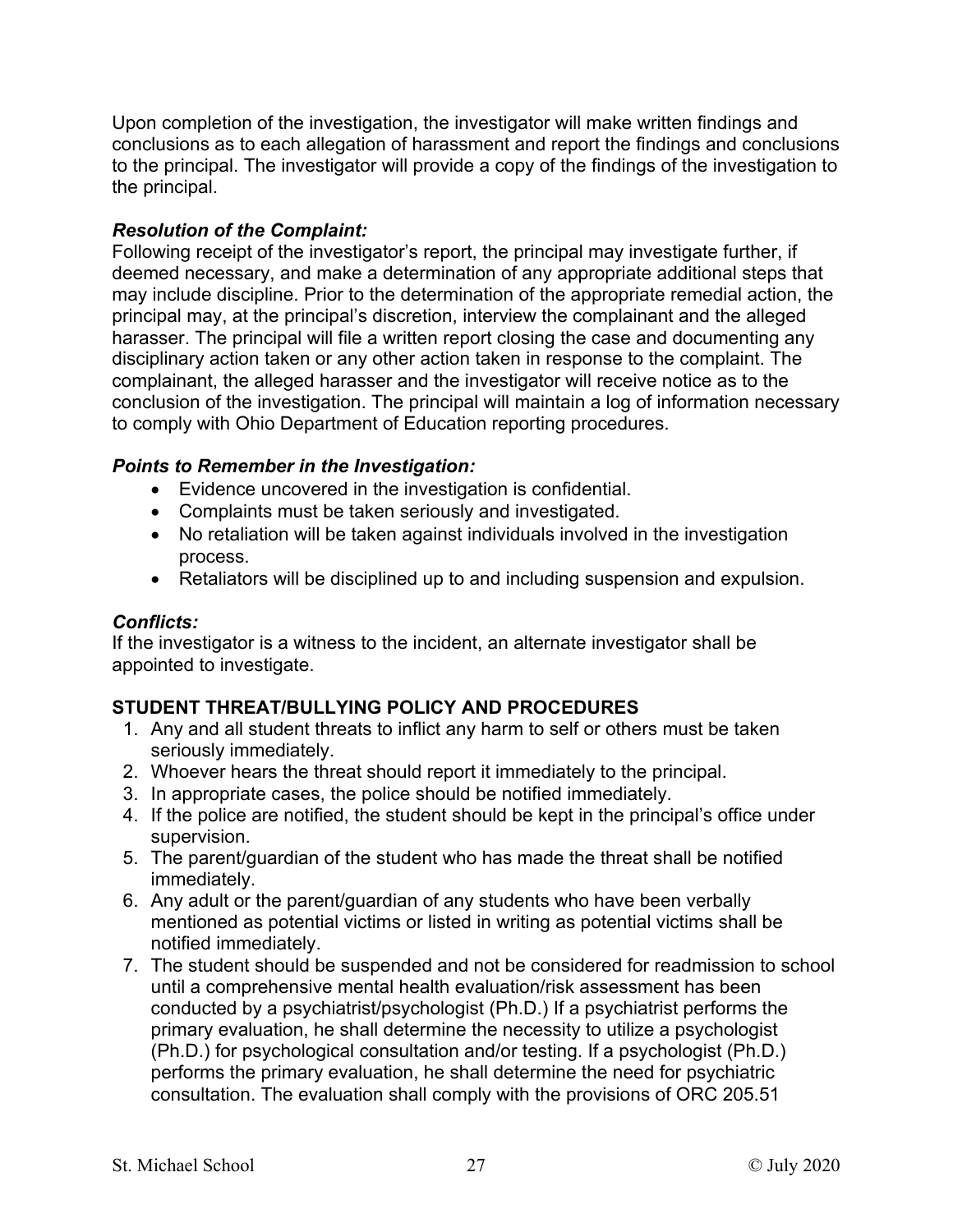- 8. The principal shall provide the mental health care professions with all relevant facts, including but not limited to aggressive behavior, details of the threat a s known to the principal, copies of any drawings or writings, disciplinary history of the student, behavioral concerns, and the names of any known victims or potential victims.
- 9. The principal shall receive a written comprehensive, detailed evaluation and report and a documented treatment plan in accordance with Ohio Revised Code 2305.51 from the mental health care professional stating the basis (factual and risk factors and testing results) upon which he/she determined that the student is not/does not pose a danger to self or others. The report shall also address the concerns raised by the principal to the mental health care consultants and administration assisting the principal in his/her education regarding the readmission of the student to the school. The mental health care professionals shall provide a follow-up assessment of the student within 30 days, if the student is readmitted to school and shall provide the principal with a copy of the follow-up assessment and/or evaluation and shall inform the principal if therapy, counseling and/or treatment will be needed and/or provided.
- 10.Counseling will be made available to children who are victims of the threatening behavior if it is determined that such counseling is needed, and parental permission is granted
- 11.Documentation from the mental health care professionals concerning any student will be placed in a separate, confidential file and will not be part of the student's academic/disciplinary file with access only by the principal and/or pastor. This documentation may be kept for a period of one year beyond the time when the child leaves the school as a result of expulsion, withdrawal by parent/guardian, graduation or non-readmission before being destroyed.

# **POLICY ON YOUTH GANGS**

A gang is defined as any non-school sponsored group, possibly of secret and/or exclusive membership, whose purpose or practice include the commission of illegal acts. Unlawful or anti-social behavior, violation of school rules, establishment of territory or "turf" or any action that threatens the safety or welfare of other or substantially disrupts the orderly operation of the school.

Gang and gang activities can include but are not limited to the following: \*recruitment, initiation \*a manner of grooming \*hair style and/or wearing of clothes \*jewelry \*head coverings, or accessories by which virtue of color, arrangement, trademark, or other attribute denotes membership in a gang \*displaying gang markings or slogans on school or personal property or clothing gang tattoos \*literature that indicates gang membership \*fighting, assault, hazing \*extortion \*establishing turf \*use of hand signals, gang vocabulary and nicknames \*possession of beepers \*possession of weapons and explosives materials \*possession, use or sale of alcohol, drugs, drug paraphernalia \*attendance at functions sponsored by a gang or known gang members \*association with or conviction of crimes with known gang members, or any other action directly resulting from membership, interest in, promotion or furtherance of a gang.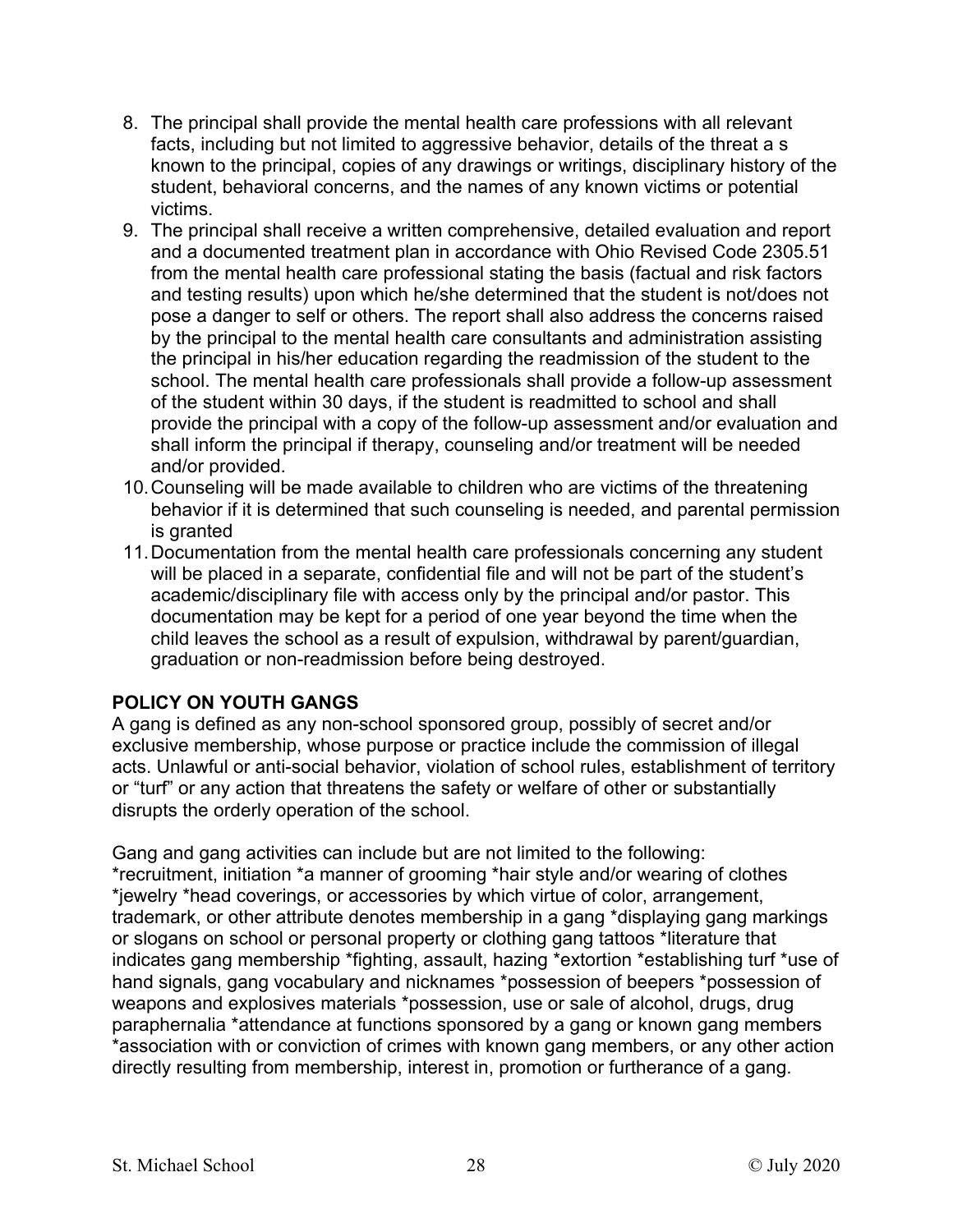# **CONSEQUENCES**

If a student is suspected or identified as being a member of a gang, shows interest in joining a gang, initiates or participates in a gang related activity, or has been approached for recruitment, any or all of the following steps may be taken:

- 1. Parents/guardians will be contacted immediately, and appropriate intervention initiated.
- 2. A behavior contract will be prepared stating the conditions of the student remaining in the school.
- 3. Students may be referred to counseling (personal and/or family)
- 4. Students may be referred to Children Services or other welfare or other welfare or childcare agencies of the respective county.
- 5. Students may be referred to outside agencies or programs for treatment when use of drugs and/or alcohol is involved.
- 6. Police, Juvenile Court and other appropriate authorities will be notified of violence and/or illegal activities.
- 7. Students may be suspended and/or expelled as already outlined in the school discipline policies.
- 8. Parents/students will be held liable and financially responsible for all forms of vandalism.

# **JURISDICTION**

Realizing that gang activity is a community concern, communications will be maintained with the police department and public-school officials on all matters related to gang activity within the community. Involvement and jurisdiction of school authorities in gang related incidents occurring outside the school or off school/parish property will be determined in cooperation with diocesan legal authorities and the police, and will take into consideration the nature of the incident, the safety of the student, the effect of the incident on other students, and the good order and functioning of the school.

# **RELATED POLICY**

In order to prevent the onset of gang related activity, the following related guidelines will be strictly enforced:

- 1. Dress code and uniform policy
- 2. Discipline policies and procedures
- 3. The right of school authorities to search lockers, student desks and upon request, personal property, if suspicion of gang involvement exists
- 4. Policies and procedures relative to scheduling, supervision and attendance at school/parish sponsored events, held during the school day, in evening or on weekends, whether held on parish property or at other public facilities
- 5. Policies and procedures established relative to participation in and attendance at school/parish sponsored athletic functions whether held on parish property or at other public facilities
- 6. Insistence on parent cooperation in not permitting children to host/attend unsupervised parties or activities

# **PREVENTION**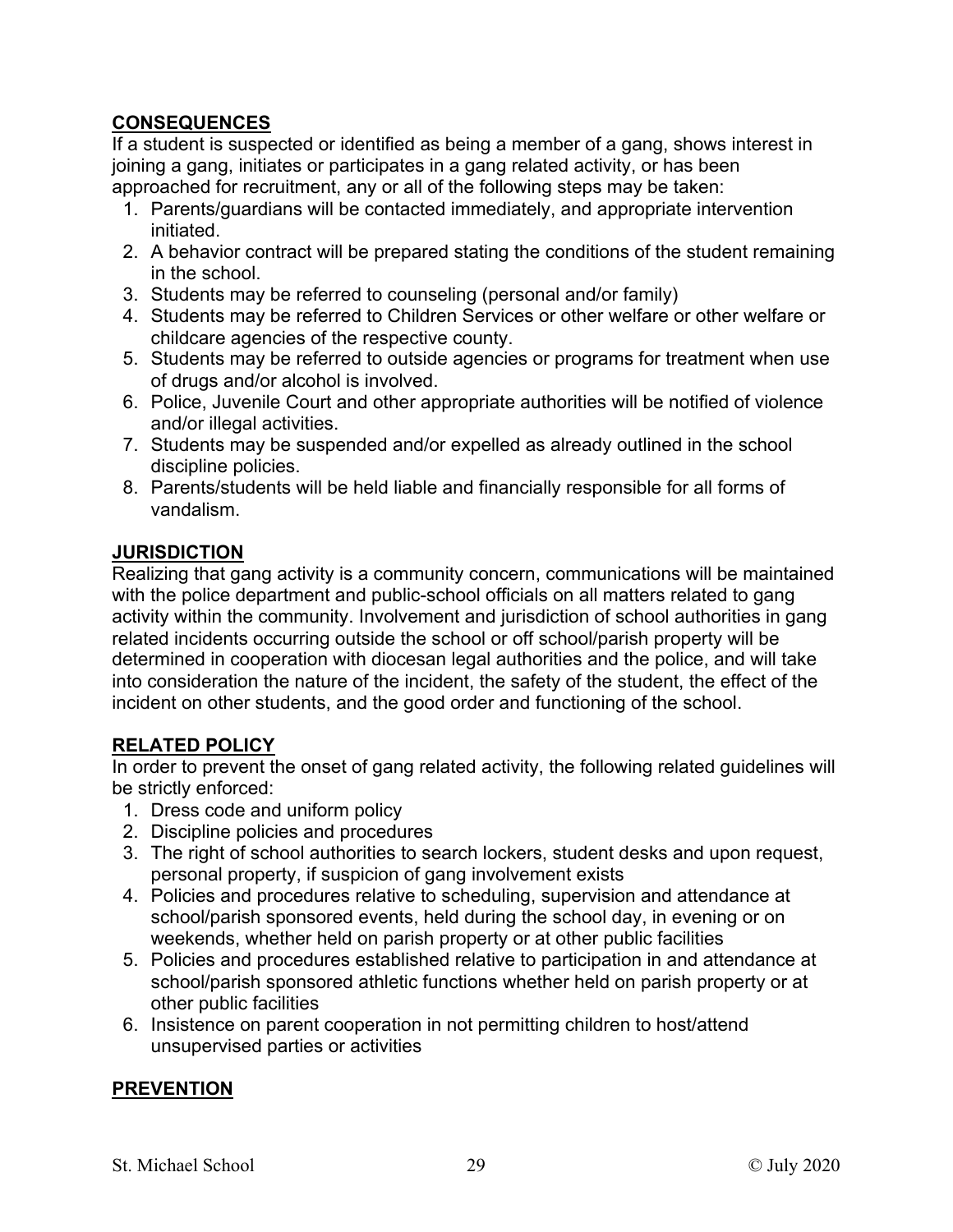In order to assist students in the development of positive self-esteem, decision-making skills, and social values, appropriate educational programs and activities will be provided as judged appropriate by the pastor and/or principal. These may include but are not limited to CAP, QUEST, A BRIDGE TO SUCCESS, D.A.R.E., guidance programs, parent education programs, social activities that foster positive group identification and behavior, CYO, and parish-based youth ministry activities.

#### **Searches of School Property:**

All property of the school, including students' desks and lockers as well as their contents, may be opened, searched, or inspected at any time without notice. School personnel have an unrestricted right to search these structures as well as any containers, book bags, purses, or articles of clothing that are left unattended on school property.

#### **Searches of Student's Person and Personal Property:**

The search of a student's person or handbag currently being carried is permissible when there is any suspicion that the student may be carrying contraband. Contraband, for purposes here, shall be defined as any weapon, dangerous objects, illegal drug, drug paraphernalia, or other item, the possession of which is prohibited by law or by school policy.

#### **Conducting the Search**

School administrators should always have another school authority present when a search is conducted.

If a student refuses to voluntarily empty pockets, or to open his/her book bag or purse, the student will be detained until parents are contacted and arrive.

- 1. Parents will then be informed that the student is risking possible suspension or dismissal for refusing to empty.
- 2. If a weapon, dangerous object or other dangerous ordnance is suspected, he school will contact the local police department immediately.
- 3. If a weapon, illegal drug or controlled substance is actually seized, he school authority will immediately contact the local police department and report the incident and secure the contraband until the police arrive.

# **WEAPONS POLICY**

In furtherance of the overall philosophy, goals, and objectives of the Catholic educational experience, St. Michael School prohibits the use, possession, sale, or discharge of any weapons, dangerous objects, dangerous ordinances and instruments or explosive devices in the school, on school grounds, or at school-sponsored activities. This policy shall apply to all students, participants in parish programs, teachers, administrators, and other personnel in the school or parish.

This policy includes, but is not limited to, any firearm, knife, dangerous object, object used as a weapon, deadly weapon, or an object that is indistinguishable from a deadly weapon, or explosive or incendiary device. An object that is indistinguishable from a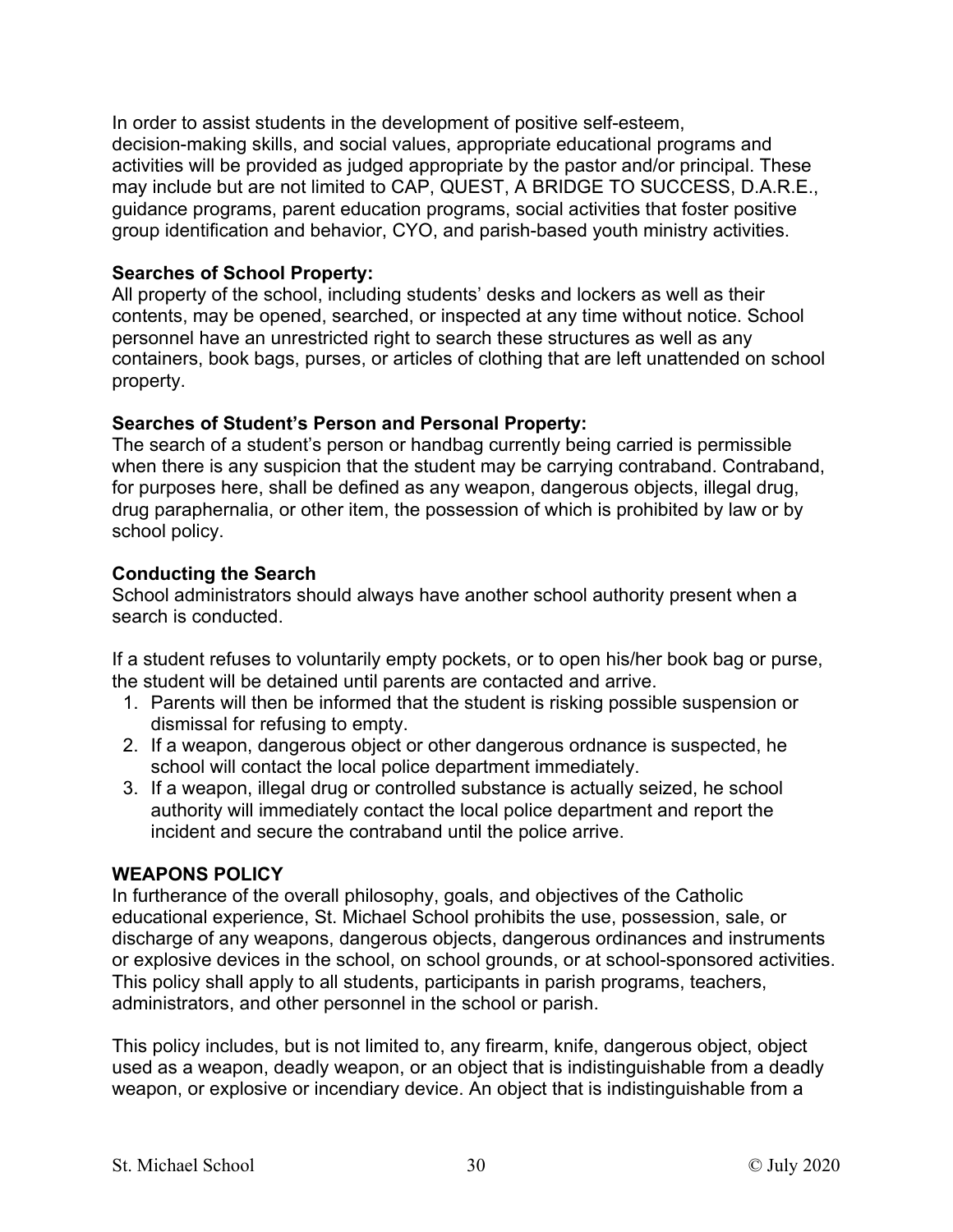deadly weapon is prohibited if a person indicates that he or she possesses the object and further indicates that it is a deadly weapon or the person brandishes or displays the object and indicates that it is a deadly weapon. A deadly weapon is "any instrument, device, or thing capable of inflicting death, and designed or specifically adapted for use as a weapon or possessed and used as a weapon" (O.R.C. 2923.211A). Firearms shall include any loaded or unloaded gun of any caliber or type. This prohibition also includes any pistol, rifle, or other device that uses air or gas propelled projectiles.

Violations of this policy warrant notification of the policy, immediate suspension, and possible expulsion. If possession of a weapon is suspected, the principal or other administrator should immediately contact the police department and our area assistant superintendent before confronting the individual. If this policy has been violated, the parents of the offender shall be immediately contacted and must cooperate with the disciplinary process.

Disciplinary process will include immediate out-of-school suspension, pending investigation and resolution. If the student's infraction does not warrant immediate dismissal, then the parents may be required to sign a probation contract that includes all conditions of the student's retention at our school. Possible terms of this probation agreement may include professional counseling, participation in a community program addressing the violence, suspension from extracurricular activities, and any other conditions deemed appropriate by the administration after recommended consultation with legal counsel and the area assistant superintendent.

# **HEALTH – MEDICAL POLICIES AND CLINIC PERSONNEL**

St. Michael School (Main Campus) is staffed daily by a registered nurse or health aide. Their hours are 7:30 A.M.-2:30 P.M. each day. The school furnishes and parents must complete an emergency authorization form that directs the school's course of action in each individual case. It is essential that the parent/guardian notify the school of change of address, phone, or employment throughout the school year, so this data is always up to date.

The Health Aide:

- Conduct examinations in the areas of vision, hearing and scoliosis.
- Provide immediate care for those who become ill or area injured during school hours. Parents will be notified if the accident or illness is serious enough to warrant such notification.
- Administer medication when the proper forms have been completed.
- Act as a liaison between educational and medical personnel. It is essential that parents keep the nurse informed of their children's medical conditions.
- Send notices when students have been exposed to a communicable disease.
- Determine and record immunizations for each student.

To ensure the health of all students please:

• Keep children home if they appear to be ill. Symptoms such as a persistent couch, sore throat, runny nose, swollen glands, red eyes, vomiting, diarrhea,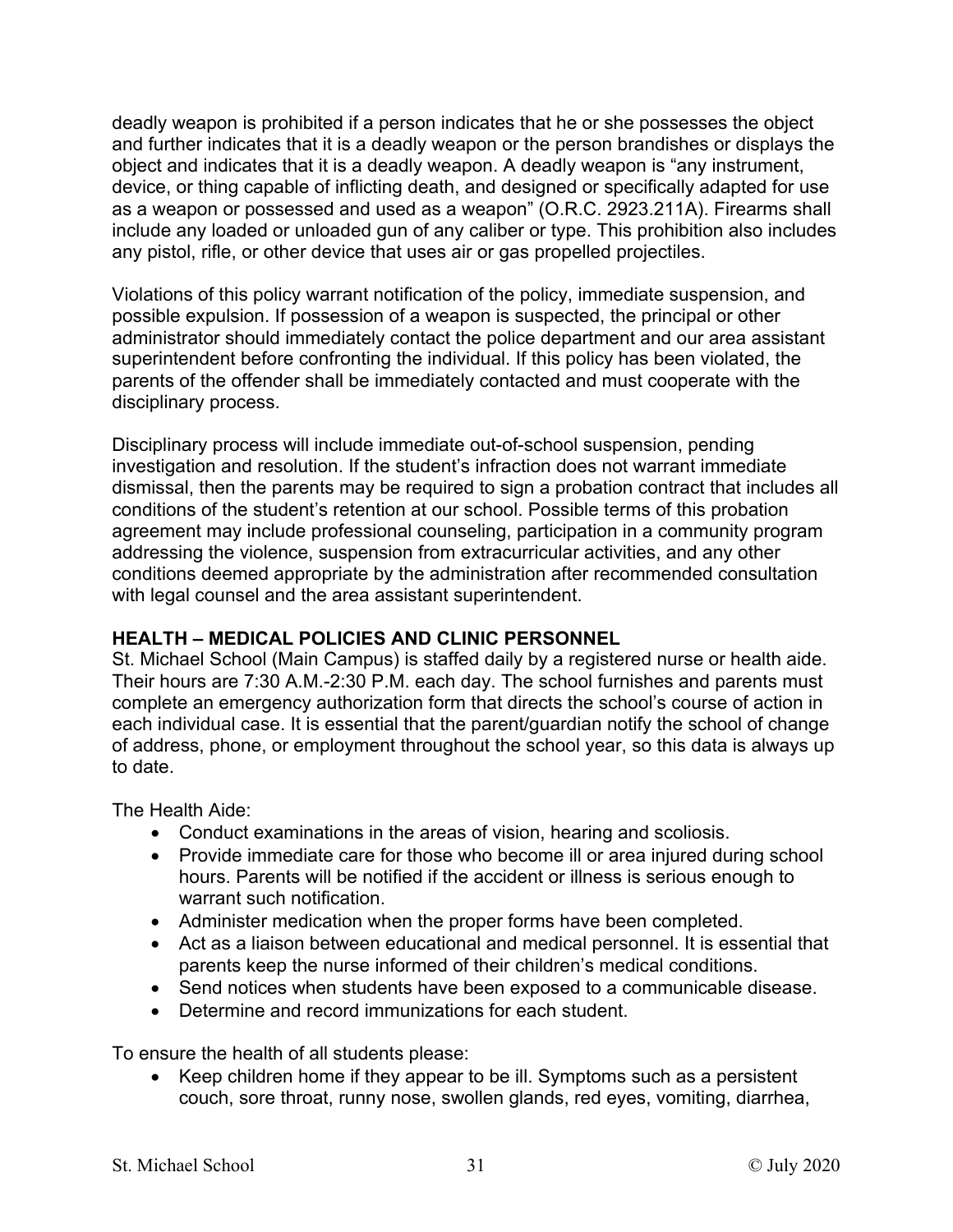fever and unexplained rashes are some good reasons for keeping children home and taking them to a physician for a medical diagnosis.

• Send children back to school when they are symptom free for twenty-four hours. If a child is not well enough to participate fully in activities, he/she should be kept at home. Reasonable exceptions to this would include children with severe asthma or broken bones.

# **INJURIES/ACCIDENTS**

If a student is injured at home and needs to wear a splint, cast, ace bandage, use crutches, or any other supportive device, a note from the physician MUST be brought to the clinic. His note will inform the school of the reasons for the device, restrictions, and the duration of time that it will be needed.

# **CONTAGIOUS DISEASES**

Parents are asked to contact the school office when their child has been diagnosed as having a contagious condition. (THIS INCLUDES STREP THROAT, HEAD LICE, PINK EYE, ETC.). When your child has been sent home with an illness/fever, it is recommended that he/she does not return to school until the temperature has been normal for 24 hours. In case of contagious diseases, consult with your doctor as to when it is permissible for the child to return to school. If a contagious outbreak occurs in the classroom, you will be notified by a letter.

#### **MEDICATIONS\***

Any student who is required to take any prescription or nonprescription medication during school hours must comply with the following:

- Provide written note from the prescribing physician detailing the name of the drug, dosage, route and time of administration, possible side effects, reason for use and expiration date of order.
- Provide written permission from the parent or guardian requesting the school to comply with the doctor's order.
- Bring the medication in the original container, appropriately labeled by the pharmacy.
- THE PARENT will present the medication in the morning to the Clinic personnel where it will be kept in a locked cabinet. Students are not permitted to carry medication to and from school.
- Parents of students who self-carry an inhaler or an epi-pen must submit separate forms.
- The school nurse or health aide will administer the medication at the given time only if the above criteria are met.

\*For the purpose of this policy, "medication" shall include all prescription and nonprescription (over the counter) medicines.

\*A parent or guardian must pick up unused medication or school personnel will dispose of it thirty (30) days after the prescribed use.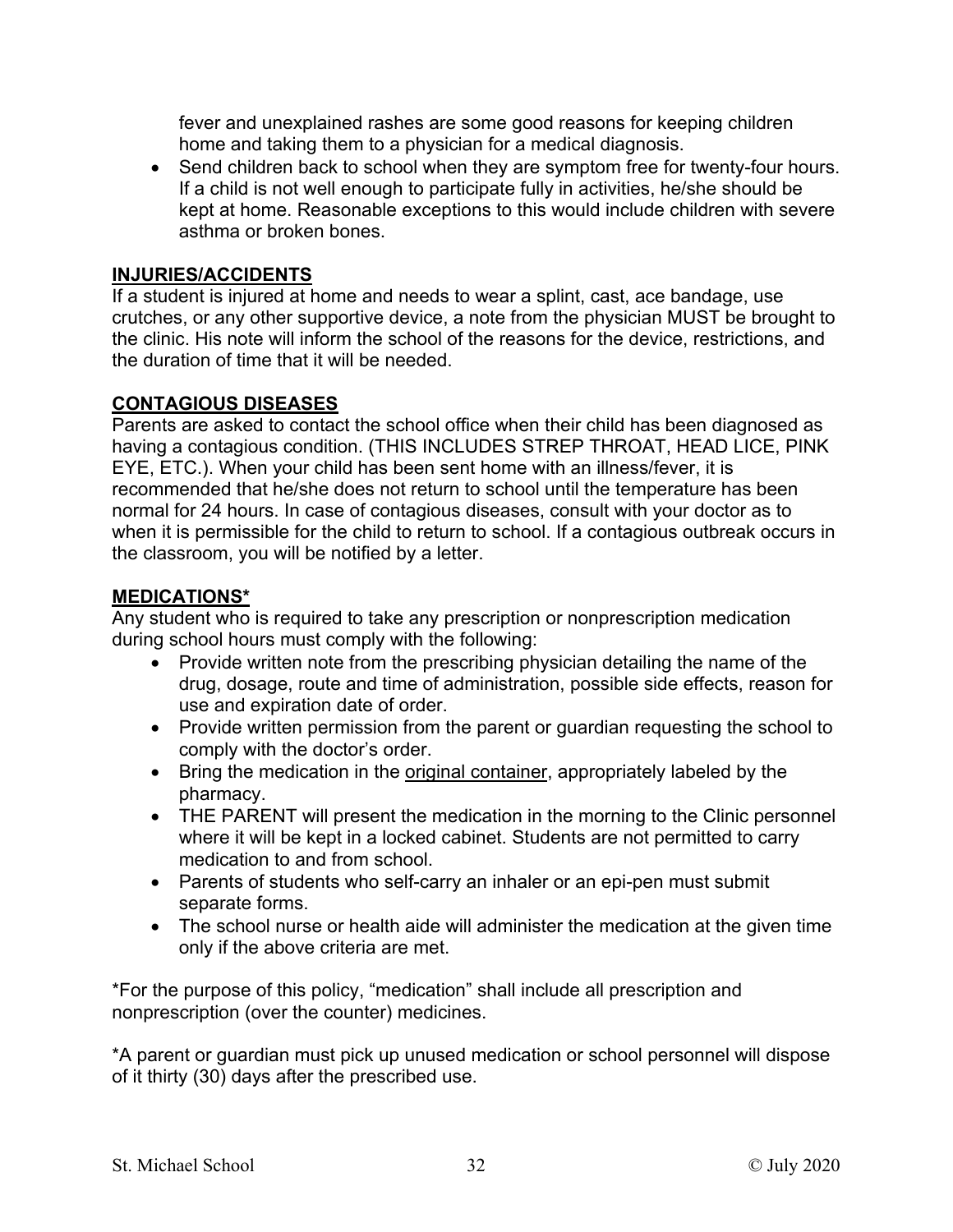# **AIDS POLICY**

Children with Acquired Immune Deficiency Syndrome (AIDS) enrolled or seeking enrollment in grades K-8 shall be permitted to attend school in regular classroom settings provided:

- The health of a child, as documented by his/her physician, allows participation in regular academic school activities.
- The child behaves acceptably; in a manner that would not cause spread of the disease or in any way put others at risk.
- The child does not have open sores, skin eruptions, or any other condition that prevents his/her control of bodily secretions.
- There are periodic evaluations of the child's physical condition with written certification from his/her physician allowing continuing participation in regular academic school activities.

In parish elementary schools, the pastor and principal will confer with the appropriate persons before the pastor makes the final decision on each case in the parish school.

Parents and guardians have the obligation to report to the school administration when any child has been diagnosed as having AIDS (Acquired Immune Deficiency Syndrome). ARC (AIDS Related Complex), or other illness caused by HIV (Human Immune Deficiency Virus that causes AIDS, also known as HLTVIII or LAV).

In order to protect confidentiality, when a child with AIDS is admitted to school, the information provided to the school personnel who need to be aware of the child's condition should be the minimum necessary to assure proper care of the child. Based on the condition of the student and the expected type of interaction with others, the Principal, after consultation with the proper authorities, may limit the student's participation in school activities.

# **SUBSTANCE ABUSE POLICY**

The Cleveland Catholic Diocese recognizes that alcohol and drug abuse are serious societal problems that do not respect any group or age, and that the dependency stage of alcohol and drug abuse is a treatable illness. Health and social problems of youth are primarily the responsibility of the family.

In an effort to provide a drug free environment, we, as educators in the Church, call ourselves to charity and compassion for the sick and concern for each student. We also recognize that we have an obligation to the common as well as the individual welfare of our pupils. Continuing educational programs for parents, teachers, and students convey the message that drug, and alcohol abuse are harmful, and usage is not permitted. Prevention programs are implemented at all grade levels. Appropriate sanctions are to be impose on those who violate any of the provisions of this guideline or any local law or statute concerning illegal substances.

# **PREGNANCY POLICY**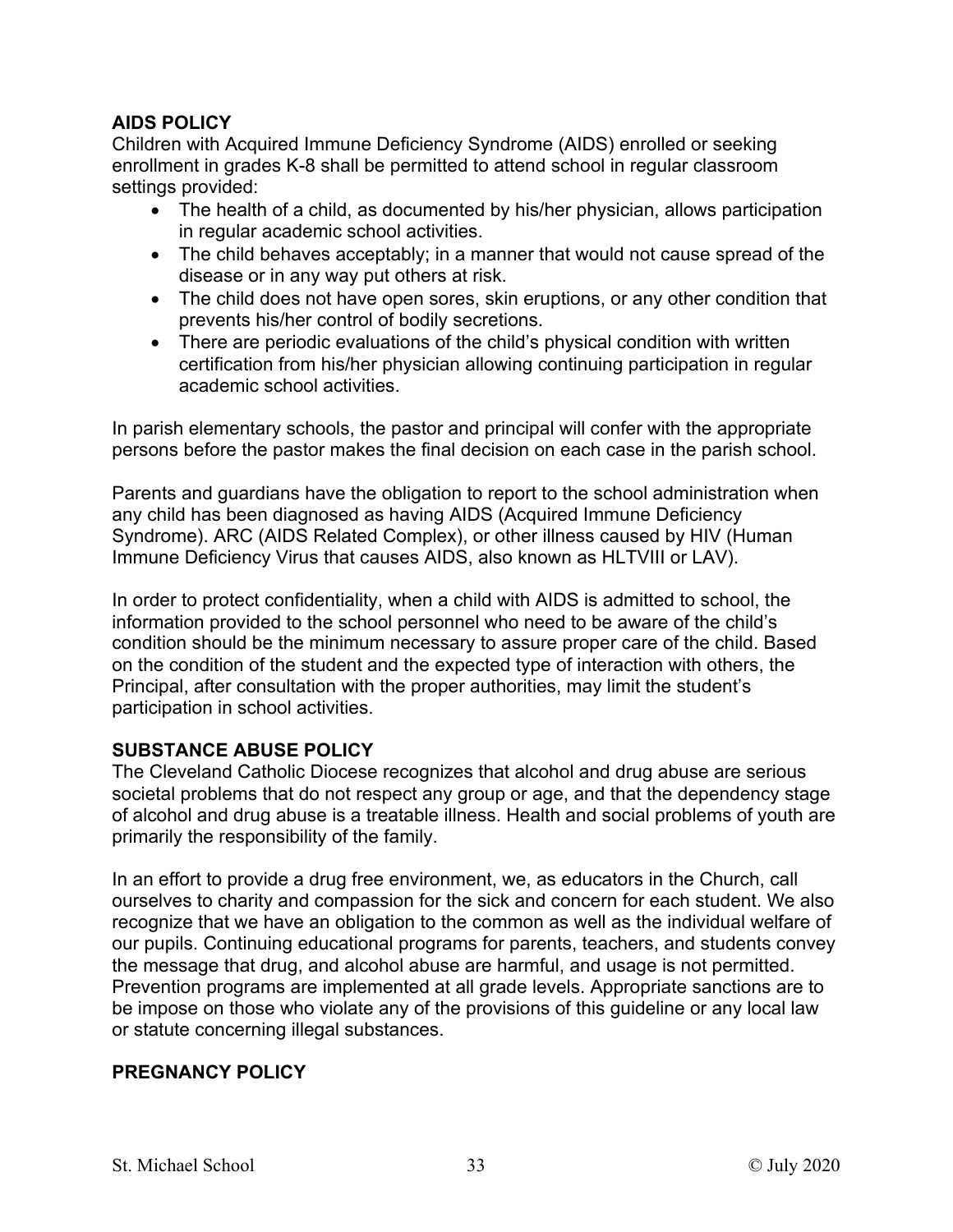The Catholic Church teaches respect for all human life. The complete policy is available by request in the school office.

#### **WELLNESS POLICY**

#### **Rationale**

Catholic education has as its goal the total development of the individual as a responsible member of the family, the Catholic faith community, and the global community in which we live. Good health is essential to wholesome growth through the spiritual, mental, physical, and social development of the individual as well a s the community.

A major theme of Catholic social teaching, *Human Dignity and the Value of All Life*, carries the responsibility to care for the health and well-being of not only oneself, but of others. The **concept of wellness** is a core principle undergirding both health and physical activity. The parable of the talents indicates that we are expected to develop our potential and our gifts. Another of the justice themes calls us to Care for God's Creation. There is a direct relationship between the health of the planet and the health of its human inhabitants.

The link between nutrition, physical activity, and learning is well documented. Healthy eating and activity patterns are essential for students to achieve their full potential, full physical and mental growth, and lifelong health. Healthy eating and physical activity, essential for healthy weight, are also linked to reduced risk for many chronic diseases. The schools of the Diocese of Cleveland, and the community itself, have a responsibility to help students learn, establish, and maintain lifelong, healthy eating and activity patterns.

Wellness is compatible with limitations. We must be patient with our own limitations and tolerant of the limitations of others. Proper nutrition, health practices, and physical activities involve respectful and responsible collaboration. It is expected that students will learn to make choices related to health and fitness based on Christian values. Thus, each student will develop as "a healthy person who is respectful of life, practicing good health habits, committed to reaching one's full potential and a good sport." (Profile of a Catholic School Graduate)

#### **Statement of Policy**

The schools of the Diocese of Cleveland are committed to providing school environments that promote and protect children's health and well-being. It is the policy that:

- All students in grades K-12 will have opportunities, support, and encouragement to be physically active on a regular basis and school staff will be encouraged to role model healthy eating behaviors.
- To the extent practicable, schools will participate in available school meal programs and students will be provided access to a variety of affordable, nutritious and appealing foods that meet their health and nutrition needs, while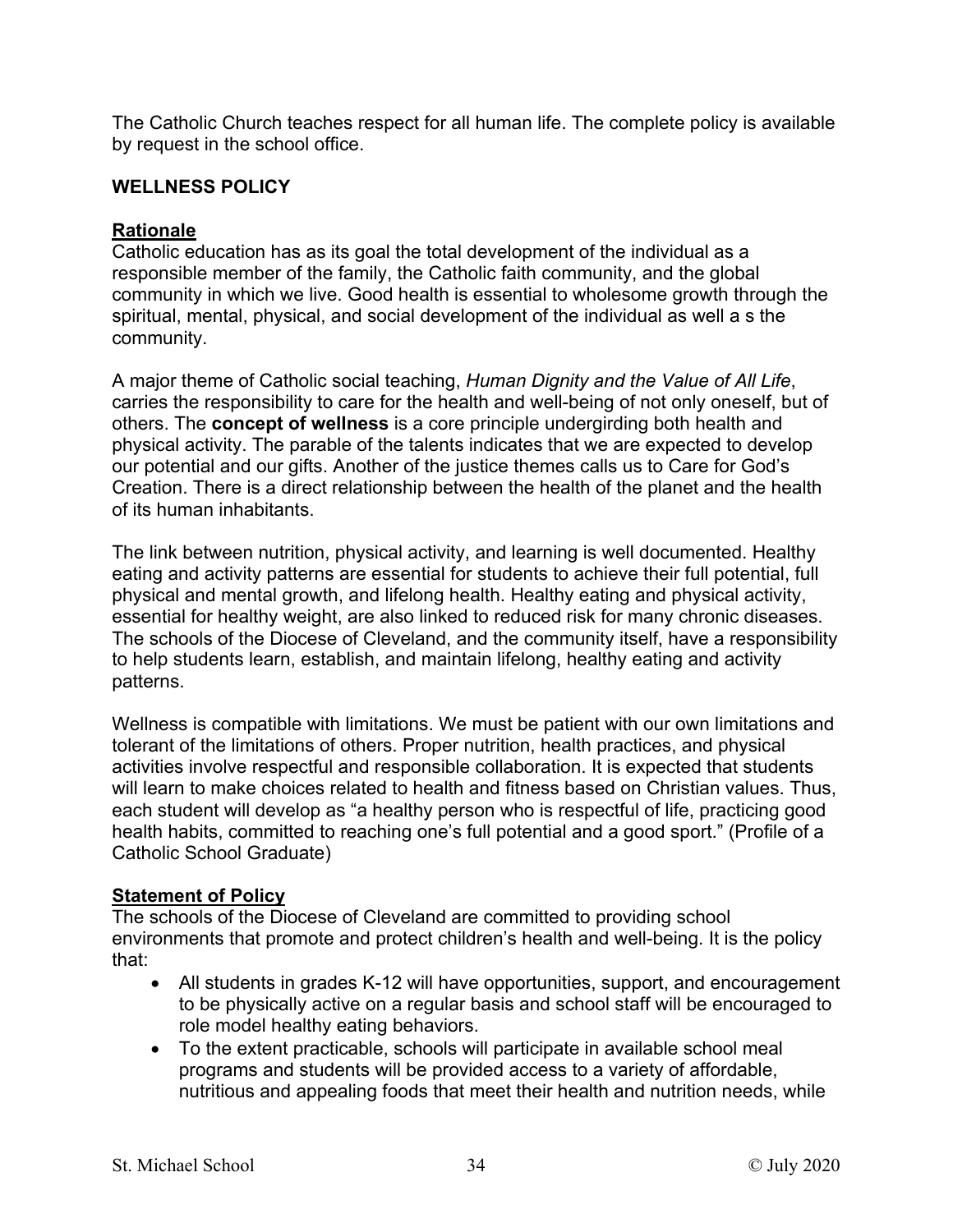accommodating the religious, ethnic and cultural diversity of the student body in clean, safe, and pleasant surroundings with adequate time to eat.

- Food and beverages sold or served throughout the school day will meet, at a minimum, nutrition requirements established by local, state, and federal statutes and regulations as well as, to the maximum extent possible, incorporate the Dietary Guidelines for Americans.
- Schools will maintain a school safety program that is based on the principals of the Hazard Analysis and Critical Control Point (HACCP) system implemented with the intent of preventing food-borne illnesses.

# **Commitment to Nutrition**

# *Minimum Requirements:*

- Administer Child Nutrition Programs by school food service staff members that are properly qualified according to current professional standards.
- Offer school meal programs using the traditional meal pattern that meet the nutrition standards established by the U.S. Department of Agriculture (USDA) and the Ohio Department of Education, Office of Child Nutrition Programs.
- Encourage increased participation in the available Federal Child Nutrition Programs (e.g. school lunch, breakfast and milk programs).
- Establish food safety as a key component of all school food operations based on Food Code requirements for licensed facilities.
- Encourage students to make healthy food choices by emphasizing menu options that feature baked items (will limit fried foods), whole grains, fresh fruit and vegetables, and reduced-fat dairy products.
- Provide school food service staff routine professional training opportunities.
- Follow USDA Child Nutrition Program regulations restricting competitive food sales and serving of foods minimal nutritional value.
- Encourage school-based organizations to use non-food items and/or healthful foods for contests and fundraising programs.
- Ensure water is available to students during mealtimes at no charge. If water fountains are not available in eating or adjacent readily accessible areas, water will be offered via other means such as pitchers, coolers, etc.
- Monitor all food and beverages sold or served to students outside of the federally regulated child nutrition programs (i.e. vending, school stores, fundraising efforts) by school administration to ensure compliance with all local, state and federal statutes and regulations.
- Nutrient density and portion size will be considered before permitting food and beverages to be sold or served to students. State provided software (if provided and available) or Alliance for a healthier generation guidelines and software will be utilized to determine acceptability of items in relation to specific nutrition guidelines.
- Ensure all foods made available on campus comply with state and local food safety and sanitation regulations. Hazard Analysis and Critical Control Points (HACCP) plans and guidelines are implemented as required by Child Nutrition Program regulations regarding school meals.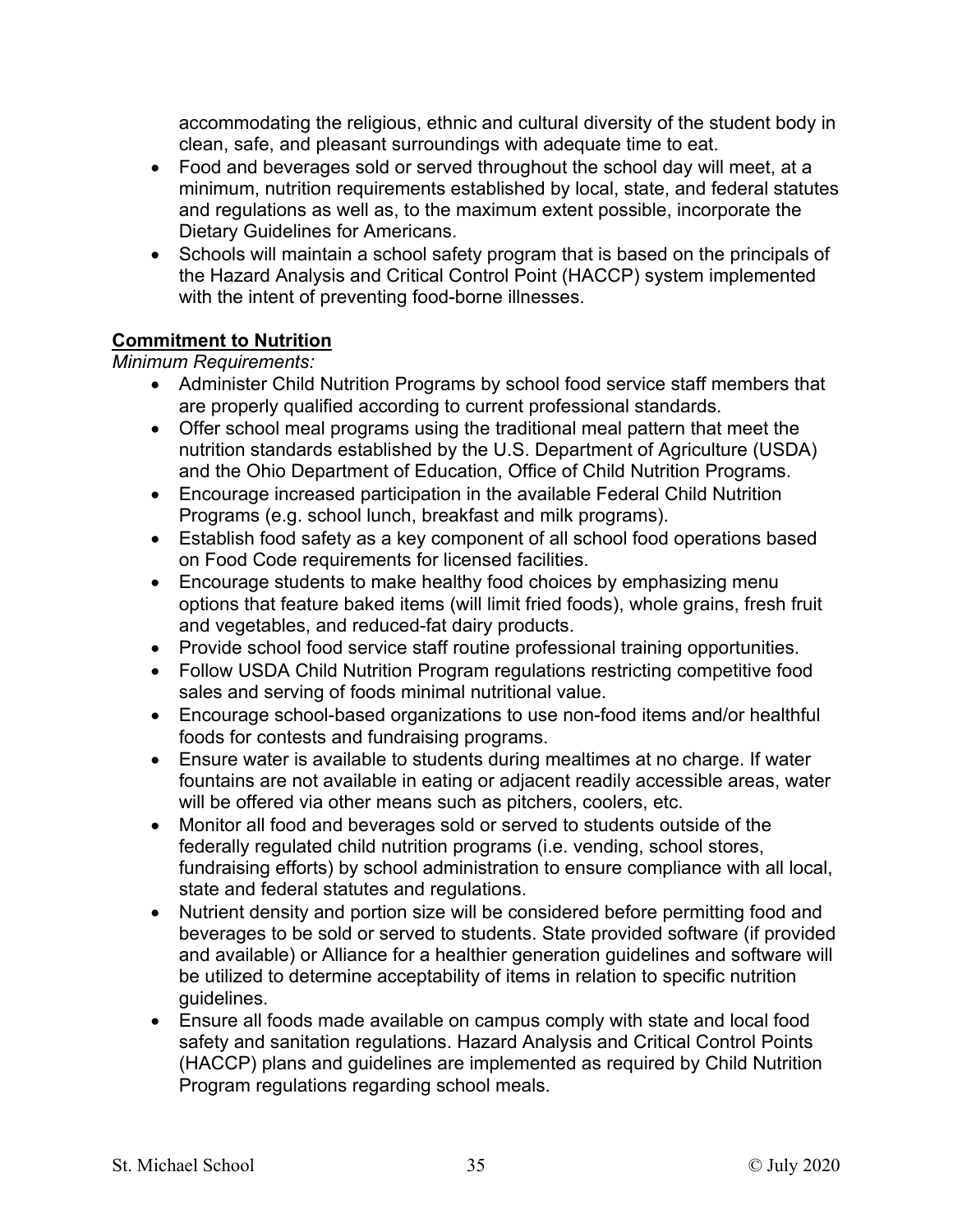# **Nutritional Quality of Foods and Beverages Sold and Served on Campus School Meals**

Meals served through the National School Lunch and Breakfast Programs will:

- Be appealing and attractive to children.
- Be served in clean and pleasant settings.
- Meet, at a minimum, nutrition requirements established by local, state and federal statutes and regulations.
- Offer a variety of fruits and vegetables.
- Serve only low-fat (1%) and fat-free white milk, fat-free flavored milk and nutritionally equivalent non-dairy alternatives (when required and to be defined by USDA); and
- Ensure that half of the served grains are whole grain (by 2012-2013 school year).

# **Foods and Beverages Sold Individually**

**(i.e., all foods sold outside of reimbursable school meals, such as through vending machines, cafeteria a la carte lines, fundraisers, school stores, etc.)** The schools of the Diocese of Cleveland will ensure that students' access to foods and beverages meet federal, state, and local policies and guidelines, including Ohio Senate Bill 210requirements for evaluating food and beverage items to sell a la carte. Schools will comply with the most recent guidelines for competitive food sales issued by the Alliance for a Healthier Generation in respect to the sale of a la carte food items. Additionally, Senate House Bill 210 includes specific guidelines and restrictions on beverages that must be followed.

# **A food item sold individually:**

- Will have no more than 150 calories for elementary students, 180 calories for middle school students and 200 calories for high school students.
- Will have no more than 35% of its calories from fat (excluding nuts, seeds, peanut butter, and other nut butters) and 10% of its calories from saturated fats with zero trans-fat.
- Will have no more than 35% of is weight from added sugars.
- Will contain no more than 230 mg of sodium per serving for snack items (chips, cereals, crackers, French fries, baked goods, etc.), no more than 480 mg of sodium per serving for pastas, meats, and soups.

# **A beverage item sold individually:**

- Elementary K-4: Limited to water, milk and 8 ounces or less of 100% fruit juice (or fruit/water blend with no added sweeteners) with no more than 160 calories per 6 ounces. NO OTHER BEVERAGES ALLOWED.
- Elementary 5-8: Same limitations as K-4 except 10 ounces of juice are allowed with no more than 160 calories per 8 ounces.
- High School: Water, milk, and up to 12 ounces of juice with no more than 160 calories per 8 ounces. Other beverages are allowed as long as they are 12 ounces or less with no more than 66 calories per 8 ounces (larger size beverages are allowed but are limited to 10 calories per 8 ounces).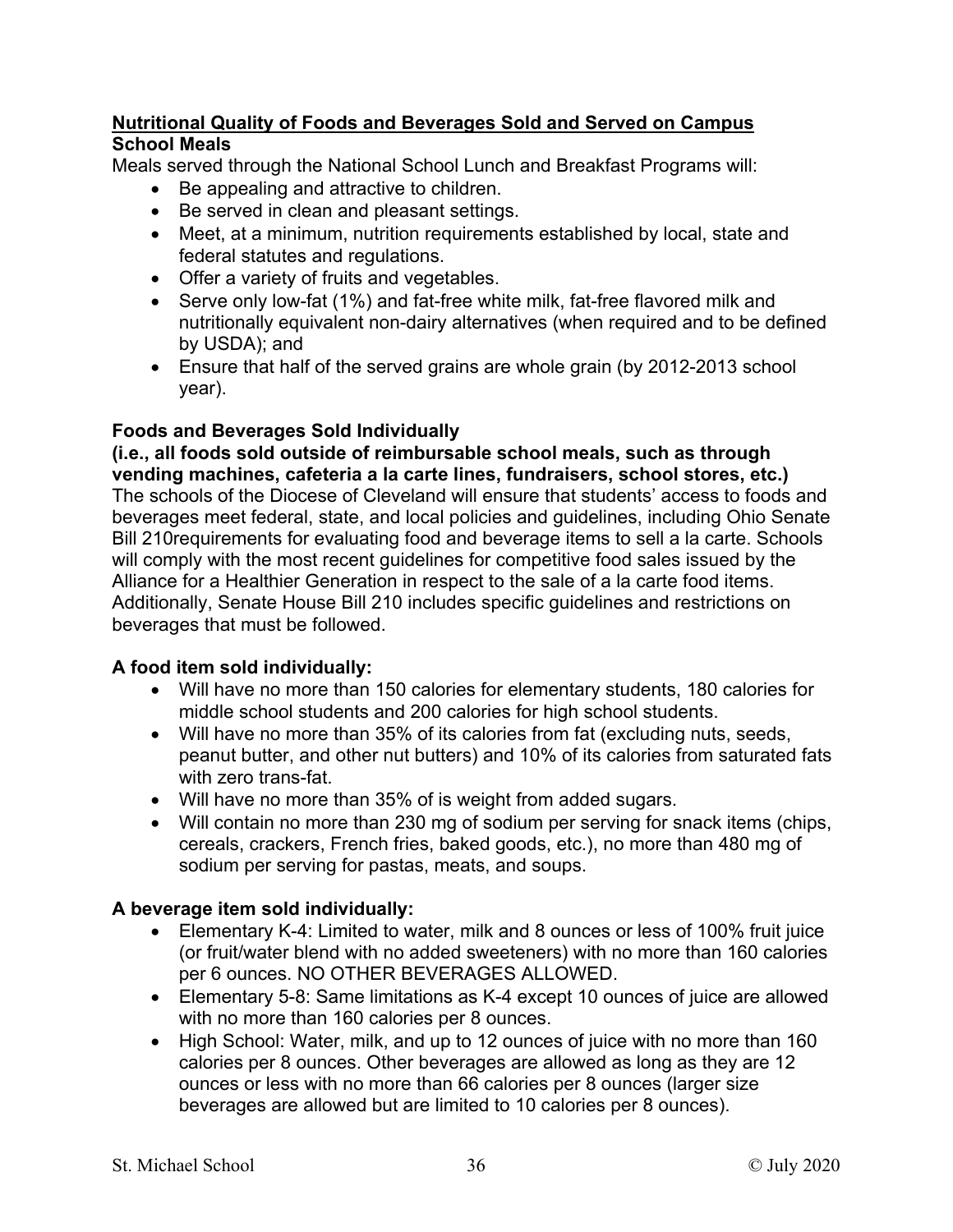# **Commitment to Comprehensive Health Education**

*Minimum Requirements:*

- Provide 1/2 Carnegie unit of comprehensive health education for graduation.
- Offer comprehensive health education in grades K-8. Include in each grade level, as stated in the Graded Course of Study, the five strands related to real life choices; nutrition, growth and development, disease prevention and control, safety and first aid, and health issues and dangerous substances.

# **Commitment to Physical Activity**

Minimum Requirements:

- Provide physical education opportunities for all students in grades K-8.
- Offer a planned sequential program of physical education instruction incorporating individual and group activities, which are student centered and taught in a positive environment.
- Create wider opportunities for students to voluntarily participate in extracurricular physical activity programs.
- Incorporate physical activity such as stretching before classes and at appropriate intervals during the day.
- If the schedule allows, provide for physical activity before the lunch period.
- Promote school-wide challenges in conjunction with charitable events such as a Walk-a-thon, Walk for Diabetes or Hoops for Hearts.

# **Commitment to Healthy School Environment**

*Minimum Requirements:*

- Provide a clean, safe, enjoyable meal environment for students.
- Provide positive, motivating messages, both verbal and non-verbal, about healthy lifestyle practices throughout the school setting. All school personnel will help reinforce these positive messages.
- Promote healthful eating, physical activity, and healthy lifestyles to students, parents, teachers, administrators, and the community at school events, e.g., school registration, parent-teacher conferences, PTU meetings, open houses, health fairs, book fairs, teacher in-services, sporting and other events.
- Ensure an adequate time for students to enjoy eating healthy foods with friends. Schools shall provide at least 10 minutes from the time the students sit down until the end of the period to consume lunch. However, following the National Association of State Boards of Education recommendations every effort will be made to provide students with 20 minutes after sitting down to eat lunch.
- Schedule meal periods at appropriate times with not less than three hours between breakfast and lunch. Lunchtime as near the middle of the school day as possible, preferably between 11 a.m. and 1 p.m.
- Make efforts to schedule recess for elementary grades before lunch so that children will come to lunch less distracted and ready to eat.
- Make available drinking fountains or other accessible drinking water in all schools so that students have access to water at meals and throughout the day.
- Refrain from using food as a reward or punishment for student behaviors.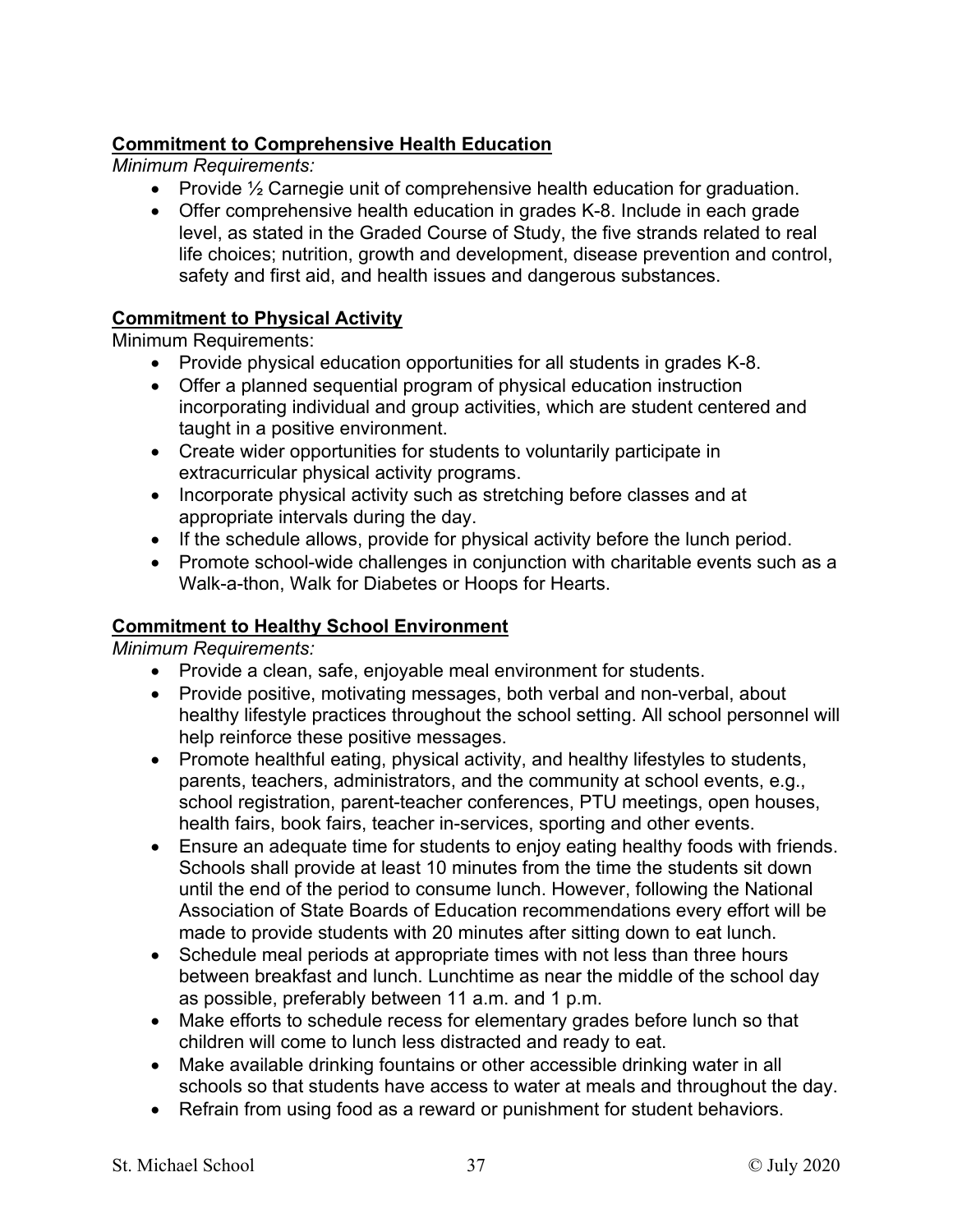- Avoid scheduling tutoring, club/organization meetings, and other activities that interfere with appropriate mealtime allotments whenever possible. Activities that are scheduled during mealtimes should be structured to accommodate an appropriate mealtime for students.
- Annually, before the beginning of the school year, review with staff and students the safety and crisis plan of the school.
- Review emergency procedures with parents.
- Update parent faculty handbooks on a regular basis to reflect health and safety concerns.

# **Commitment to Implementation**

*Minimum Requirements*

- Conduct a review of the progress toward Health and Wellness Policy goals each year to identify areas for improvement.
- Review implementation of wellness policy in conjunction with the ongoing OCSAA accreditation process.

# **ALLERGY POLICY**

#### **Parent responsibilities:**

- Provide the school with up-to-date information regarding child's allergy as soon as possible.
- Participate in developing an Allergy Action Plan with child's doctor to be sent to the school nurse/health aide.
- Provide appropriate medical documentation and medication to the school nurse/health aide including the Allergy Action Plan and a current photo for proper identification.
- Communicate concerns to the school as those concerns arise.
- Provide the teacher with an alternative snack for the child with food allergies when a special treat (birthday, etc.) cannot be eaten.

#### **Student responsibilities:**

- Take as much responsibility as possible for avoiding allergens.
- Avoid trading or sharing foods.
- Wash hands before and after eating.
- Learn to recognize symptoms of an allergic reaction
- Promptly inform an adult as soon as accidental exposure occurs, or symptoms appear.
- Develop a relationship with the school nurse/health aide or another trusted adult in the school to assist in identifying issues related to the management of the allergy in school.

# **Administrator responsibilities:**

• Include in the school's Crisis Plan a written plan outlining emergency procedure for managing life-threatening allergic reactions.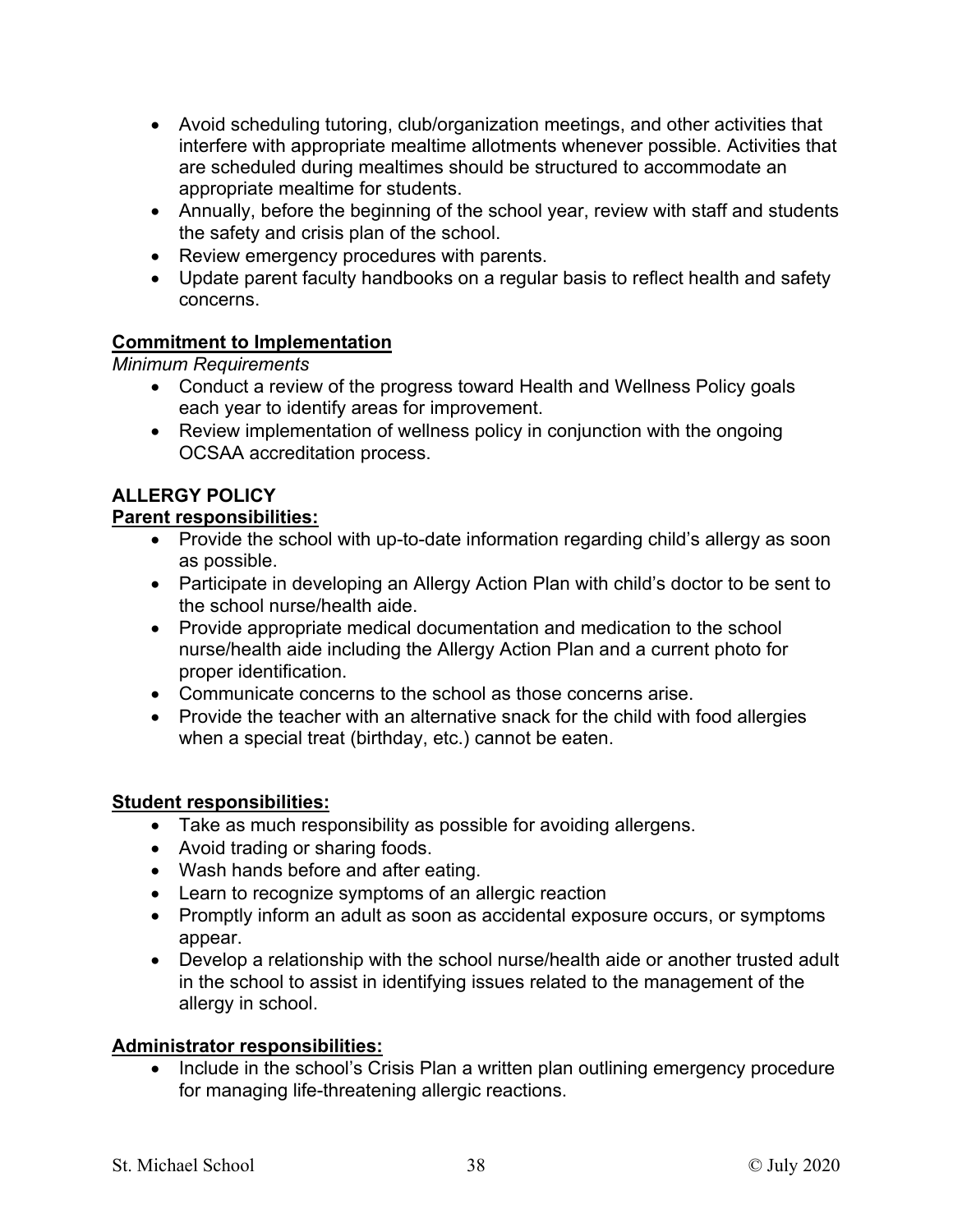- Support faculty, staff, and parents in implementing all aspects of the lifethreatening allergy program.
- Provide training, education, and practice for faculty and staff in:
	- a. the signs of anaphylaxis.
	- b. the correct use of an epinephrine auto-injector (EpiPen).
	- c. activation of emergency Medical Response (911).
	- d. policy and procedure review at the beginning of each school year.
- Provide emergency communication devices (intercom, walkie-talkie) for all school activities.
- Inform parent/guardian if any student experiences an allergic reaction for the first time in school. Subsequent reactions will also be reported to parents.
- Make sure a written contingency and back-up plan is in place in case of a substitute teacher or substitute nurse/health aide.
- Ensure that a student is placed in a classroom where the teacher is trained to administer an EpiPen.
- Communicate school policy to organizations using the school facility.
- Place visual reminders of life-threatening allergies throughout the school building.
- Provide an allergy "safe" table within the cafeteria.

# **Nurse/health aide responsibilities:**

- Provide appropriate forms for parents and physicians once parental notification of life-threatening allergies has been received.
- Compile a Medical Concerns List and disseminate to administration and staff.
- Initiate the process of developing an Allergy Action Plan by providing and collecting the necessary paperwork.
- Follow and carry out the Allergy Action Plan.
- Educate appropriate staff, paraprofessionals and volunteers on student's Allergy Action Plan.
- Have available all Allergy Action Plans in the clinic.
- Make modifications, as needed, in Allergy Actions Plans of specific students.

# **Teacher responsibilities:**

- Receive, read and carry out the Allergy Action Plan for students under teachers' care.
- Receive training and education in:
	- a. the signs of anaphylaxis.
	- b. the correct use of the epinephrine auto-injector (EpiPen).
	- c. activation of the Emergency Medical response (911).
	- d. policy and procedure review at the beginning of each school year.
- Do not question or hesitate to act if student reports signs of allergic reaction.
- Leave information, including a copy of the Allergy Action Plan, about lifethreatening allergies in an organized, prominent, and accessible format for a substitute teacher.
- Inform classroom students about safe eating procedures within the classroom.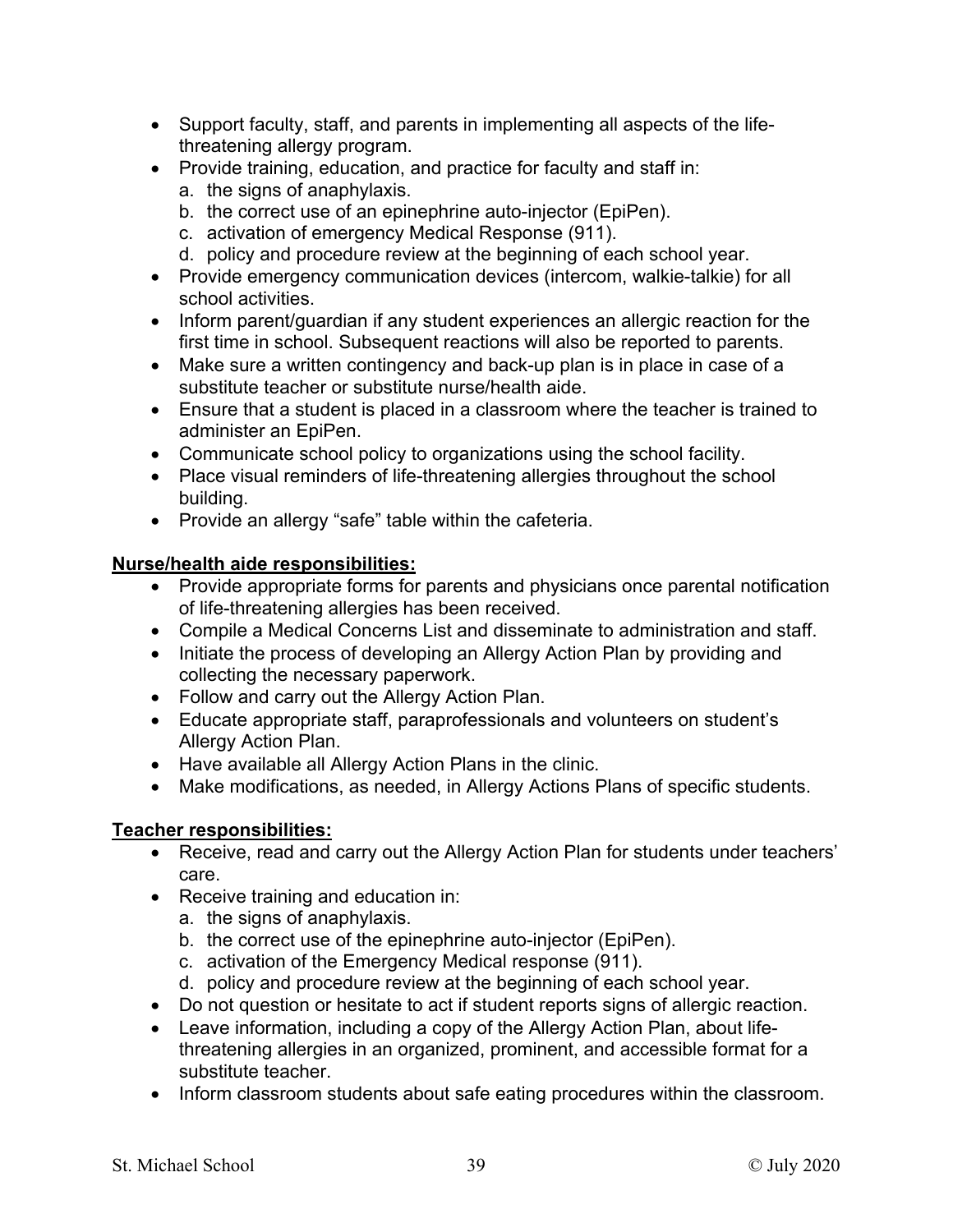• Follow written field trip policy concerning life-threatening allergies.

#### **Other responsibilities:**

#### **Cafeteria:**

- Communicate monthly menu.
- Provide ingredient listing and number for information on ingredients.

# **Playground volunteer:**

- Receive training in the signs of anaphylaxis, the correct use of EpiPen, and policy and procedures, and activation of 911.
- Alert the school nurse/health aide when students show signs of allergic reaction.
- Act immediately if student reactions are life threatening.

# **SNACK/BIRTHDAY TREATS**

Since the passing of Ohio Senate Bill 210, birthday treats and food snacks for parties are no longer permitted. If you would like your child to bring in something to share with their classmates, it must be a non-food item. **Any food treat sent to school will be sent back home.** Please help us abide by the law.

# **PLAYGROUND REGULATIONS**

It is our goal that all at St. Michael School understand the importance of correct behavior and property courtesy on the playground. Play is restricted to designated areas of the schoolyard. Classes may play on the playground or use the playground equipment. Students must follow all directions given by the monitor/parent helpers when playing on the school grounds. Playground recess will be denied to students who consistently violate safety and courtesy rules.

Portable radios, iPods, etc. with earphones, electronic games and other devices brought from home are not permitted during the school day, including lunch. During the recess, children MAY NOT leave the playground without the permission of the principal. Failure to comply with the regulation is considered a serious violation.

When the bell to end recess rings, students are to stop talking and moving. When the second bell rings, students are to walk to their assigned lines, meet the teacher/recess monitor and enter the building quietly.

# **CARE OF BOOKS AND PROPERTY**

Books are expensive to purchase and maintain from year to year. Parents are urged to help their children be responsible for books used. Books are required to be covered and clearly identified.

Students are financially responsible for the loss or damage of textbooks and other materials provided for their use during the school year. Students are responsible for any damage to property belonging to the parish, school, or other students.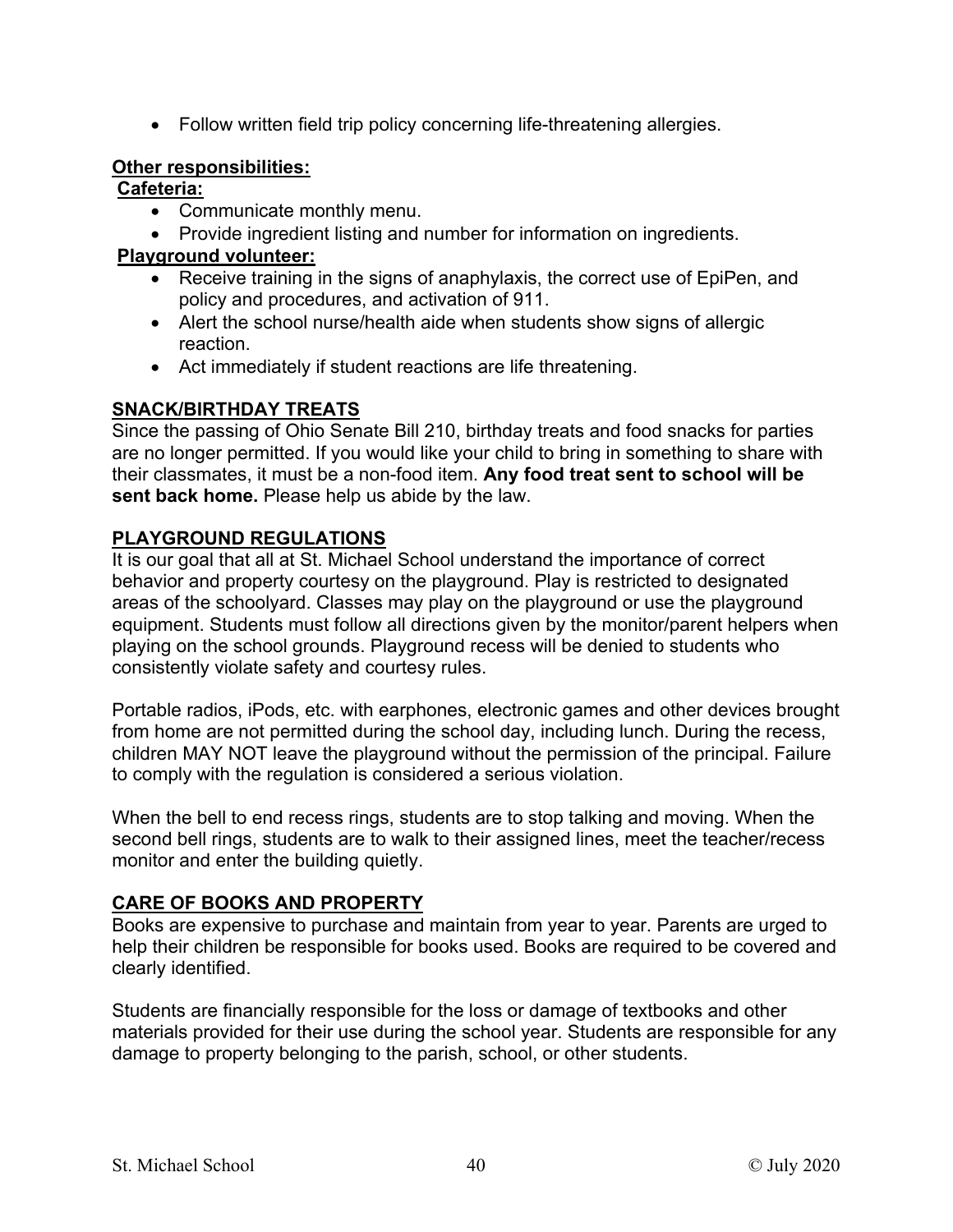St. Michael School does not assume responsibility for toys, tape recorders, cameras, cell phones, palm pilots, radios, and similar items brought to school by a student. Parents are asked to see that these items are kept home. These items are not to be brought to school. If a student has one of these items in school, a parent must come to the office to pick up the item.

# **FIRE, TORNADO, EVACUATION, AND LOCK-DOWN DRILLS**

The school conducts fire and tornado drills monthly. Students are to remain silent during the drill so that teachers may give any necessary directions. We also practice "Lockdown" and "Evacuation" drills once a year.

#### **WALKERS**

Students must always use the crosswalk when crossing the street. When using the crosswalks, students are to obey all traffic rules.

#### **BIKE RIDERS**

Students in grades 2-8 may ride their bikes to school, but they must walk their bikes on parish property and keep them locked in bike stands when they are not using them.

#### **CAR RIDERS**

Families need to drive with caution at all times. Please be cautious of students walking between cars. We want everyone to be safe and we need your cooperation. See "Parking Lot Access" on pages 18-19.

#### **BUS RIDERS**

Main campus bus riders are dropped off and picked up at the middle doors. St. Basil Campus bus riders are dropped off and picked up at the main entrance to the gathering area. Students must walk when entering or leaving the buses. They are to remain seated when they are on the bus. They are to get on and off all buses only at their scheduled stop. Any change in bus assignments during the school year must be cleared in writing through transportation and the school office. At this time, we use transportation systems from Independence, Brecksville-Broadview Heights, and Bedford.

# **PARENT GROUPS/INVOLVEMENT**

#### **PTU**

St. Michael Parent-Teacher Unit is in need of many volunteers throughout the year to assist in their fund-raising efforts and social activities.

Room Parents: This is a yearlong commitment. Room parents are selected from each classroom. Their responsibilities vary depending on the grade level. In general, grade level parents assist classroom teachers, as needed for special projects, celebrations, field trips, and help schedule PTU's volunteers each month. Contact the PTU President for more information.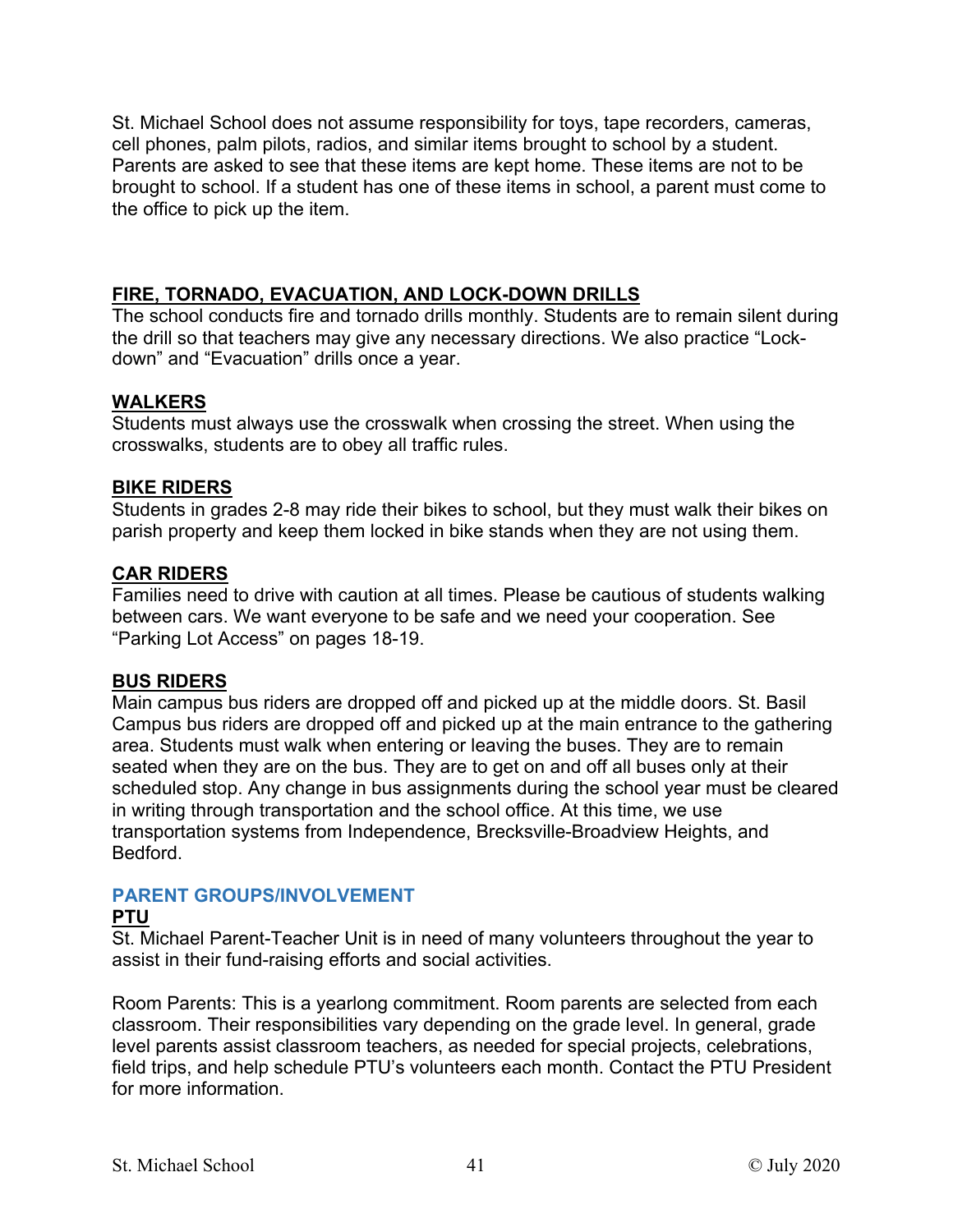# **CYO ATHLETIC ASSOCIATION**

This group directs and supports all athletic activities of St. Michael Parish and School (primarily grades 4-8). These activities include volleyball, football, basketball, baseball, softball and cheerleading. The Athletic Association will sponsor any sport in which a representative number of children are interested—providing they can get proper coaching and practice facilities. Students pay minimal fees per sport and fund-raisers are held throughout the year to help defray costs. Volunteers are needed in many areas.

# **SCOUTING PROGRAM**

Scouting activities may be provided if there are enough interest and parent volunteers available.

**Cub Scout Pack 378:** Boys in grades 1-5 work on character and spiritual development. Activities include camping, hayrides and service projects. Dens and packs meet regularly.

**Daisy Troop:** Coordinated for Kindergarten if enough girls are interested.

**Brownie Troop:** Girls in grades 1 and 2 develop skills according to the Girl Scout Promise. The troop meets every other week.

**Junior Girl Scout Troop:** Girls in grades 3-5 develop skills and projects geared toward their age group following the Girl Scout Promise.

Students in scouting meetings, along with siblings, **MUST** remain with the Pack or Troop at all times. No one should be wandering, running, etc. throughout the building. Students **MUST** be under the supervision of the Scout Leader.

Scout and Troop Leaders are responsible to bring all of their own materials needed to run their meetings and do their projects. It is not the responsibility of the office/teachers to provide materials or run off papers, certificates, etc., for the meetings.

# **'SMILES' PROGRAM**

First grade students meet bi-monthly with Senior Citizen volunteers for reading practice. Volunteers are needed for these sessions held each Thursday afternoon.

# **VOLUNTEER OPPORTUNITIES**

As part of the Cleveland Catholic Diocesan response for a solution to the problem of child sexual abuse, a program has been instituted. The program is referred to as *Virtus.* The Virtus Program is designed to help prevent wrongdoing and promote "right doing" within religious organizations. To be a volunteer either at a field trip or in other areas of the school, parent(s) or guardians **MUST** have the following:

- Attend the *"Protecting God's Children"* Awareness Program (approx. 3 hours)
- BCI/FBI Fingerprint check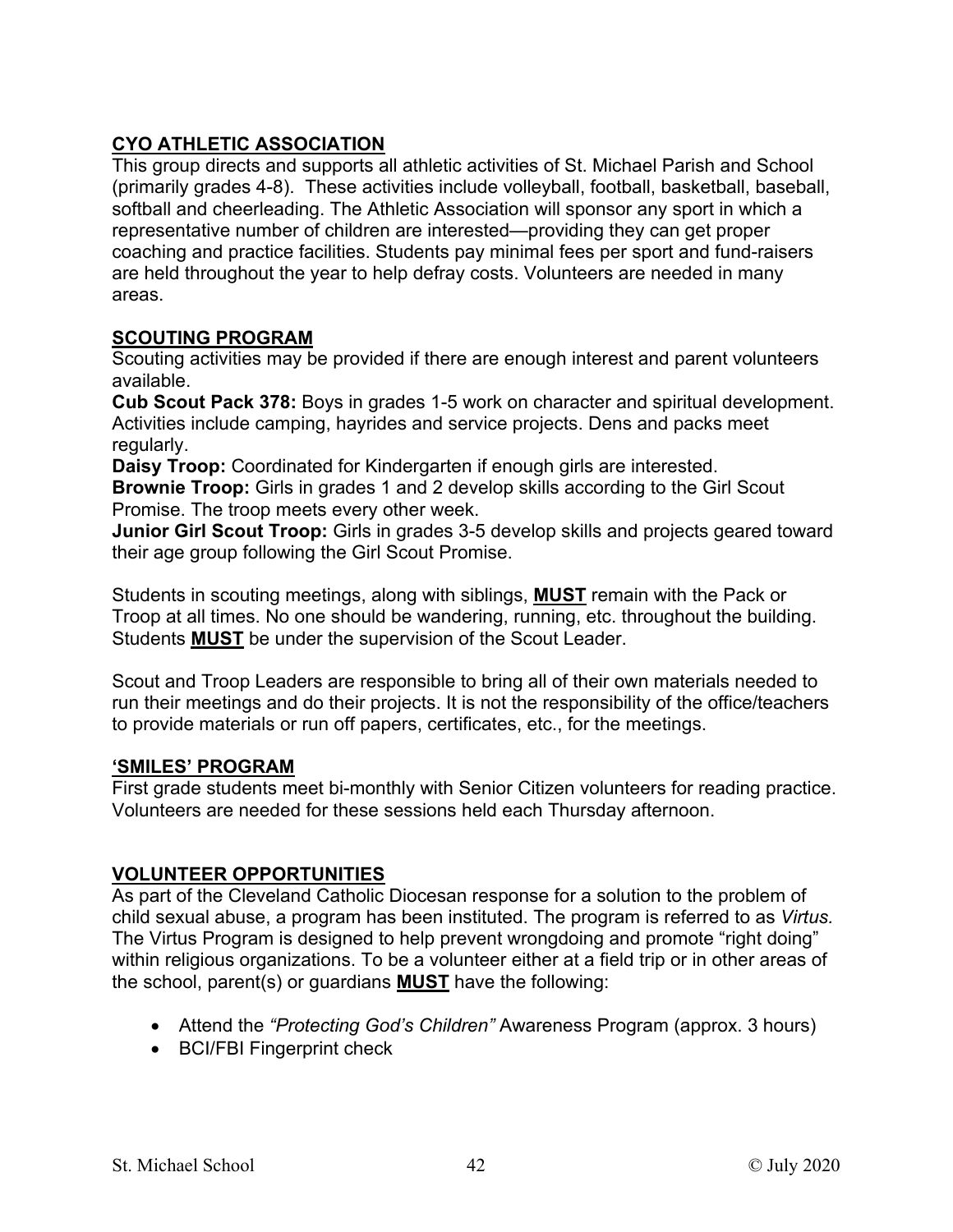- Read the 2007 *"Policy for the Safety of Children in Matters of Sexual Abuse",* sign, and return acknowledgement form. This can be obtained in the school office.
- Read *"Standards of Conduct for Ministry",* sign, and return acknowledgement form. This can be obtained in the school office.

Do not wait until you are ready to volunteer or chaperone before you decide to get our requirements filled. **EXCEPTIONS will not be made to accommodate last minute decisions.**

*In-School Volunteer Opportunities:* Volunteers are needed during school hours to provide important assistance as: grade level parents, lunchroom aides, kitchen aides, playground aides, and assistance in the classroom for special projects.

*Classroom Aide:* Depending on the teacher and grade level, teachers may choose to enlist volunteer assistance with a particular area of the curriculum or classroom. Contact the individual teacher if interested.

St. Basil Campus: Between 11:40 a.m. and 1:15 p.m. volunteers help serve food to students in the cafeteria. Contact the lunch monitor if interested.

# **ACCESSORIZING DAY DRESS CODE**

Students must wear their school uniform on Accessorizing Days, whether it is a gym class day or a regular school day.

The definition to accessorize is to "provide or complement (a garment) with fashion accessories; serve as a fashion accessory to (a garment)". Below you will find the dress code for Accessorizing Days.

Students may accessorize with the following:

- Nail polish is permitted.
- Socks, shoelaces, headbands, bows, necklaces, bracelets, pins, and neckties are permitted.
- Hats/wigs are permitted but need to be removed during class due to distractions.

Students must follow the description set for Accessorizing Day. For example, if the day is set to accessorize with blue and gold, you cannot wear pink or orange.

Students that do not follow the "dress code" will be calling their parents to bring them the appropriate school uniform.

# **ACCEPTABLE USER POLICY FOR COMPUTERS**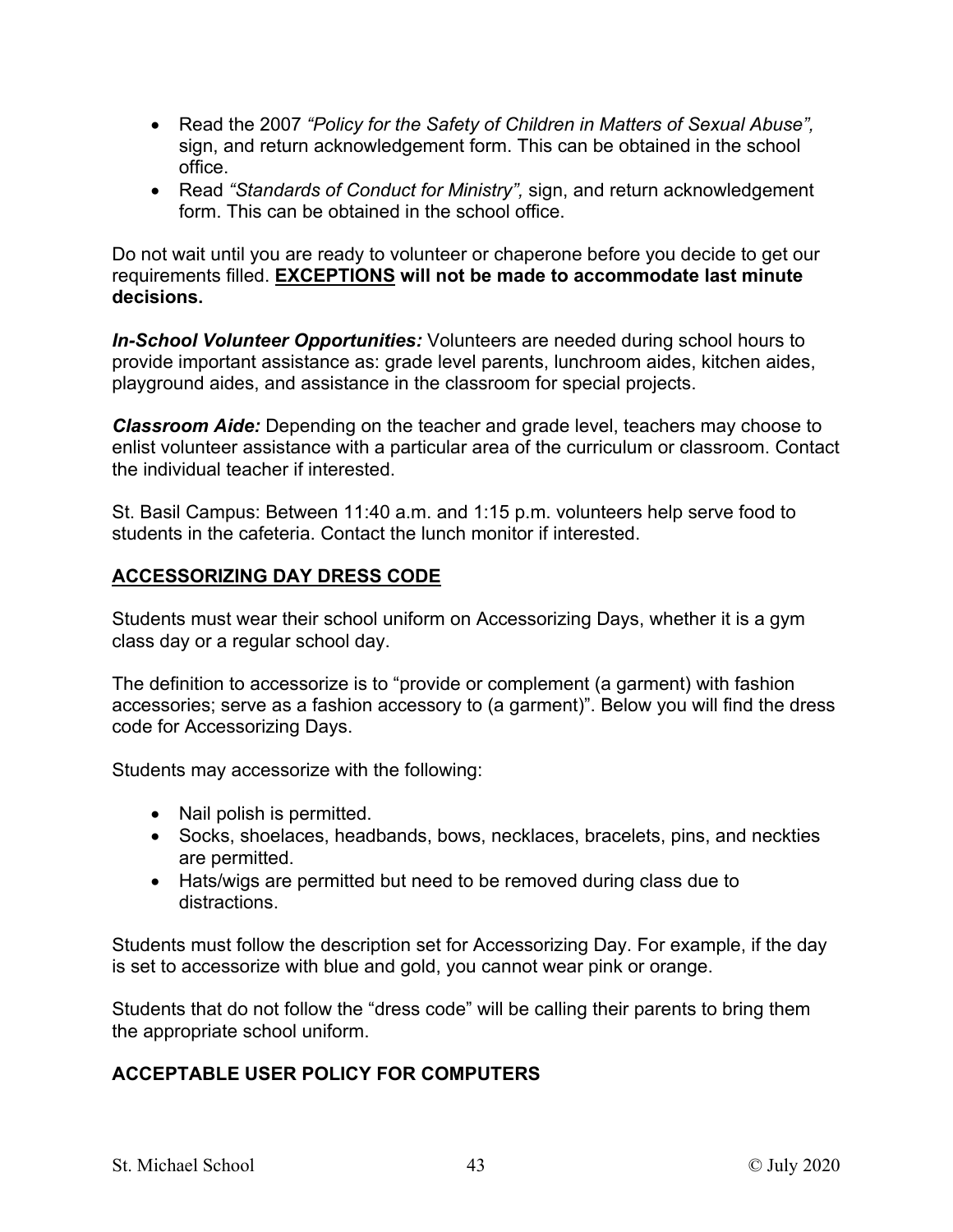We believe that technology is a vital means to assist those who carry out the educational ministry of St. Michael School (hereinafter from time to time called "School").

We are pleased to offer students of St. Michael School access our computer network, including access to the Internet. To gain access to the Internet, all students under the age of 18 must obtain parental permission and must sign and return this form to the office. Students 18 and over may sign their own forms. Access to the Internet will enable students to explore thousands of libraries, databases, and bulletin boards while exchanging messages with Internet users throughout the world. Families should be warned that some material accessible via the Internet might contain items that are illegal, defamatory, inaccurate, or potentially offensive to some people. While our intent is to make Internet access available to further educational goals and objectives, students may find ways to access other materials as well. We believe that the benefits to students from access to the Internet, in the form of information resources and opportunities for collaboration, exceed any disadvantages. Ultimately, parents and guardians of minors are responsible for setting and conveying the standards that their children should follow when using media and information sources. To that end, St. Michael School supports and respects each family's right to decide whether or not to apply for access.

# **INTERNET RULES**

Students are responsible for good behavior on school computer networks just as they are in a classroom or a school hallway. Communications on the network are often public in nature. General school rules for behavior and communications apply. Students may have e-mail access for curriculum-related activities and communications under their teacher's direct supervision using a classroom account. The network is provided for students to conduct research and to communicate with others. Access to network services is given to students who agree to act in a considerate and responsible manner. Parent permission is required. Access is a privilege – not a right. Access entails responsibility. Individual users of St. Michael's computer network are responsible for their actions. It is presumed that users will comply with school standards and will honor the agreements they have signed.

Network storage areas may be treated like school lockers. Network administrators may review files and communications to maintain system integrity and insure that users are using the system responsibly. Users should not expect that files stored on any server or computer would be private. During school, teachers of younger students will guide them toward appropriate materials. Outside of school, families bear the same responsibility for such guidance as they exercise with information sources such as television, telephones, movies, radio and other potentially offensive media.

Users have no privacy rights to any data received or disseminated on the network. By utilizing these St. Michael School systems, they consent to St Michael School's right to audit all communications, files, and documents. If a user acts inappropriately through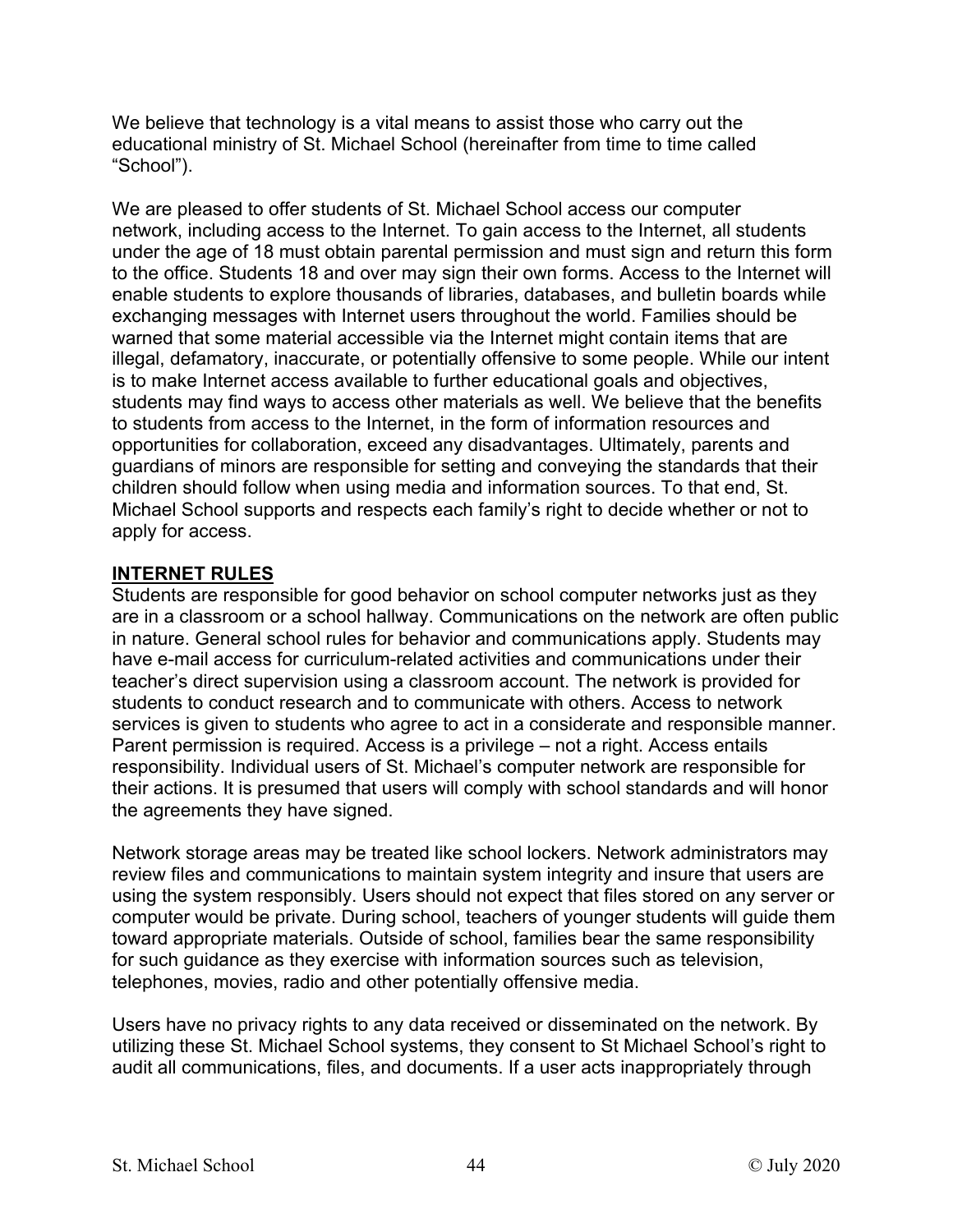the communications systems, St. Michael School reserves the right to report such actions to any outside authorities and/or take appropriate internal disciplinary action.

The following are examples of inappropriate use and activity:

- Sending or displaying offensive messages or pictures
- Using violent, aggressive or obscene language
- Harassing, insulting or attacking others
- Damaging computers, computer systems or computer networks
- Hacking or other unlawful activities
- Violating copyright laws
- Downloading information and files not relevant to curriculum-related activities
- Accessing inappropriate web sites that have escaped Internet filtering
- Attempting to or overriding Internet filtering system
- Violating privacy issues by:
	- o Posting personal contact information about you or other people
	- o Using another's password
	- o Trespassing in another's folders, work or files
- Intentionally wasting limited resources
- Employing the network for commercial purposes
- Accessing personal e-mail accounts during school hours
- Using e-mail inappropriately to pass along chain e-mails or other communications not related to classroom activities

\*The preceding list is not an all-inclusive list of inappropriate uses and activities. Violations WILL result in a loss of access as well as other applicable disciplinary or legal actions. Students shall be made aware of designated school personnel to inform when reporting inappropriate activity or use of the computer network or Internet. Proper school procedures will be followed for enforcement of policy and determining ramifications of infractions of this acceptable use policy.

In the case where there is a sufficient connection with the school (*examples include but are not limited to:* the electronic communication:

- 1) threatens, harasses, defames, demeans or bullies one or more students or staff at the school;
- 2) identifies the student as a student at the school, presents the school in a false light, or the student in the electronic communication espouses or promotes a lifestyle or morality inconsistent with the stated mission or philosophy of the school;
- 3) consists of similar content that in some way harms the school, one or more of its students, one or more staff or indicates that the student is a danger to self or others),

then the student may be disciplined in accord with the discipline policy of the school or with restrictions of the student's use of the *school computer network*, whether or not the electronic communication was sent by means of the *school computer network* or the sending was done off campus.